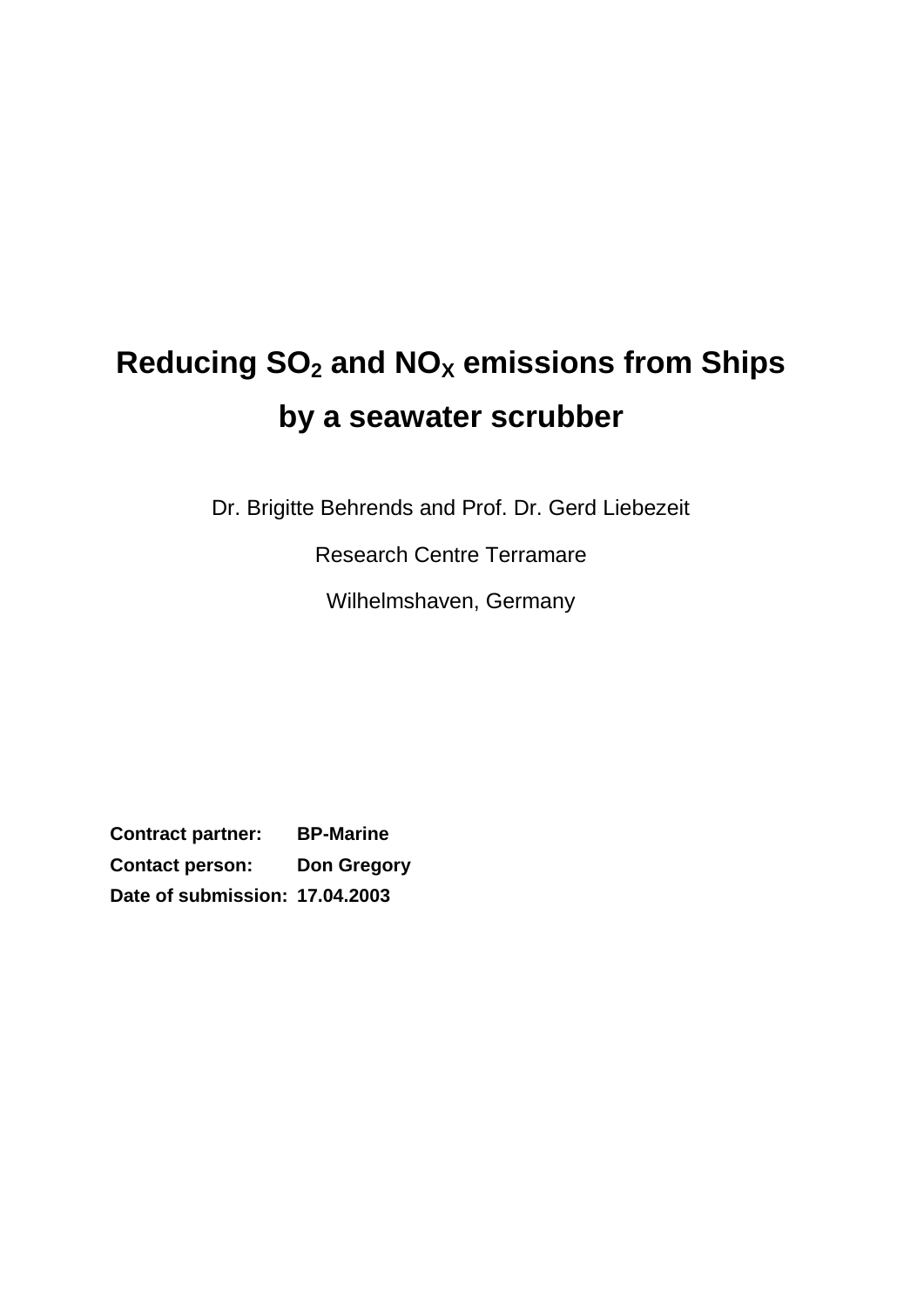## **CONTENTS**

| $\mathbf 1$                                                                                                    |                                  |
|----------------------------------------------------------------------------------------------------------------|----------------------------------|
| 1.1                                                                                                            |                                  |
|                                                                                                                |                                  |
| 1.2.1 Legislation:                                                                                             | 3                                |
| 1.3 Techniques for the reduction of atmospheric emissions in power                                             |                                  |
| 1.3.1 Techniques for the removal of sulphur from petroleum<br>1.3.2 Flue Gas Desulphurisation                  | $\overline{4}$<br>$\overline{4}$ |
| 1.4 Technologies for the reduction of atmospheric emissions by ships -<br>1.4.1 Composition of the effluent    | 7                                |
| 1.5                                                                                                            |                                  |
|                                                                                                                |                                  |
| $\mathbf{2}$                                                                                                   |                                  |
| 2.1.1 Sulphur: an important component of the world economy Production<br>2.1.2 Sulphur emissions to atmosphere | - 9<br>10                        |
|                                                                                                                |                                  |
|                                                                                                                |                                  |
| 2.1.3 Deposition of sulphate and sulphuric acid                                                                | 11                               |
|                                                                                                                |                                  |
| 2.2.1 Emissions of nitrogen compounds to the atmosphere                                                        | $\overline{12}$                  |
|                                                                                                                |                                  |
|                                                                                                                |                                  |
| 3                                                                                                              |                                  |
| 3.1                                                                                                            |                                  |
| 3.2                                                                                                            |                                  |
| 3.3                                                                                                            |                                  |
| 3.4                                                                                                            | 21                               |
| 3.4.1 Impact of diluted sulphuric acid (pH 4) on seawater                                                      | 21                               |
| 3.4.2 Impact of diluted sulphuric acid (pH 4) on brackish waters                                               | 22                               |
| 3.5                                                                                                            |                                  |
| Impact of the acidic effluent of the EcoSilencer on the pH of the<br>3.6                                       |                                  |
|                                                                                                                |                                  |
| 3.7<br>3.7.1 Harbour areas like the Port of Rotterdam                                                          | 26                               |
|                                                                                                                |                                  |
| 3.8.1 Vital inflow from the North Sea                                                                          | 28                               |
| 3.9                                                                                                            |                                  |
|                                                                                                                |                                  |
|                                                                                                                |                                  |
| Environmental impact of scrubbing waters - Synthesis 30<br>4                                                   |                                  |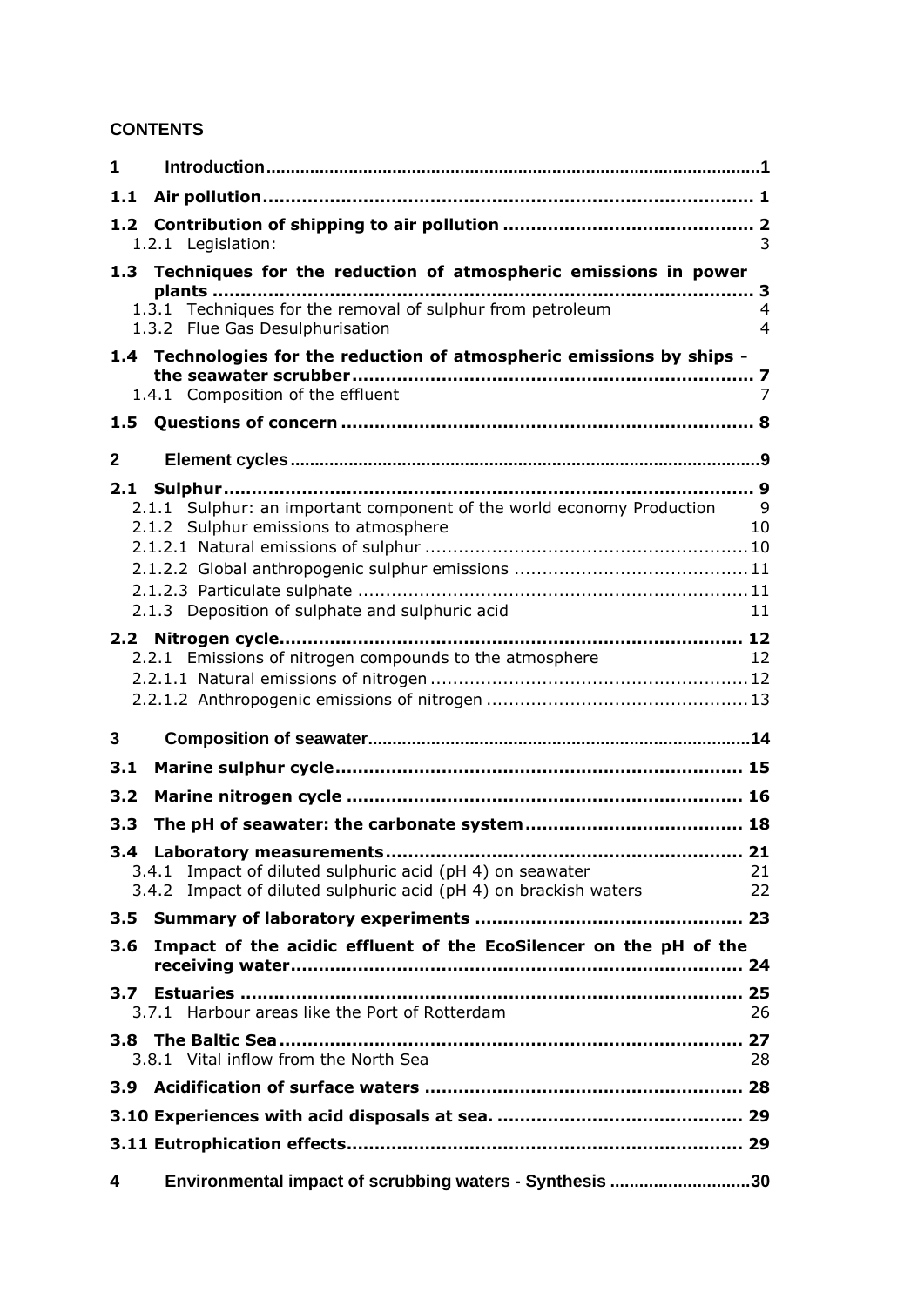#### **List of Figures**

| Fig. 1:    | Mean composition of atmospheric nitrogen compounds (nmol $m-3$ ) in the German Bight ________14         |    |
|------------|---------------------------------------------------------------------------------------------------------|----|
| Fig. 2:    | Scheme of the microbiological cycle of sulphur and its possible influence on the atmosphere $\qquad 16$ |    |
| Fig. 3:    | Schematic seasonal variation of nutrients and phytoplankton biomass in temperate areas.                 |    |
| Fig. 4:    | Major reactions and pathways in the marine nitrogen cycle (Lohse, $1996$ ) ___                          | 18 |
| Fig. 5:    | <i>Impact of sulphuric acid (pH 4) on the pH of seawater <math>(S = 29</math> PSU)</i>                  | 21 |
| Fig. $6$ : | Percentage of sulphuric acid (pH 4) in brackish water with resulting pH (t = 0 and t = 1 h). $\_\_2$ 3  |    |
|            | Fig. 7: pH ranges that support aquatic life                                                             |    |
|            |                                                                                                         |    |

#### **List of Tables**

|         | Tab. 1: Comparison of estimates for global exhaust gas emissions from ships.                                         |    |
|---------|----------------------------------------------------------------------------------------------------------------------|----|
| Tab. 2: | World production and consumption of sulphuric acid (EFMA, 2000) ___                                                  | 10 |
| Tab. 3  | Important Atmospheric nitrogen oxides _____                                                                          |    |
| Tab. 4  | Average sea- and freshwater compositions (internet site). _____                                                      | 14 |
|         | Tab. 5: Percentage of sulphuric acid (pH 4) in brackish water with resulting pH (t = 0 and t = 1 h) ____22           |    |
|         | Tab. 6: Contribution of nitric acid to the acidity of the effluent _______                                           | 25 |
|         | Tab. 7: Ports in the EU ranked by estimated annual emissions of NO <sub>x</sub> in 2000 reported by Entec, 2002. _27 |    |

#### **List of used abbreviations**

| atomic mass units                                                 |
|-------------------------------------------------------------------|
| cloud condensation nuclei                                         |
| dissolved inorganic nitrogen (NH4+, NO2-, NO3-)                   |
| Dimethyl sulphide                                                 |
| dissolved organic nitrogen                                        |
| Flue gas desulphurisation                                         |
| International Maritime Organization                               |
| Computer model to generate predicted environmental concentrations |
| stands for the different nitrogen oxides                          |
| polycyclic aromatic hydrocarbons                                  |
| particulate organic nitrogen                                      |
| practical salinity units                                          |
| seawater scrubber                                                 |
| volatile organic compounds                                        |
|                                                                   |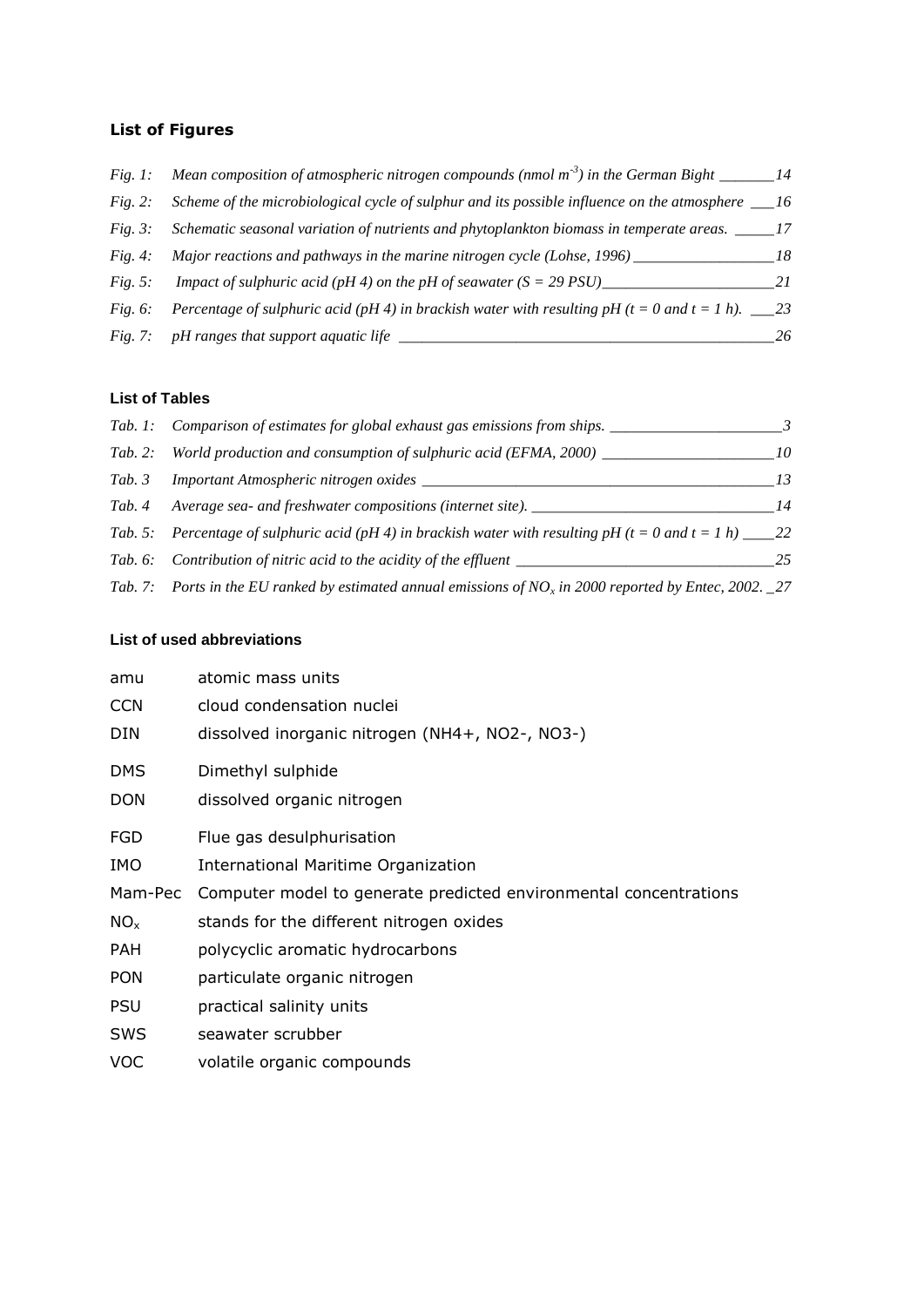# **1 Introduction**

Burning of fossil fuels contributes significantly to atmospheric pollution. For several decades concern has been expressed about the major pollutants, carbon dioxide, sulphur dioxide and nitrous oxides. Carbon dioxide is considered to be largely responsible for global warming while the latter two gases contribute amongst others to acid rain and eutrophication of terrestrial and aquatic ecosystems. For power stations a large number of technologies have been developed to reduce these emissions (see chapter [1.3\)](#page-5-0), while the shipping industry has made less progress in limiting emissions. This is despite the fact that recent estimates suggest that shipping is a major factor in global S and N cycles (chapter 2.1). The reduction of atmospheric emissions by ships, with emphasis on seawater scrubber technology (flue gas desulphurisation process), is therefore the main objective of this report.

## **1.1 Air pollution**

Air pollutants are substances that are introduced into the atmosphere via anthropogenic activities. Air pollution occurs as both, gaseous and particulate forms which, when present in excess, are harmful to human health, buildings and ecosystems. Four major impacts determine the classification of pollutants under the traditional policy field *Air Pollution*:

- $\triangleright$  acidification of soil and water by pollutants such as sulphur oxides and nitrogen oxides.
- $\triangleright$  damage to buildings sensitive to the same substances:
- formation of tropospheric ozone from so-called ozone precursors, e.g. volatile organic compounds, nitrogen oxides and carbon monoxide, thus indirectly affecting human and animal health and vegetation;
- $\triangleright$  direct effects on human health and ecosystems, e.g. through high atmospheric concentrations of particles and volatile organic carbon compounds (VOCs).

Although some of these compounds are also produced by natural processes, the main environmental problems result from human activities, such as burning of fossil fuels (coal, natural gas and oil). Air pollutants may be transported over considerable distances, affecting air quality, ecosystems, lakes and other surface waters, groundwater, soils and buildings also in areas remote from the pollution source. Public concern is focussed mainly on damage to forests and smog, although in Scandinavian countries emphasis is also placed on the acidification of lakes. The atmospheric pollution with sulphur dioxide and nitrous oxides is described in detail in chapters [2.1.2.2](#page-13-0) and [2.2.1.2.](#page-15-0)

## **Particulates**

Particulate air pollution originates from diverse sources. One major source of primary particle emissions is fuel combustion, including mobile sources such as diesel and gasoline-powered vehicles. The relative contributions of these different sources to the particle concentration at a given site may vary significantly. Atmospheric particles consist of organic and inorganic substances and are present in liquid or solid forms. They are subdivided according to diameter: coarse particles  $>2.5$  µm, fine particles <2.5 µm. A further distinction is to classify particles as either primary or secondary, according to their origin. Particles that are emitted directly into the atmosphere are termed primary particles, whereas secondary particles form during atmospheric reactions. The primary particles contain dust and other solid materials, which are primarily formed during combustion processes. Fine particles also include secondarily formed aerosols, smaller combustion particles and re-condensed organic and metallic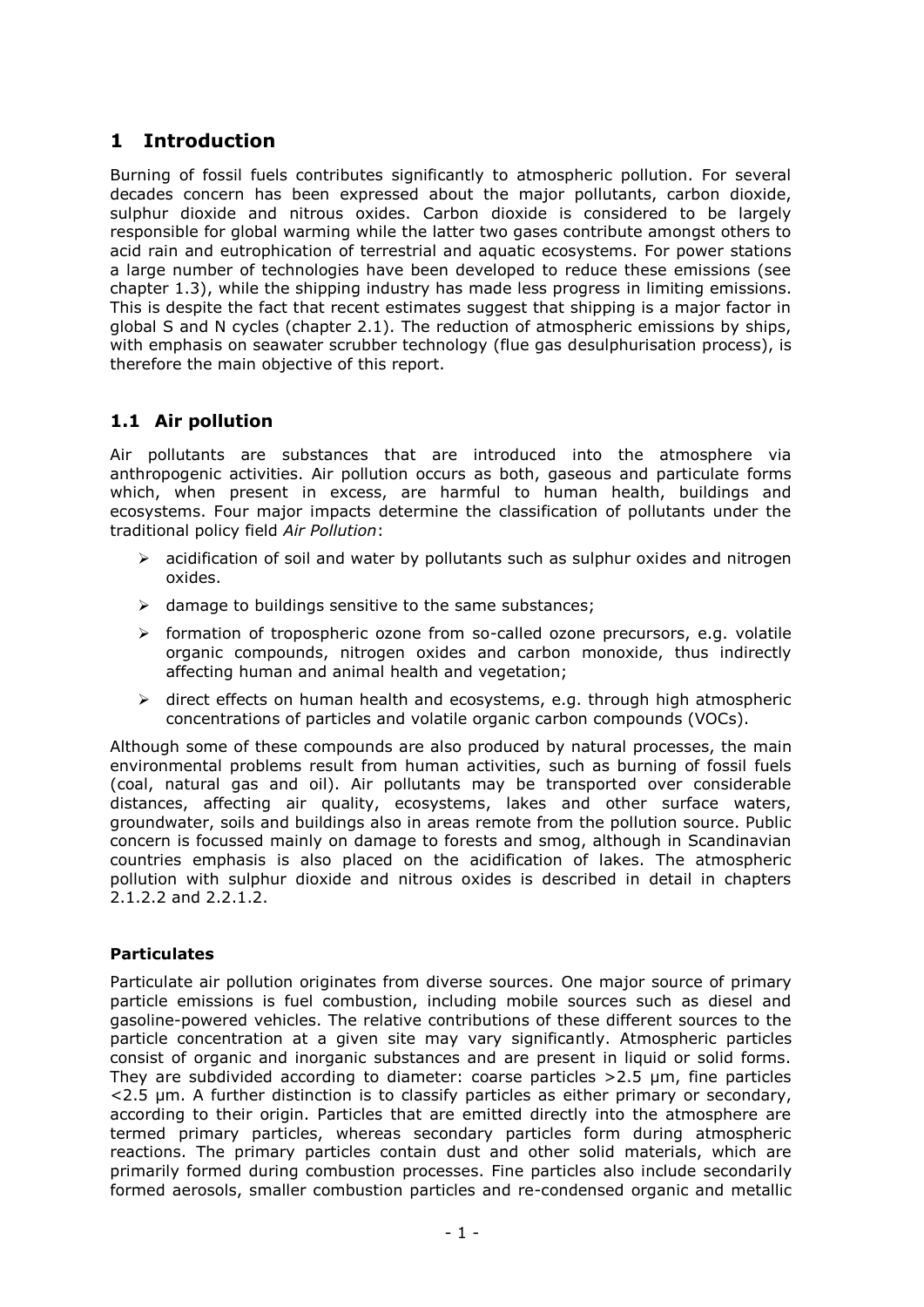compounds with low volatility. Most secondary particulate matter occurs as sulphates and nitrates formed in reactions involving [sulphur dioxide](file:///C:/WINDOWS/TEMP/Sulphur_Dioxide.html) and [nitrogen oxides.](file:///C:/WINDOWS/TEMP/Nitrogen_Dioxide.html) Shipping contributes to both, primary and secondary particles. Natural atmospheric emissions of particulates also derive from volcanic activities.

#### 1. Primary particulates:

Flue gases contain soot particles, which are produced by incomplete combustion of fossil fuels. Besides the ability of particles to serve as condensation nuclei, soot contains polycyclic aromatic hydrocarbons (PAHs), a family of semi-volatile organic pollutants encompassing compounds such as naphthalene, anthracene, pyrene, or benzo(*a*)pyrene. PAHs from combustion products have been identified as carcinogenic. Combustion-derived PAHs are rapidly transferred from the atmosphere to aqueous systems and accumulate in the sediment.

#### 2. Secondary particulates

Secondary particles (including sulphate and nitrate aerosols) are formed from gaseous pollutants (SO<sub>2</sub>, NO<sub>x</sub>). From the combustion of fossil fuels, ships emit sulphur dioxide and nitrous oxides. The primary air pollutants [sulphur dioxide](file:///C:/WINDOWS/TEMP/Sulphur_Dioxide.html) and [nitrogen oxides](file:///C:/WINDOWS/TEMP/Nitrogen_Dioxide.html) undergo chemical transformations as they are dispersed in the atmosphere, forming sulphuric acid and nitric acid respectively, which may be deposited downwind as [acid](file:///C:/Acid_Rain/acid_rain.html)  [rain.](file:///C:/Acid_Rain/acid_rain.html) Secondary particles can be transported over long distances.

## **1.2 Contribution of shipping to air pollution**

Shipping contributes to air pollution by the burning of fossil fuel. The emitted nitrous oxides (NO<sub>x</sub>) and sulphur oxides (SO<sub>x</sub>) together with particulate compounds such as soot contribute to the anthropogenic perturbation of the Earth's radiation budget (Capaldo et al., 2000). The emission of  $NO<sub>x</sub>$  and  $SO<sub>y</sub>$  has different consequences for the atmosphere:  $NO<sub>x</sub>$  is involved in production of ground level ozone but it also reacts with tropospheric ozone thus aiding in the depletion of the ozone layer.  $SO<sub>2</sub>$  is oxidised to  $SO<sub>3</sub>$  and eventually forms sulphuric acid, which contributes to acid rain and provides cloud condensation nuclei by formation of secondary particles, thereby increasing the albedo. Owing to the reactivity of sulphur gases in the atmosphere, most anthropogenic  $SO<sub>2</sub>$  emissions are deposited locally, therefore shipping contributes mainly to coastal air pollution.

Corbett and Fischbek (1997) give annual emissions of 3.08  $*$  10<sup>6</sup> ton N and 4,24  $10^6$ ton S for the global fleet accounting for 14 % (N) and 16 % (S) of emissions from all fuel combustion sources [\(Tab. 1\)](#page-5-1). On the other hand, only 2 % of the 6,000  $*$  10<sup>6</sup> ton carbon dioxide emitted annually from fossil fuel combustion are related to the operation of ships. This indicates that ship engines are among the highest pollution sources for nitrogen and sulphur gases. Various estimates for the contributions of shipping to global air pollution are presented in [Tab. 1.](#page-5-1)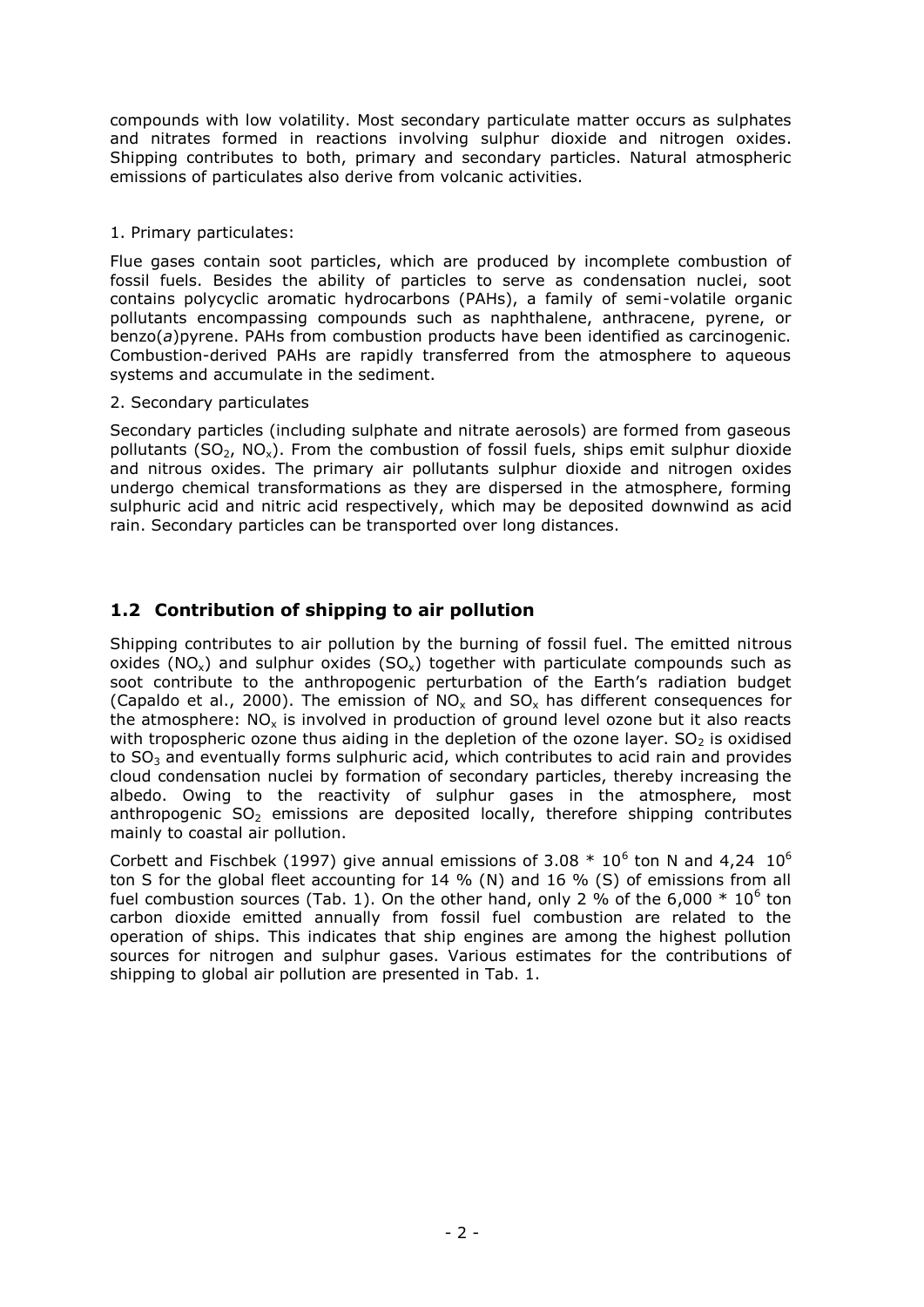| Source                               | <b>Calculation</b><br>Year<br>(1) |                | $C^{(2)}$<br>$[10^6 t]$ | SO <sub>2</sub><br>$[10^6 t]$ | <b>NO<sub>x</sub></b><br>$[10^6 t]$ |
|--------------------------------------|-----------------------------------|----------------|-------------------------|-------------------------------|-------------------------------------|
| Isensee, 2001                        |                                   | 1997           | $101*$                  | 6.4                           | 6.0                                 |
| IMO, 2000                            | М                                 | 1996           | 112                     | 5.5                           | 9.8                                 |
| IMO, 2000                            | F                                 | 1996           | 117                     | 5.8                           | 10.3                                |
| Det Norske Veritas, 1999             | M                                 | 1996           | 109                     | 5.5                           | 9.9                                 |
| <b>UNFCCC, 1997</b>                  | ?                                 | 1994           | 109                     | $7.7 - 11.5$                  | 9.3                                 |
| Fischbeck,<br>Corbett<br>and<br>1997 | F                                 | 1996           |                         | 8.5                           | 10.1                                |
| Corbett, 1999                        | ?                                 | 1992           | 123.6                   | 8.5                           | 10.1                                |
| mean                                 |                                   | 1994 -<br>1997 | 114.2                   | 6,7                           | 9,3                                 |

<span id="page-5-1"></span>*Tab. 1: Comparison of estimates for global exhaust gas emissions from ships.*

 $(1)$  M = model, F = fuel based calculations

 $(2)$  Calculated from CO<sub>2</sub> emissions

Emissions from shipping operations are not equally distributed over the seas. Most vessels navigate relatively near shore, following the main shipping lanes. Corbett (1999) concludes that almost 70 % of these emissions occur in a coastal zone of 400 km width. Similarly, Oftedal (1996) estimates that 74 - 83 % of all vessels are within 200 nautical miles of land at any time. Consequently, the impact of shipping on the  $NO<sub>x</sub>$  and  $SO<sub>2</sub>$  emissions is highest in the northern hemisphere, particularly along the west and east coasts of the United States, in northern Europe and the North Pacific.

## **1.2.1 Legislation:**

As soon as the IMO regulation for the prevention of air pollution from ships (Marpol 73/78 Annex VI) comes into force, emissions from ship exhausts have to be reduced. Annex VI contains provisions allowing for special "SO<sub>x</sub> Emission Control Areas" to be established with a more stringent control on sulphur emissions. In these areas, the sulphur content of fuel oil used on board ships must not exceed 1.5 % m/m. Alternatively, ships must fit an exhaust gas cleaning system or use any other technical method to limit SOx emissions. Currently the Baltic Sea, the North Sea and the Channel are designated as  $SO_x$  Emission Control Areas in the Protocol. It is expected that the Annex will come into force during 2004.

## <span id="page-5-0"></span>**1.3 Techniques for the reduction of atmospheric emissions in power plants**

The technology for the reduction of the atmospheric pollutants should be environmentally benign. Otherwise, the problem would be shifted only. There are three possibilities to reduce the  $SO<sub>2</sub>$  emissions from combustion processes: removal of sulphur or sulphur dioxide before, during or after combustion.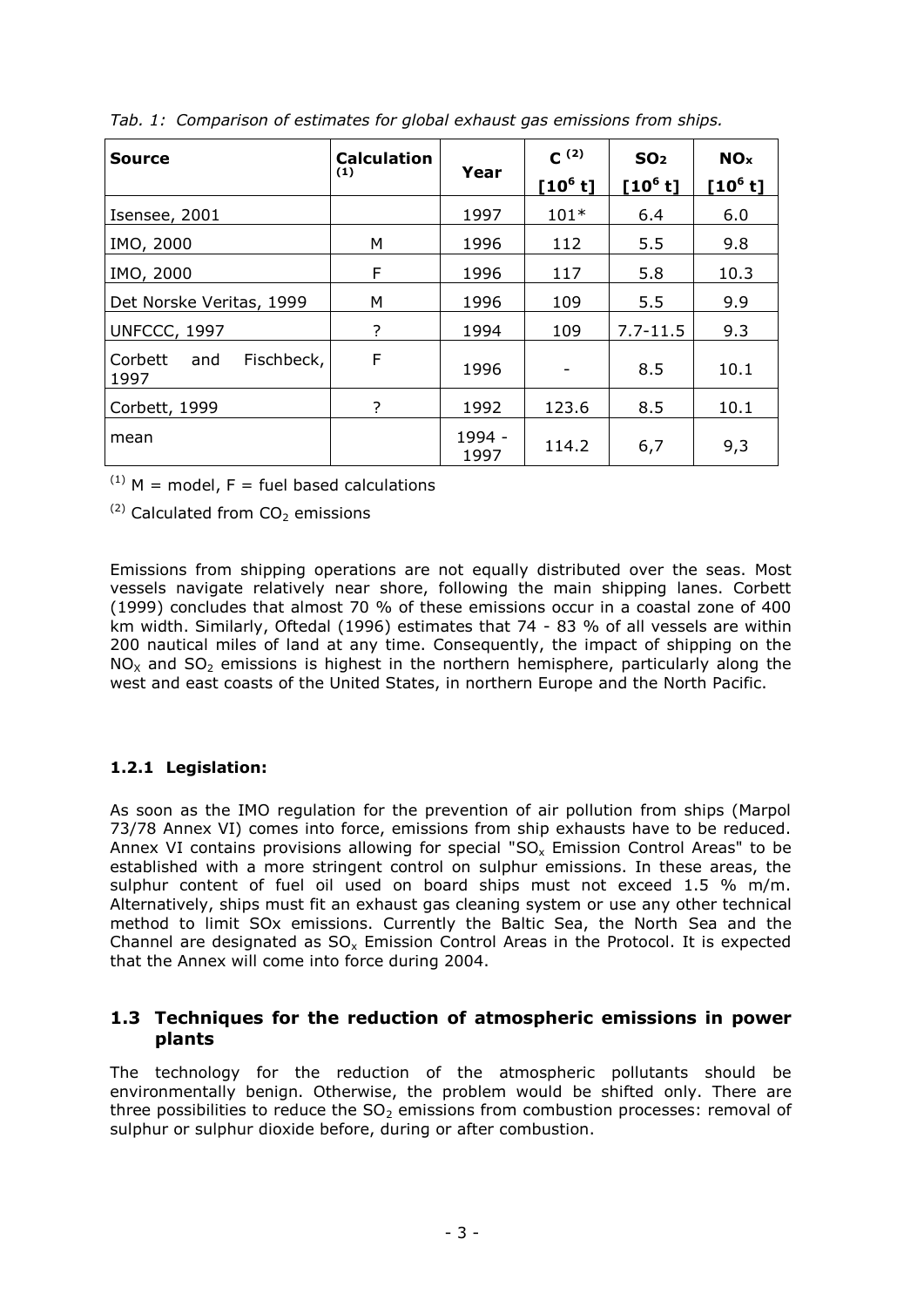#### **1.3.1 Techniques for the removal of sulphur from petroleum**

As after World War II production of high sulphur crude oils increased considerably and product specifications became more stringent, the oil industry was forced to develop techniques for removal of sulphur. In addition, the catalyst used in the Platforming Processes can handle only low ppm levels of sulphur. In addition, environmental considerations also forced reductions of sulphur emissions.

The major process used today is Hydrotreating or Hydrodesulphurisation, i.e. treatment of the oil with hydrogen gas obtained e.g. during catalytic reforming.

In this process sulphur compounds are removed by conversion to hydrogen sulphide (H2S) in the presence of a catalyst. As only sulphur is removed, high yields of liquid end products result. In addition,  $H_2S$  can be washed from the product gas stream by an amine wash.  $H_2S$  is recovered in highly concentrated form and can then be converted to elemental sulphur via the Claus-Process.

For Hydrotreating two processes are used, the liquid phase or trickle flow and the vapour phase processes for light straight-run and cracked fractions. In both cases the feedstock is mixed with hydrogen-rich make-up and recycle gas and reacted at temperatures of 300 - 380 °C. Pressures of 10 - 20 bar for naphta and kerosine and 30 - 50 bar for gasoline are applied. Under these conditions, S and N compounds are converted to hydrogen sulphide and ammonia, while a part of the aromatic compounds present will by hydrogenated.

Catalysts employed are cobalt, molybdenum or nickel finely distributed on aluminium extruders.

More recent developments include biological conversion of sulphur-containing petroleum components to elemental sulphur and sonocatalytic treatment as well as hydrogen peroxide oxidation in the presence of iron(III)complexes at low temperatures. The latter two will remove dibenzothiophenes, compounds being of particular concern to the oil industry.

#### **1.3.2 Flue Gas Desulphurisation**

The removal of  $SO<sub>2</sub>$  after the combustion process is termed Flue Gas Desulphurisation (FGD). The different FGD processes can be classified by their technologies:

#### *Limestone/Gypsum System*

The limestone FGD is to date the most widely used process. In principle, a solution of crushed limestone in water is sprayed into the flue gases. The  $SO<sub>2</sub>$  reacts with calcium ions to form a calcium sulphite slurry. Aeration of the slurry with compressed air oxidises calcium sulphite to calcium sulphate. After removal of the water, the calcium sulphate can be disposed or used by the building trade. While the reduction of  $SO<sub>2</sub>$  is around 90 % the process has the disadvantage that limestone has to be stored and gypsum waste in large quantities is produced.

#### *Spray Dry System*

A slurry of slaked lime is used as an alkaline sorbent. The slurry is injected into the flue gases in a fine spray. The flue gases are simultaneously cooled by the evaporation of water. The  $SO<sub>2</sub>$  present reacts with the drying sorbent to form a solid reaction product, with no wastewater.

*Wellman-Lord Process*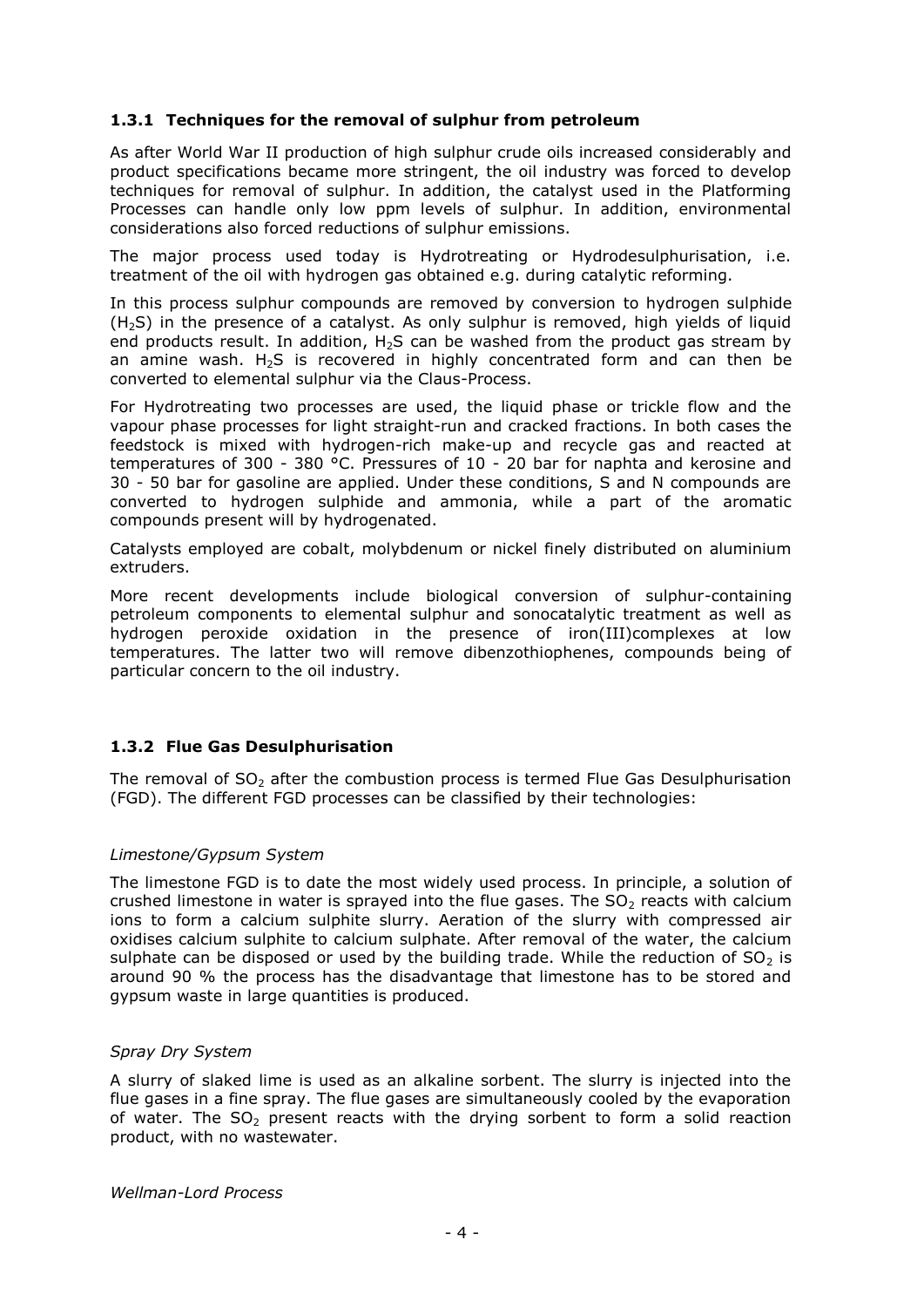In the Wellman-Lord process, hot flue gases are passed through a pre-scrubber where ash, hydrogen chloride, hydrogen fluoride and  $SO<sub>3</sub>$  are removed. After pre-scrubbing, the gases are then cooled and fed into an absorption tower, where the  $SO<sub>2</sub>$  reacts with a saturated sodium sulphite solution to form sodium bisulphite. The sodium bisulphite is regenerated after a drying step to sodium sulphite again. The remaining product the released and clean  $SO<sub>2</sub>$  - may then be liquefied or converted to elemental sulphur or sulphuric acid. The sorbent is regenerated during the combustion process and is continuously recycled, but the products (sulphur compounds) have to be stored.

#### *Seawater Scrubbing Process (SWS)*

#### *Experience with the FGD by seawater scrubbing process in power plants*

Probably the first large sized FGD was installed at the Battersea power plant (London Power Company) in the UK in 1930. During the power station planning approval local authorities expressed concern about the impact on the local community of the emissions of large quantities of  $SO<sub>x</sub>$  from the combustion of coal. The water of the Thames was used as the major sorbent although for a short period limestone was added. This practise was soon discontinued as it was determined that it provided no additional benefit to the scrubbing system. The Battersea power station operated in this mode for more than 50 years.

In 1972, ABB Environmental in Norway and Norsk Hydro started the development of a flue gas desulphurisation process (Flakt Hydro process) using seawater for the absorption of  $SO<sub>2</sub>$  from flue gases. The first seawater scrubber was introduced in 1988 at the Statoil refinery in Mongstad Norway (Tokerud, 1989). The *seawater scrubbing* process exploits the natural buffering capacity of seawater to absorb acidic gases instead of producing huge amounts of gypsum. After passing a dust collector, the hot flue gas enters the scrubber. The scrubber is a packed absorption tower, where the gases flow counter-current to seawater. During this process  $SO<sub>2</sub>$  is efficiently absorbed by the seawater. Air is supplied to oxidise the absorbed  $SO<sub>2</sub>$  to sulphuric acid and to saturate the seawater with oxygen. Before discharging the effluent into the sea, further seawater is added to bring the pH back to normal seawater values. The sulphate ions themselves are harmless, as they are major constituents of ordinary seawater. However, the pH of the effluent may be of concern. To reduce the sulphuric acid problem, e.g. in sensitive areas, precipitation of sulphate with limestone is possible. This system is simple and inherently reliable with low capital and operational costs. It can remove up to 99 % of  $SO<sub>2</sub>$ , with no disposal of waste to land. However, heavy metals and chlorides that are also present in the scrubbing water must be captured by use of a water treatment system, otherwise they will be released to the sea with the wash water.

The Mongstad oil refinery (Statoil) situated on the west coast of Norway installed the FGD in 1988 (Nyman and Tokerud, 1991). The effluent water from FGD is mixed with seawater and is discharged to the sea. As the Norwegian Sea is deep and well mixed, further water treatment was regarded unnecessary (Glenna and Tokerud, 1991). Powergen and partners already tested the SWS process for flue gas desulphurisation in some power plants.

#### *Summary of the FGD technologies*

Each method has both advantages and limitations related to cost, removal efficiency, operational experience and waste products produced. For ships, the lack of space is an important criterion. Space is not only needed for the FGD itself, but also for chemicals (depending on the technology) and waste products. Some control technologies affect more than one pollutant and have different impacts on environmental effects. FGD simultaneously removes  $SO_2$ , NO<sub>x</sub> and particulate matter, which have impacts on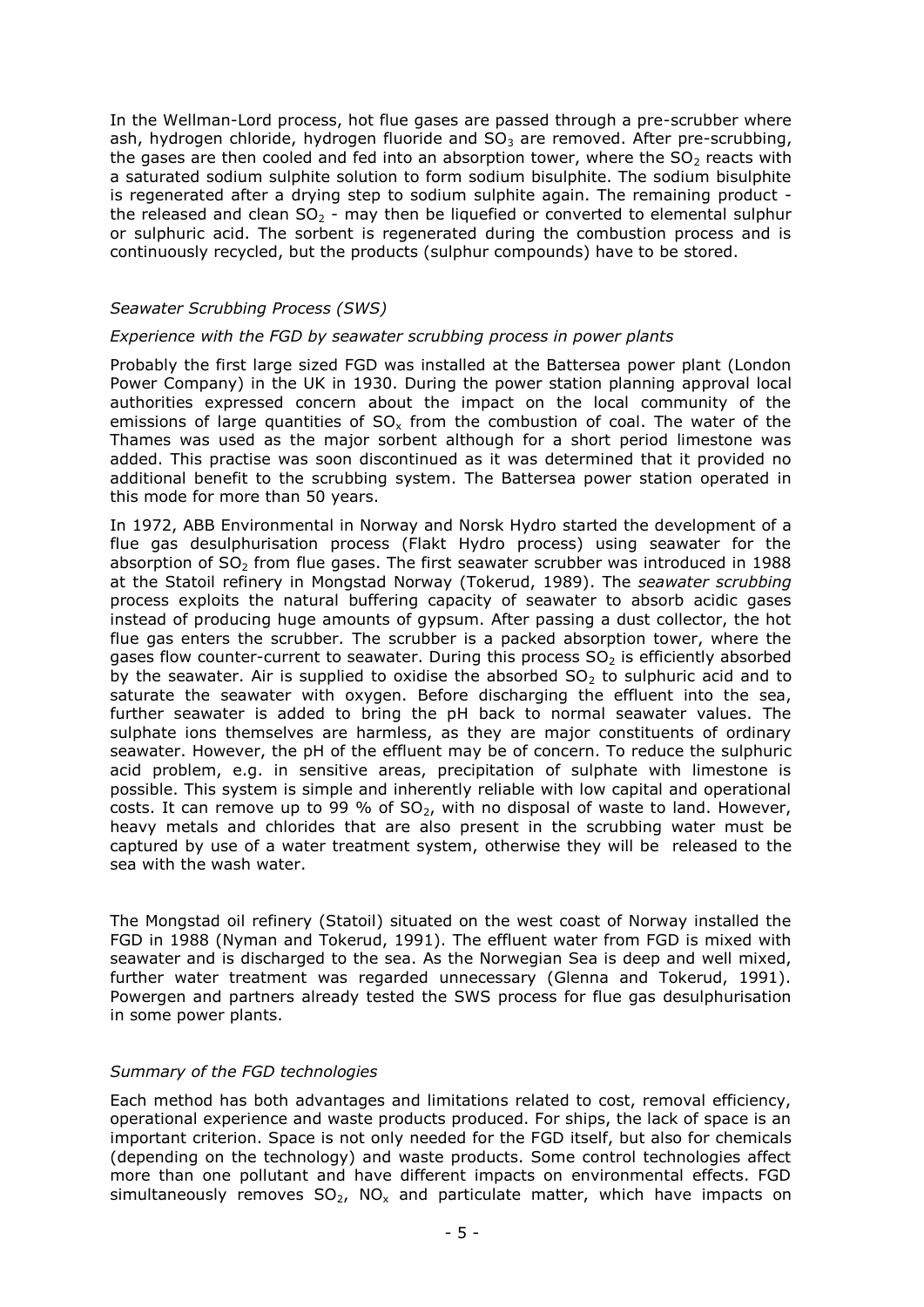acidification, on ambient levels of  $SO_2$  and primary particles and on secondary sulphate aerosols.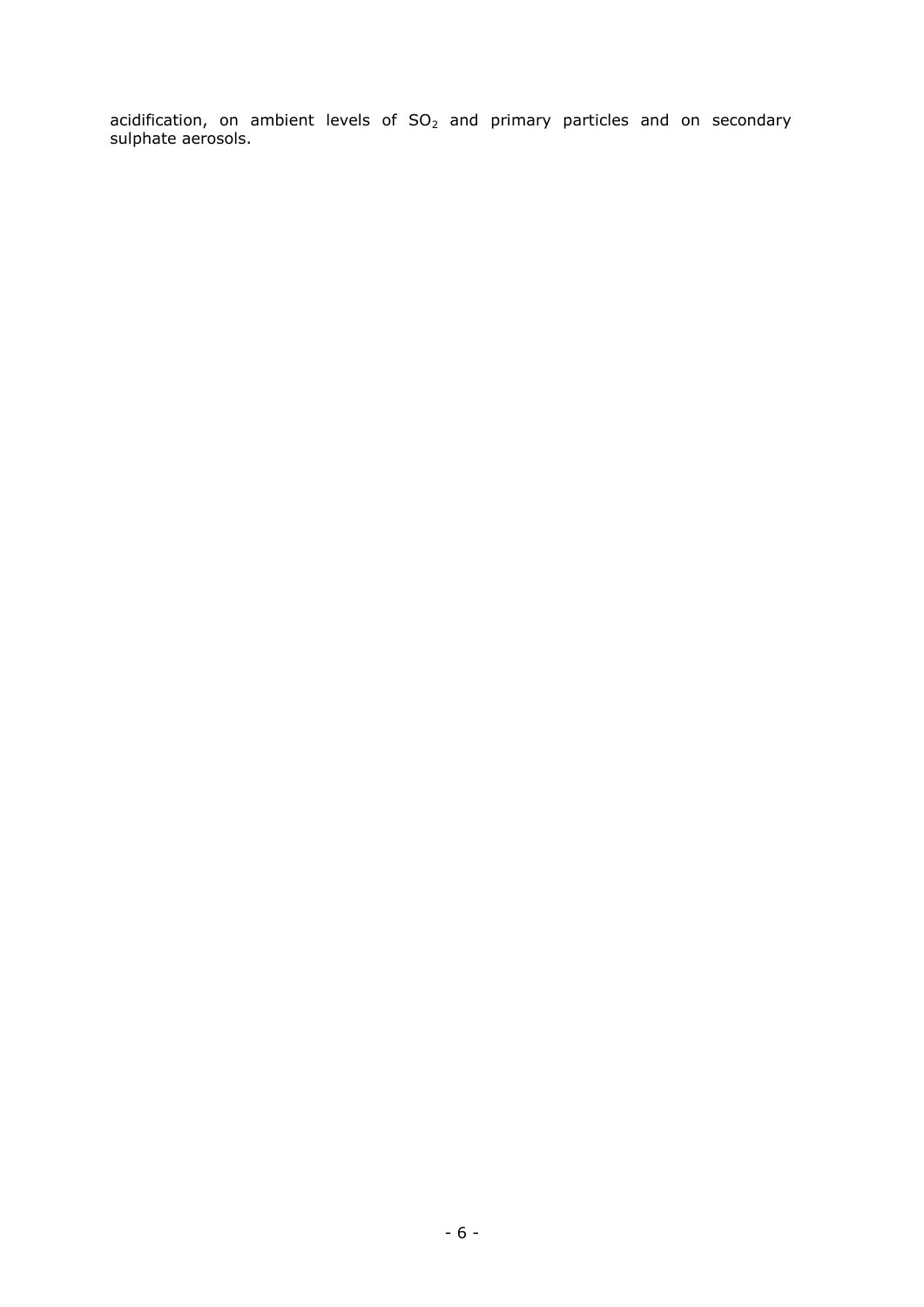## **1.4 Technologies for the reduction of atmospheric emissions by ships - the seawater scrubber**

For ships the seawater scrubbing is a very suitable process, because

- $\triangleright$  no limestone has to be stored on board,
- $\triangleright$  no waste (gypsum) is produced, which has to be deposited on land,
- $\triangleright$  the seawater already contains substantial amounts of sulphate and nitrate

The DME EcoSilencer seawater scrubber removes  $90-95$  % of SO<sub>2</sub> and 10 - 20 % of NOx. Additionally, the SWS removes 80 % of the particulates and 10-20% of hydrocarbons. The use of cyclone technology ensures that the particulate material is retained on board ship and not included with effluent overboard seawater. The particulate sludge is then deposited ashore along with shipboard oily waste according to local environmental and safety regulations. The DME system needs no extra space, as it can be installed inside the exhaust system. Accompanying positive side effects are the reduction of engine noise and a reduction of the diesel smell.

As the conversion of SO<sub>2</sub> to SO<sub>4</sub><sup>2-</sup> and NO<sub>x</sub> to NO<sub>3</sub><sup>-</sup> consumes oxygen, aeration of the effluent is necessary. The DME system incorporates a high degree of recirculation, thus ensuring that aulphur oxides are given adequate time and oxygen contact to be converted to SO4. In the following calculations complete oxidation will be assumed.

The DME MES EcoSilencer works by bringing water in contact with hot exhaust gas. The exhaust gas is channelled through a concentric duct into a shallow water tank. Within the water, there are a set of mixing baffles which break up large gas flow into smaller bubbles, forcing the gas to come in contact with water, and thereby encouraging transfer of species from gas to water. The SO2 in exhaust gas is relatively soluble in seawater, so this transfer happens to a very high degree. Large particles (greater than 10 micron) are also captured in the water. Very fine particles (smaller than 2.5 micron) are not effectively cleaned using this method.

Since the recirculated water is maintained at a pH of 2.0-4.0, this makes a very good medium for scrubbing of NOx. Measurements have shown up to 20% removal of NOx, and this is enhanced due to the acidity of scrubbing liquor.

Water that is removed from the scrubber is pumped through a set of large cyclones. These cyclones are designed to separate some of the heavy particles, as well as light particles in a two-stage system. Underflow from the main cyclones is concentrated again, and the underflow is fed to a settling tank for collection of soot and oil. Under normal operating conditions, this system can be run with no ongoing maintenance (such as filter backwash or media recharge), and the resulting cleaned recirculated water is maintained at a low concentration of hydrocarbons, making it safe for discharge to sea. An on-line hydrocarbon monitor is used to ensure that oil in water that may result from poor engine operation is detected and discharge valves are closed before this can be released. Under normal operation, the overboard discharge water will contain less than 4ppm of hydrocarbon. This is far less than the total oil that would reach the surface water from particle fallout in an unscrubbed plume.

#### <span id="page-9-0"></span>**1.4.1 Composition of the effluent**

While NO<sub>x</sub> production depends on the engine design and to some extent engine power,  $SO<sub>2</sub>$  production depends on the sulphur content of the fuel. During seawater scrubbing the SO<sub>2</sub> is finally converted to sulphuric acid and NO<sub>x</sub> to nitric acid. 95 % of the SO<sub>2</sub> is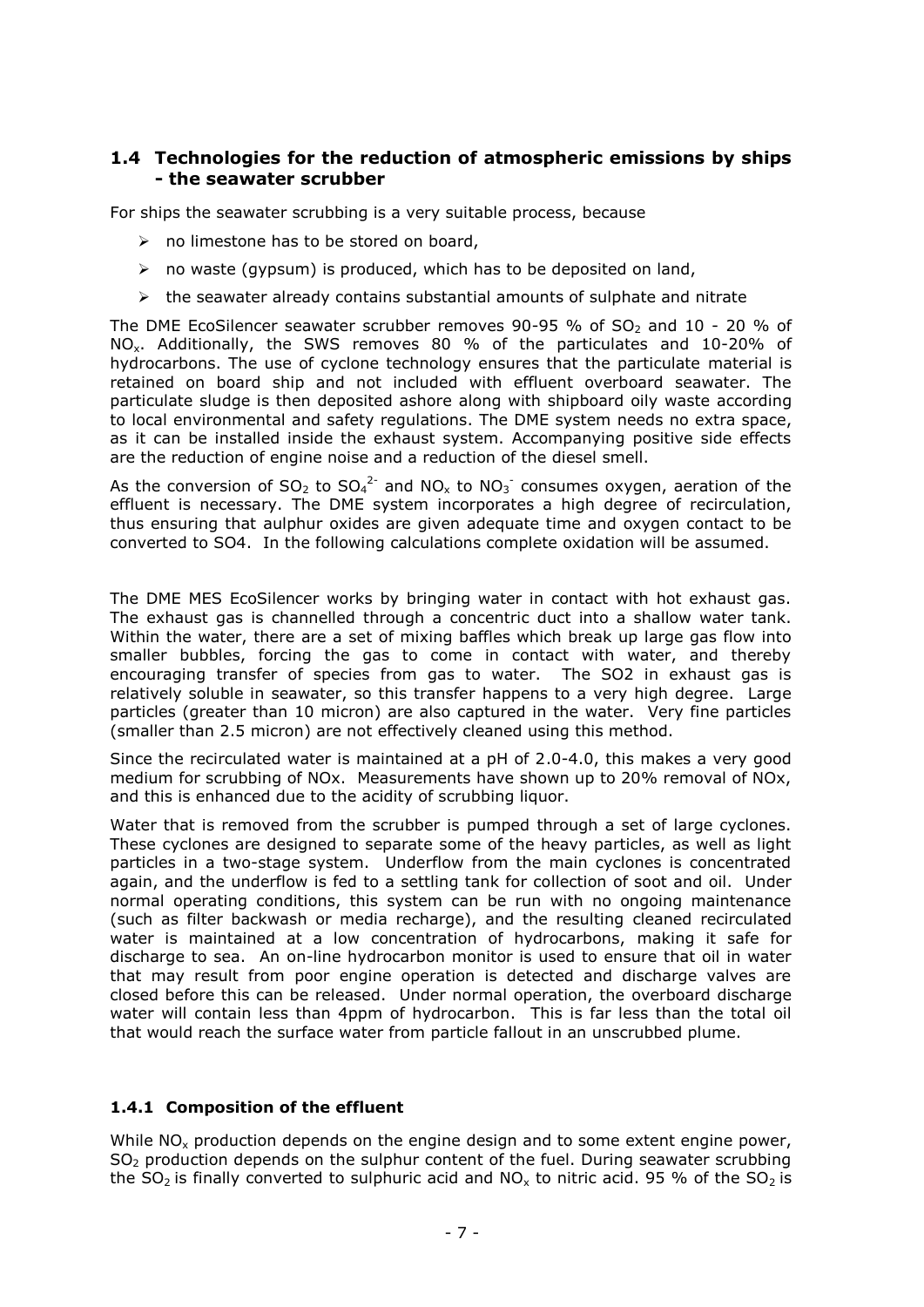eliminated by this technique and ca. 20 % of NO<sub>x</sub>. The salts in the effluent are SO<sub>4</sub><sup>2-</sup>,  $SO_3^2$ ,  $NO_3^-$  and  $NO_2^-$ .

The seawater scrubber is fed with natural seawater, which is then added to the seawater cooling system. The dilution is typically between 5:1 and 10:1. The mixture of cooling water and buffering water is then discharged to the sea. The pH of the effluent mixture ranges from 4.8 to 6.4 depending upon dilution rate which is a function of engine operating conditions. The intention of this work is to analyse the impact of the produced ions and the low pH on marine life.

## **1.5 Questions of concern**

- Is air pollution simply converted to seawater pollution by discharging the scrubbing water directly into the surrounding waters?
- Are there differences in the effects on fully marine and brackish waters? Is there any breakpoint for salinity, at which the scrubbing water should not be discharged anymore?
- Can the produced sulphuric and nitric acids be buffered in semi-enclosed systems and brackish waters?
- Is there any oxygen deficiency in the surrounding seawater by discharging sulphuric acid?
- What are the impacts of scrubber effluent on harbour waters compared to power stations effluents
- What is the worst-case scenario?

To answer these questions, background information on global sulphur and nitrogen cycles and seawater chemistry will be provided in the following before the effects of acid discharge will be discussed.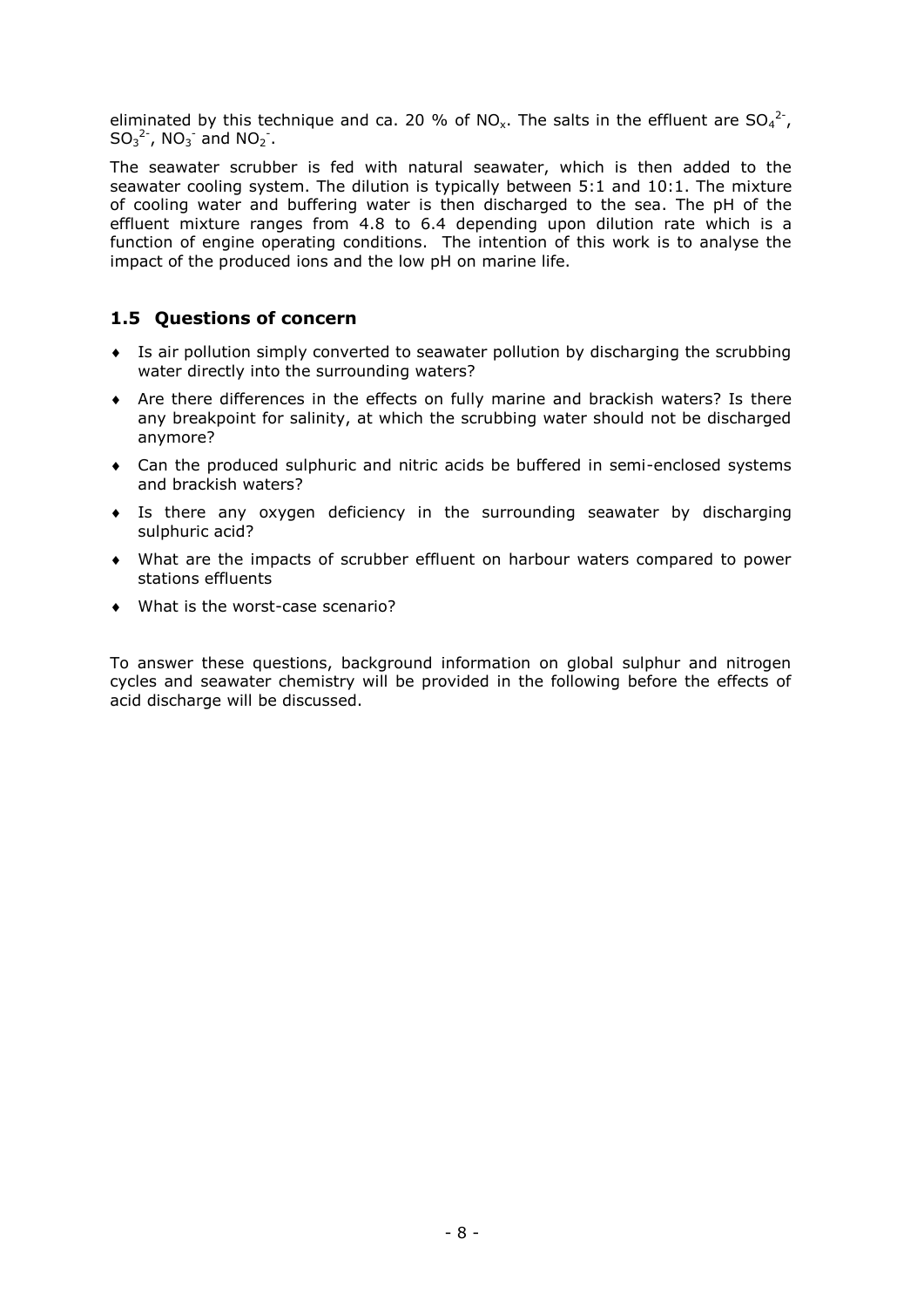# **2 Element cycles**

## **2.1 Sulphur**

The element sulphur occurs as crystals, granular aggregates, massive layers and powdery crusts in three different forms: amorphous, rhombic and monocline crystals. It forms as a product of volcanic activity, around volcanic craters and hot springs, but also by weathering of sulphide minerals and bacterial reduction of dissolved sulphate. Sulphur melts easily and burns producing sulphur dioxide gas.

Sulphur is an essential nutrient for plants. It is also a major element of seawater and marine sediments. In nature sulphur compounds may cycle through a series of oxidation states  $(-2, 0, +2, +4, +6)$ . Therefore, sulphur compounds may act as both electron acceptors and electron donors. Bacteria of a wide range of genera gain metabolic energy from either oxidising or reducing sulphur compounds. Major forms of sulphur include sulphate and sulphide minerals, dissolved sulphate  $(SO_4^2)$ , dissolved sulphide (HS<sup>-</sup>), and hydrogen sulphide gas (H<sub>2</sub>S). Organic sulphur is a component of organic compounds such as humic substances, kerogen and proteins. Sulphur in fossil fuels (mercaptans, thiophenes, mono- and polycyclic sulphur compounds) originates from these latter sources (e.g. Guadelupe et al., 1991; Thompson, 1994; Saiz-Jiminez, 1995; Sinninghe-Damsté et al., 1998).

#### **2.1.1 Sulphur: an important component of the world economy Production**

Elemental sulphur for industrial purposes is produced by oxidation of hydrogen sulphide gas or reduction of sulphur dioxide and organic sulphur. These compounds are constituents of natural gas and oil, from which they are also recovered. Of all sulphur sources, natural sulphur from open pit mining accounts for less than  $1\%$ , nevertheless representing  $3 * 10^6$  t/yr world-wide. Most of the sulphur is recovered from natural gas and oil (CIEC, 1999). For the exploitation of deep sulphur layers the Frasch process is the most important technique: Sulphur is melted with heated water under pressure and the liquefied sulphur is then pumped to the surface with compressed air (Hollemann and Wiberg, 1985).

#### **Use of sulphur**

Sulphur is an essential nutrient for the growing plant. It is present in fertilisers, usually in the sulphate form that plants can use. For example, superphosphate contains about 11 % S while ammonium sulphate, usually regarded as a nitrogenous fertiliser, contains 24 % S which is more than its nitrogen content. However, about 90 % of industrial sulphur is used in the manufacture of sulphuric acid, the most important sulphur compound. More sulphuric acid is produced than any other chemical in the world. In Western Europe in 1997 over 19  $*$  10<sup>6</sup> tonnes were produced, the total production world-wide being estimated at around 150  $*$  10<sup>6</sup> tonnes (Smith et al., 2001). It is said that the economic prosperity of a country can be assessed by its consumption of sulphuric acid. Sulphuric acid was manufactured by the lead-chamber process until the mid-1930s. This process has now been replaced by the contact process, involving the catalytic oxidation of sulphur dioxide.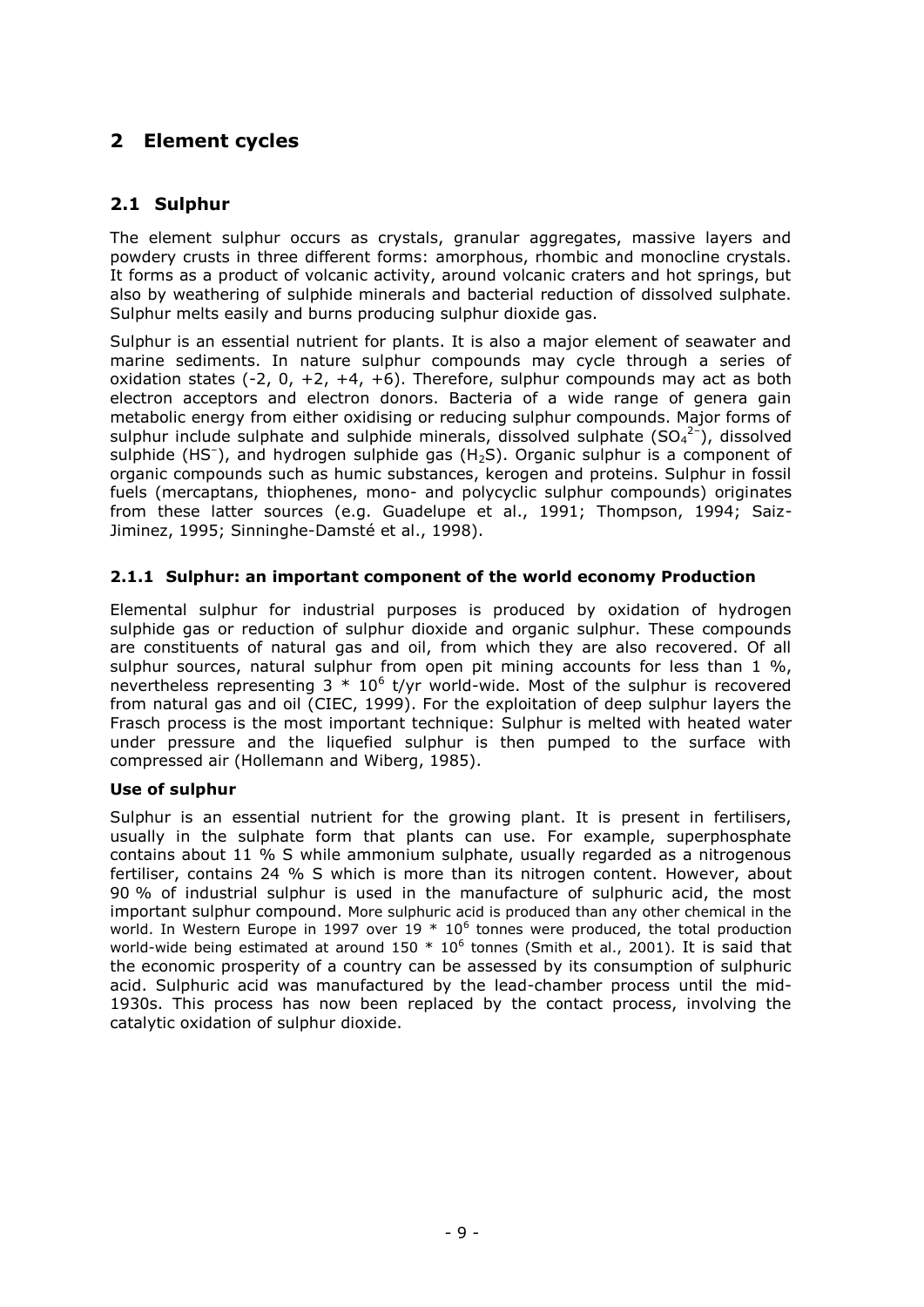|             | 1992  | 1993  | 1994                                | 1995  | 1996  | 1997  |
|-------------|-------|-------|-------------------------------------|-------|-------|-------|
|             |       |       | $10^6$ tonnes $H_2$ SO <sub>4</sub> |       |       |       |
| production  | 145.7 | 132.5 | 137.9                               | 148.9 | 151.3 | 155.6 |
| consumption | 147.1 | 132.8 | 138.8                               | 150.1 | 153.3 | 157.5 |

*Tab. 2: World production and consumption of sulphuric acid (EFMA, 2000)*

## **Demand for sulphuric acid**

The largest single sulphuric acid consumer by far is the fertiliser industry. Sulphuric acid is used with phosphate rock in the manufacture of phosphate fertilisers while smaller amounts are used in the production of ammonium and potassium sulphate. Substantial quantities are also used as an acidic dehydrating agent in organic chemical and petro-chemical processes, as well as in oil refining. In the metal processing industry, sulphuric acid is used for pickling and descaling steel; for the extraction of copper, uranium and vanadium from ores, in the purification of non-ferrous metals and plating. In the inorganic chemical industry, it is used most notably in the production of titanium dioxide.

Further applications of sulphuric acid are wood pulping processes for paper production, some textile and fibres processes, leather tanning, the use as electrolyte in car batteries and production of detergents and pharmaceuticals. Other end uses for sulphuric acid include effluent/water treatment, production of plasticisers, dyestuffs, explosives, silicate for toothpaste, adhesives, rubbers, edible oils or lubricants and the manufacture of food acids such as citric acid and lactic acid.

Waste streams containing sulphate are generated by many industries, including mining, metallurgical, pulp and paper and petrochemical industries. By discharging these sulphate containing wastes to the rivers, all sulphate finally ends in the sea.

## **2.1.2 Sulphur emissions to atmosphere**

No gaseous sulphur compound is a permanent or long-lived constituent of the atmosphere. The short residence time for sulphurous gases is a consequence of rapid oxidation: Sulphur and its gaseous compounds hydrogen sulphide  $(H_2S)$  and sulphur dioxide (SO<sub>2</sub>) are oxidised to sulphur trioxide (SO<sub>3</sub>), which dissolves in water droplets of the clouds to form sulphuric acid  $(H_2SO_4)$ . This process is responsible for acid rain.

## **2.1.2.1 Natural emissions of sulphur**

Natural emissions of sulphur into the atmosphere from biogenic sources and from volcanoes are estimated to be around 60  $*$  10<sup>6</sup>S yr<sup>-1</sup> (2x10<sup>12</sup> mol S yr<sup>-1</sup>). These values range from 46 to 124  $*$  10<sup>6</sup> S yr<sup>-1</sup> (Whelpdale, 1992). In addition, sea spray contributes by the release of sulphate to a large amount to sulphur emissions. This estimate is very imprecise with 35 - 315  $*$  10<sup>6</sup> S yr<sup>-1</sup>, of which around 90 % cycles back into the oceans.

Finally, the biogenic production in the open sea contributes to almost half (46 %) of all natural sulphur emissions to the atmosphere (Whelpdale, 1992). Dimethyl sulphide (DMS), the main volatile sulphur species emitted by marine phytoplankton in the oceans, plays a major role in the atmospheric sulphur cycle (Lovelock et al., 1972; Nguyen et al., 1984; Andreae and Raemdonck, 1983, Bates and Cline, 1985)

In short, DMS released by marine phytoplankton enters the troposphere and is oxidised there to sulphate particles, which then act as cloud condensation nuclei (CCN) for marine clouds (Charlson et al., 1987). Both the nature of the DMS oxidation mechanism as well as the quantification of the extent to which the oxidation product H2SO<sup>4</sup> contribute to new CCN is largely unknown. Further, DMS has an indirect impact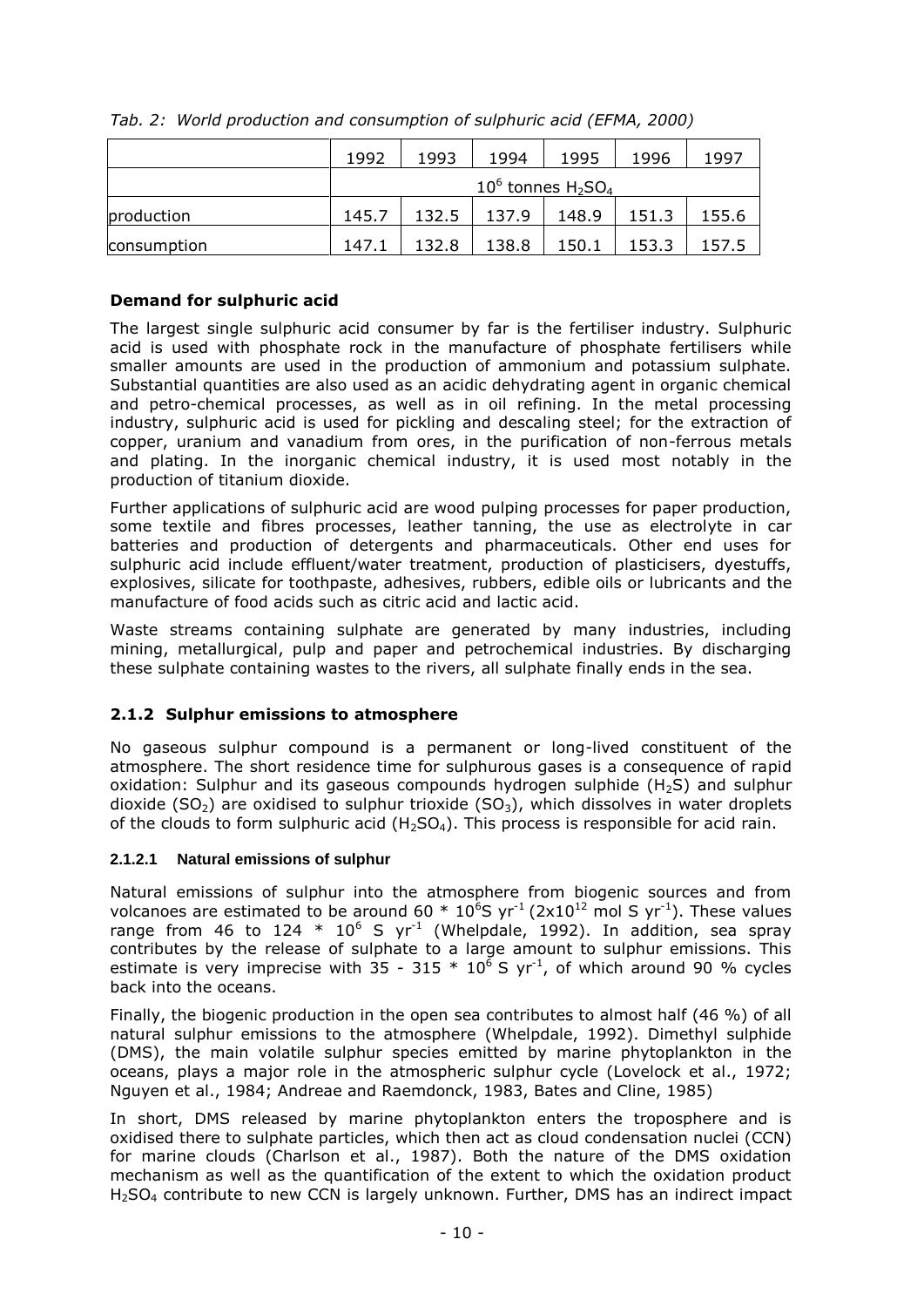on the acidity of rainwater. The atmospheric DMS concentration varies seasonally, dependent on phytoplankton blooms. The DMS production has been reported to be by a factor of 20 higher in the summer compared to the winter in the Southern Indian Ocean (Sciare et al., 2000).

#### <span id="page-13-0"></span>**2.1.2.2 Global anthropogenic sulphur emissions**

The emission of sulphur compounds into the environment is undesirable because of their acidifying characteristics. The global anthropogenic sulphur emissions have been estimated to be in a range from 60 to 110  $*$  10<sup>6</sup> t S yr<sup>-1</sup> (2 – 3 x 10<sup>12</sup> mol yr<sup>-1</sup>) for the years 1976 to 1985 (Moller, 1984; Hameed and Dignon, 1988). The combustion of fossil fuels accounts for 80 to 85% of the total.

#### **2.1.2.3 Particulate sulphate**

Sulphate compounds are emitted as primary, directly released and secondary particles. The sources of primary sulphate particles include open pit mines, dry lakebeds, and desert soils. Other sources of primary sulphate particles are various fuel combustion processes from both stationary and mobile sources.

Secondary sulphate particles are produced in the atmosphere when oxides of sulphur  $(SO<sub>x</sub>)$  are transformed into particles via physical and chemical processes. The main source of  $SO<sub>x</sub>$  is stationary and mobile fuel combustion. The types of sources that emit SO<sub>2</sub> are generally located in urban areas. Secondary sulphate particles formed from  $SO<sub>2</sub>$  emissions can be transported over long distances. These transported sulphate particles can comprise a significant portion of the ambient sulphate in some rural areas.

#### **2.1.3 Deposition of sulphate and sulphuric acid**

Gases in the atmosphere can reach the surface by wet and dry deposition processes. For wet deposition precipitation is the delivery mechanism to the surface. The gases can dissolve in clouds and rain drops or adsorb to frozen precipitation elements. Sulphate particles represent good condensation nuclei and may be scavenged by the clouds.

Those deposition processes, which do not involve precipitation, are collectively termed dry deposition. Sulphate can be chemically bound or adsorbed to small particles, which then reach the surface by gravitational settling (Whelpdale, 1992). The direct adsorption of  $SO<sub>2</sub>$  to particles is still poorly understood.

Secondary particles formed through chemical reactions are typically much smaller (<10 µm diameter) than particles derived from physical processes (>100 µm diameter). The smallest particles in the atmosphere are the result of high temperature combustion and gas to aerosol conversions.

Depending on the relative humidity and the presence of other atmospheric gases like ammonia, the sulphuric acid formed will be removed directly in precipitation, or neutralised and converted to ammonium sulphate. The atmospheric conversion of sulphur dioxide to ammonium sulphate (Scheme 1) is an example of a gas to aerosol conversion process. These particles will range in molecular mass from 50 to as many as 10,000 amu.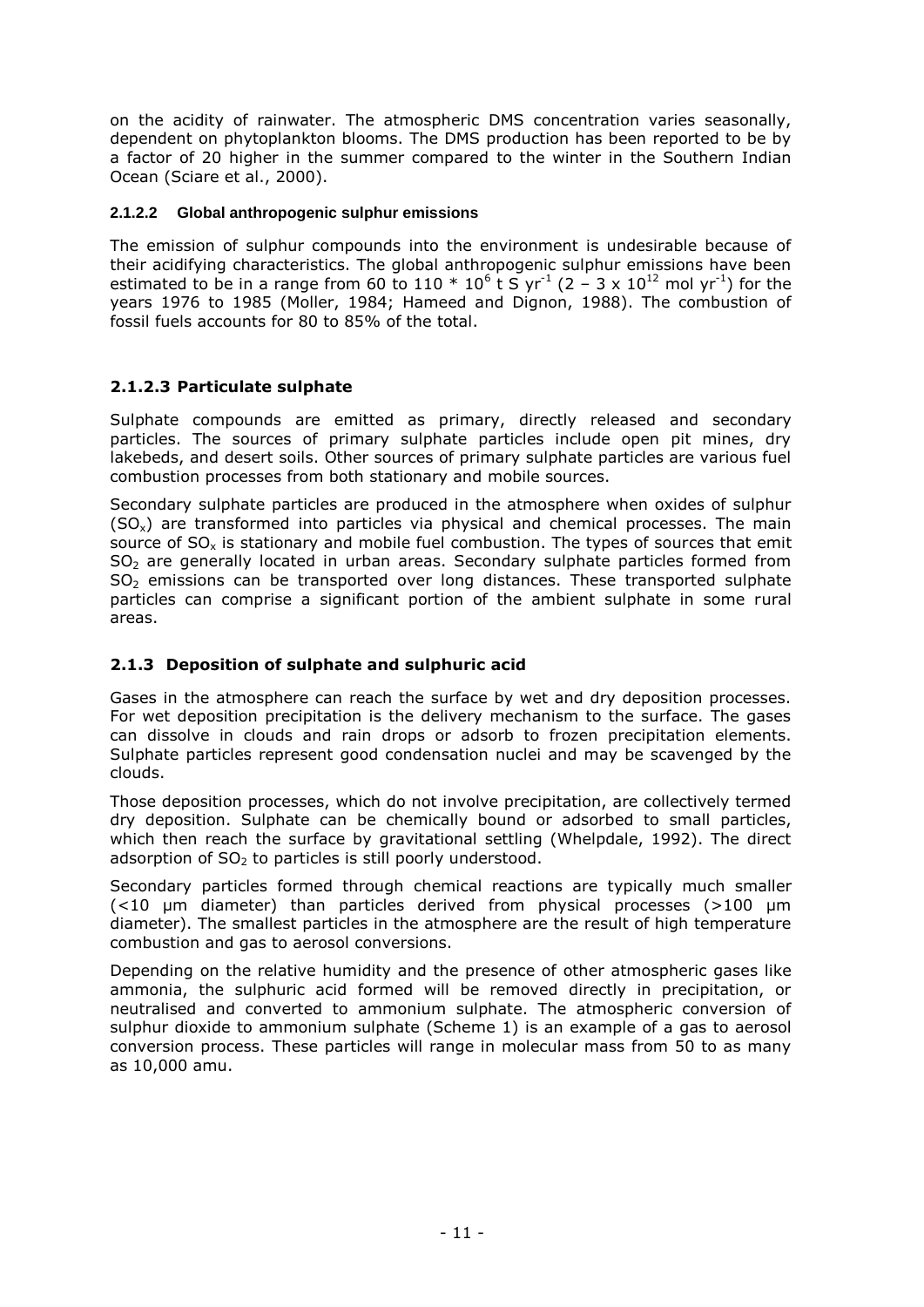*Scheme 1*  $H_2$ **SO**<sub>4</sub>  $\rightarrow$  **H**<sup>+</sup> + **HSO**<sub>4</sub><sup> $\rightarrow$ </sup>  $HSO_4^ \rightarrow$   $H^+$   $+$   $SO_4^2$ <sup>-</sup>  $NH_3 + H_2O \rightarrow NH_4^+ + CO$ **2 NH**<sub>4</sub><sup>+</sup> **+ SO**<sub>4</sub><sup>2</sup>  $\rightarrow$  (NH<sub>4</sub>)<sub>2</sub>SO<sub>4(aq)</sub>

Thus, particles form through complex gas phase, heterogeneous, and liquid phase reactions.

## **2.2 Nitrogen cycle**

Elemental nitrogen  $(N_2)$  is gaseous and the major constituent of air (78.09 % Vol.). By this, 99 % of all nitrogen on earth occurs in the air. Chemically bound nitrogen can be found as nitrate, and organic bound nitrogen in e.g. proteins or nucleic acids. Pure nitrogen can be simply produced by fractionation of liquid air (Linde Process).

By its ability to have oxidation states ranging from  $-3$  up to  $+6$ , numerous combinations with other elements are possible. The most important reaction partners are hydrogen (reduced form) and oxygen (oxidised forms). Especially ammonia is of great importance for the world economy a.o. as fertiliser (Hollemann and Wiberg, 1985).

Nitrogen is also an essential nutrient for life, but only a few plants are able to use elemental nitrogen as source. A variety of different bacteria are able to oxidise or reduce nitrogen compounds to gain energy.

## **2.2.1 Emissions of nitrogen compounds to the atmosphere**

Nitrogen dioxide ( $NO<sub>2</sub>$ ) is a reddish brown, highly reactive gas that is formed in the air through the oxidation of nitric oxide (NO). Nitrogen oxides (NOx), the term used to describe the sum of NO, NO<sub>2</sub> and other oxides of nitrogen, plays a major role in the formation of ozone. The major sources of man-made NOx emissions are hightemperature combustion processes, such as those occurring in automobiles and power plants.

Nitrogen oxides also contribute to the formation of acid rain and to to a wide range of other environmental effects, including: potential changes in the composition and competition of some species of vegetation in wetland and terrestrial systems, visibility impairment, acidification of freshwater bodies, eutrophication of estuarine and coastal waters, and increases in levels of toxins harmful to fish and other aquatic life. The consequence of eutrophication is an explosive algae growth leading to a depletion of oxygen in the water.

## **2.2.1.1 Natural emissions of nitrogen**

Atmospheric reactions of nitrogen are much more complex than the atmospheric reactions of sulphur. Ammonia (NH<sub>3</sub>) is the most reduced form of nitrogen, and is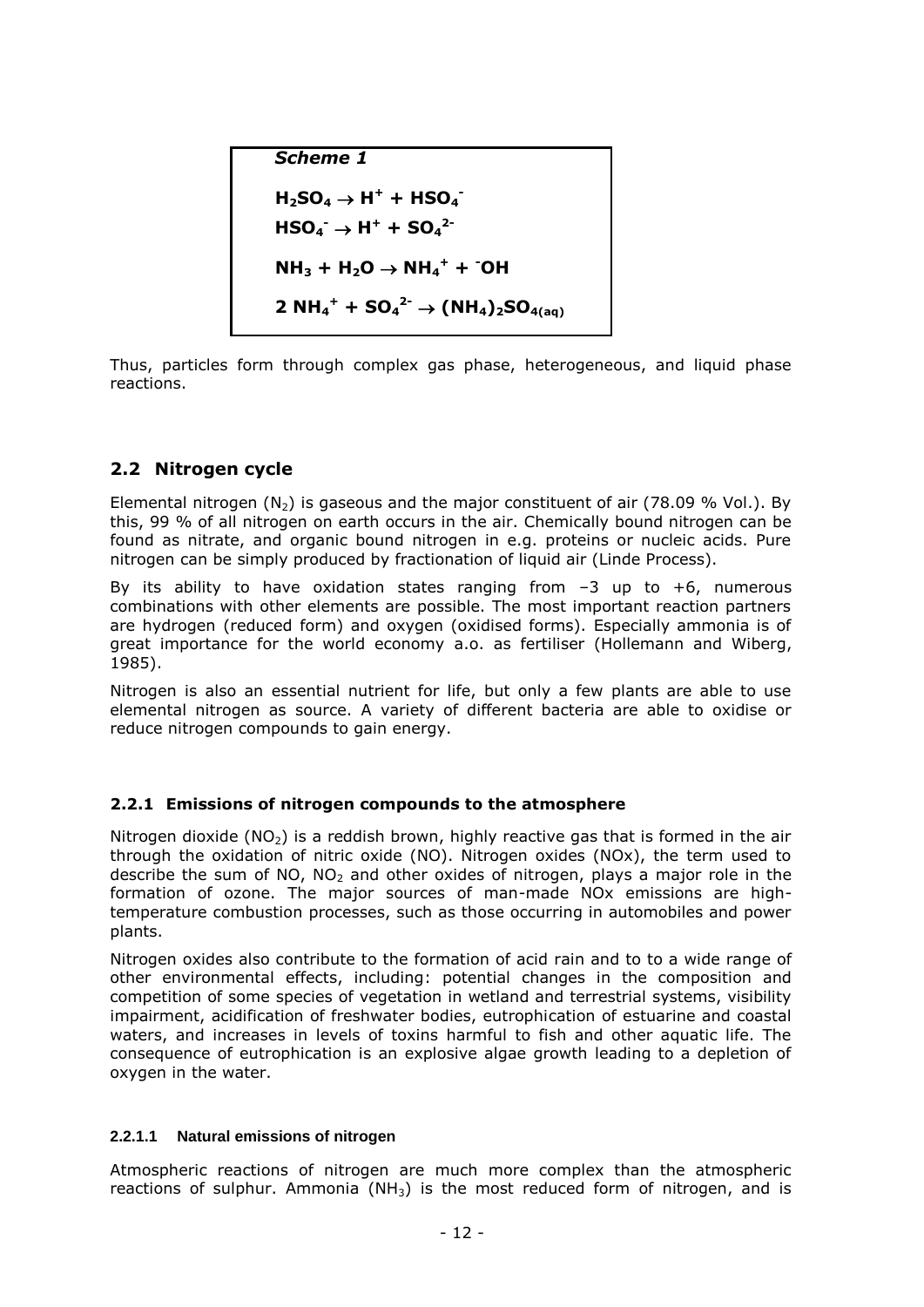released in small quantities from anaerobic degradation of organic matter containing nitrogen. Similar to hydrogen sulphide, ammonia reacts with the hydroxyl radical to form oxidised nitrogen species. Nitrogen oxides are released to the atmosphere from both natural and anthropogenic sources. The two most common nitrogen gases released to the atmosphere from biological processes are nitrous oxide  $(N_2O)$  and nitrogen dioxide  $(NO<sub>2</sub>)$ .

#### <span id="page-15-0"></span>**2.2.1.2 Anthropogenic emissions of nitrogen**

Combustion processes release mostly nitrogen oxide (NO) and nitrogen dioxide (NO<sub>2</sub>). The exact composition of nitrogen oxides emitted from combustion processes varies with temperature of the combustion process, and the nitrogen oxides from combustion are often referred to as  $NO<sub>x</sub>$  to indicate the uncertainty in chemical composition.

Like sulphur, the modern global nitrogen cycle is very different from the "Preindustrial" nitrogen cycle. The difference is the large amount of nitrogen added to the atmosphere through combustion processes. The excess atmospheric nitrogen oxides contribute to acid rain in the same way that excess sulphur oxides do. [Tab. 3](#page-15-1) lists the important atmospheric nitrogen oxides and their oxidation states.

| nitrogen oxide              | oxidation state |
|-----------------------------|-----------------|
| $N_2O$                      | $+1$            |
| ΝO                          | $+2$            |
| NO <sub>2</sub>             | $+4$            |
| HNO <sub>3</sub> , $N_2O_5$ | $+5$            |
| NO <sub>3</sub>             | +6              |

<span id="page-15-1"></span>

|  |  |  | Tab. 3 Important Atmospheric nitrogen oxides |  |  |
|--|--|--|----------------------------------------------|--|--|
|--|--|--|----------------------------------------------|--|--|

Atmospheric nitrogen compounds are transported over long distances (Schulz et al. 1998). During transport they undergo specific physical-chemical changes [\(Fig. 1\)](#page-16-0). NOx-compounds are typical anthropogenic precursors of oxidised nutrients like nitrate. The extremely complicated reactions within the atmosphere are described in detail by Holland (1978). For example, a dramatic change in the composition of aerosols concerning sea-salt in the coastal area has been observed by Schulz et al. (1998). This change is caused by the reaction of sodium chloride with the (anthropogenic) nitric acid. The chloride of the sea-salt is exchanged by nitrate and hydrochloric acid is formed:

 $NaCl + HNO<sub>3</sub> \rightarrow NaNO<sub>3</sub> + HCl$ 

By this reaction up to 55 % of the original sodium chloride in aerosols may be replaced by sodium nitrate during winds from the main land. These extremely hygroscopic aerosols are easily deposited because of their high mass.

Sodium chloride containing particles, originating from sea spray, are highly enriched in the coastal atmosphere. Contents of up to several 10 mg  $Cl/m<sup>3</sup>$  have been determined which rapidly decrease landwards. Thus, a remarkable amount of nitrogen deposition occurs in the coastal area. Schulz et al. (1998) regard this reaction as one of the most important sinks for oxidised nitrogen compounds in the coastal marine atmosphere.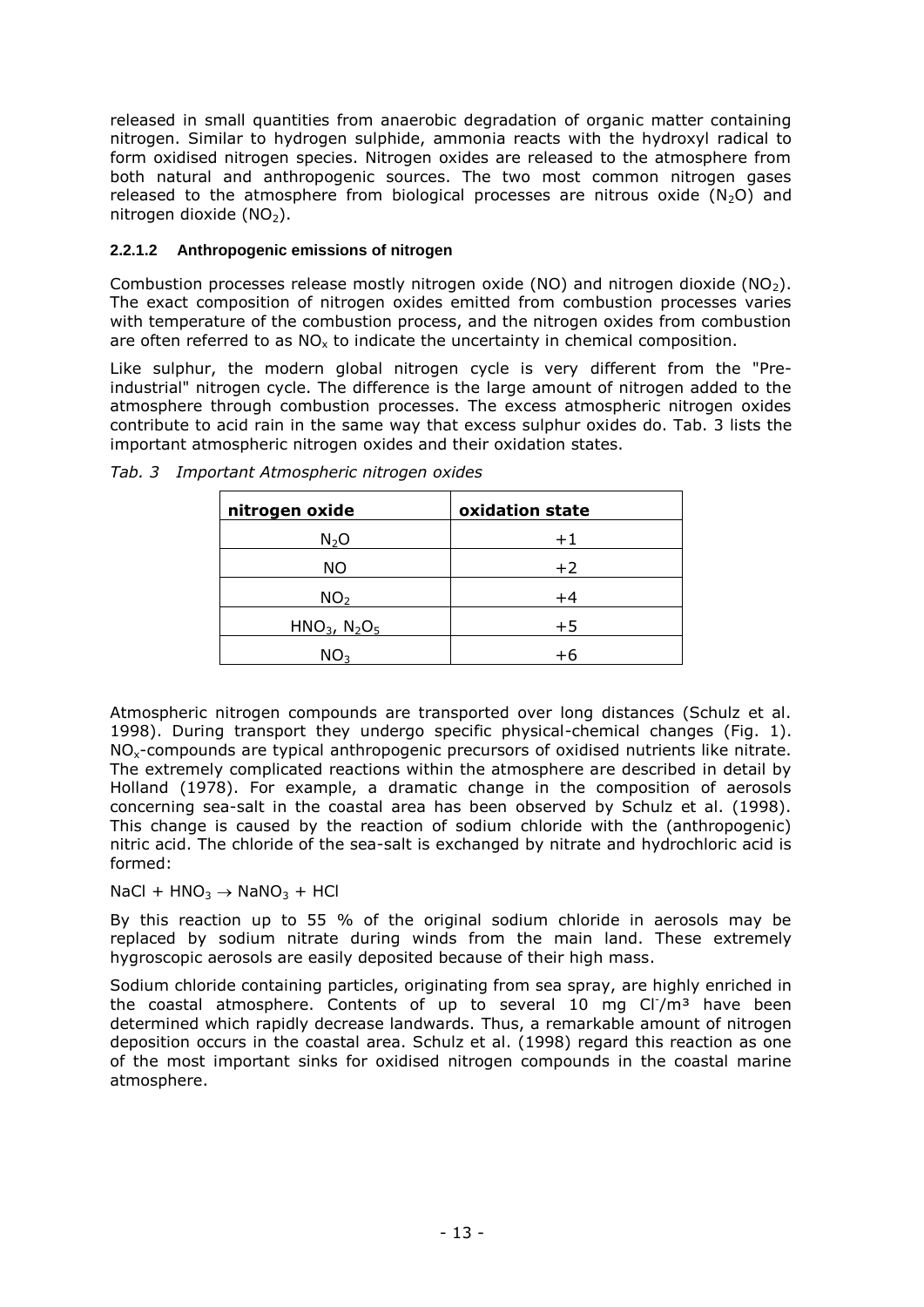

<span id="page-16-0"></span>*Fig. 1: Mean composition of atmospheric nitrogen compounds (nmol m-3 ) in the German Bight (Schulz et al., 1998), PAN: peroxyacetylnitrate.*

## **3 Composition of seawater**

Seawater is a steady-state system. It is a solution of salts of nearly constant composition, dissolved in variable amounts of water. There are well over 70 elements to be found in seawater but only 11 make up >99 % of the dissolved salts; all occurring as ions, i.e. electrically charged atoms or groups of atoms. These major ions behave *conservatively*. This means that they have constant ratios [\(Tab. 4\)](#page-16-1), both to one another and to salinity, in almost all ocean waters and that they do not participate in (mostly biological) reactions to such a degree as to experience a noticeable change in concentration. This property of seawater allows the calculation of concentrations of conservative constituents from salinity data.

|             |                              | freshwater (river) |          | seawater |       |  |
|-------------|------------------------------|--------------------|----------|----------|-------|--|
|             |                              | mg/L               | weight % | mg/L     | %     |  |
| Isodium     | $Na+$                        |                    | 5.83     | 10800    | 30.72 |  |
| potassium   | $K^+$                        | 2                  | 1.67     | 400      | 1.14  |  |
| magnesium   | $Mg^{2+}$                    | 4                  | 3.33     | 1300     | 3.70  |  |
| calcium     | $Ca2+$                       | 15                 | 12.50    | 410      | 1.17  |  |
| chloride    | Сľ                           | 8                  | 6.67     | 19400    | 55.19 |  |
| bicarbonate | HCO <sub>3</sub>             | 58                 | 48.33    | 140      | 0.40  |  |
| sulphate    | SO <sub>4</sub> <sup>2</sup> | 12                 | 10.00    | 2700     | 7.68  |  |
| silica      | SiO <sub>2</sub>             | 14                 | 11.67    | 2        | 0.01  |  |

<span id="page-16-1"></span>*Tab. 4 Average sea- and freshwater compositions (internet site).*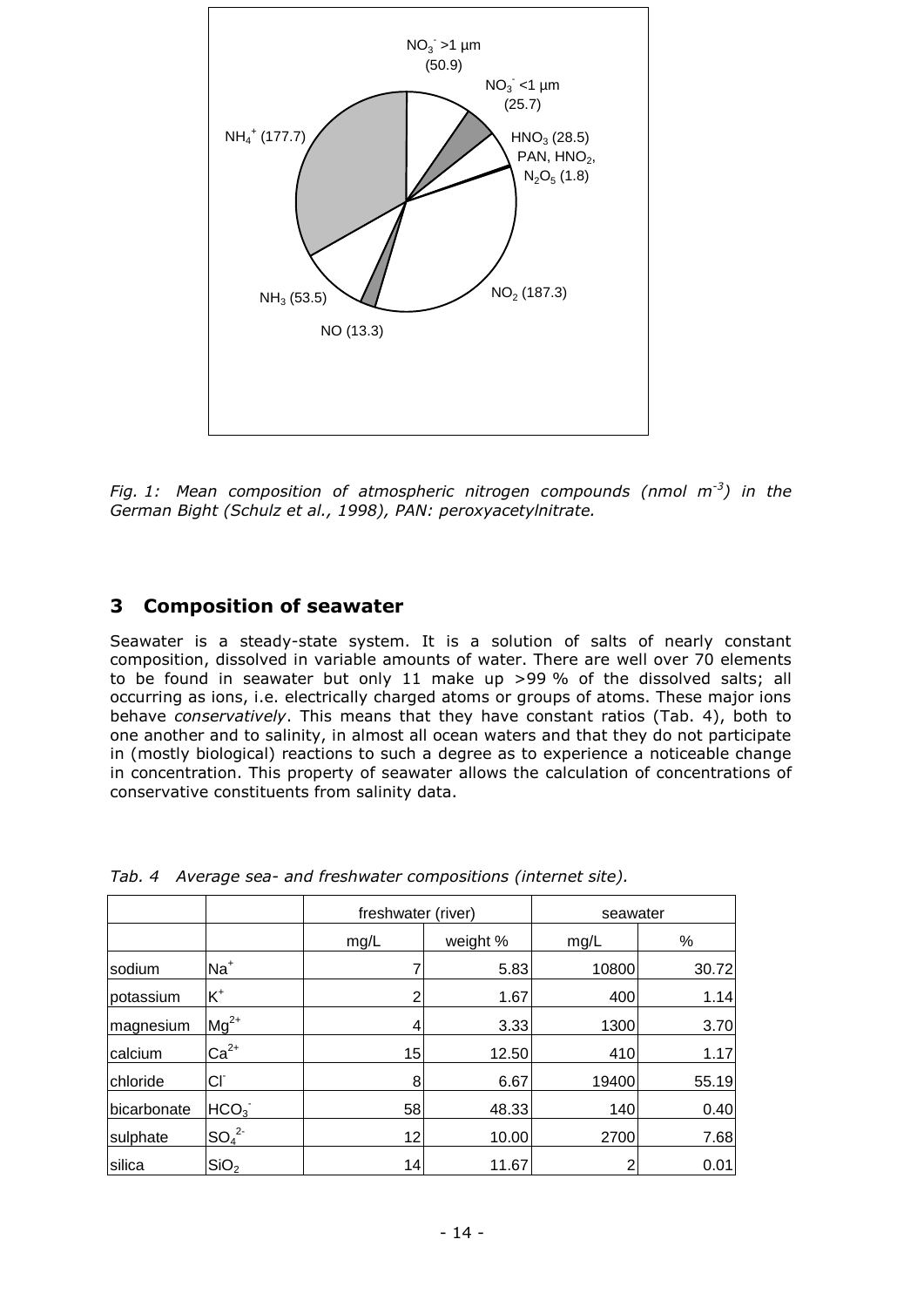As well as major elements, there are many trace elements in seawater - e.g., manganese (Mn), lead (Pb), gold (Au), iron (Fe) and iodine (I). Most of these occur in parts per million (ppm) or parts per billion (ppb) concentrations. In contrast to the major elements, the relative abundance of trace elements are variable.

Although freshwaters display high variability in their composition the most abundant ions in river water are bicarbonate and calcium (Tab. 4). Compared to seawater, the abundance of bicarbonate is only 2.6 times less. Bicarbonate plays an important role in pH buffering (chapter [3.3\)](#page-20-0).

**Non-conservative** substances dissolved in seawater are, among others, some gases (e.g. oxygen and carbon dioxide) and inorganic nutrients. These are essential for the growth of plants, including algae. Major nutrients include nitrate, phosphate, and silicate (the latter required only by silicate depositing organisms). Nutrients are usually depleted in surface waters, where plants grow, and are found in higher concentrations in deeper waters, where the plant and animal remains that sink from surface waters decay.

#### **3.1 Marine sulphur cycle**

The large amount of sulphate in seawater (2.65 g  $L^{-1}$ ) derives from volcanic activities and degassing at the seafloor. Further, sulphates reach the oceans via river flows, but the concentration in seawater remains constant at around 2.65 g  $L^{-1}$ . A small part of the total sulphate load in rivers comes from the natural weathering of pyrite and gypsum. In addition, the water cycle carries recycled sulphate of marine origin. However, most of the riverine sulphate derives from human activities, e.g. mining, erosion and air pollution. Current fluxes are double those in pre-industrial times. Sulphate is conservative in oxic oceans but not in anoxic basins or within sediments. Sulphate is used by sulphate reducing bacteria to form HS or  $H_2S$ . Bacteria carry out various transformations of sulphur [\(Fig. 2\)](#page-18-0).

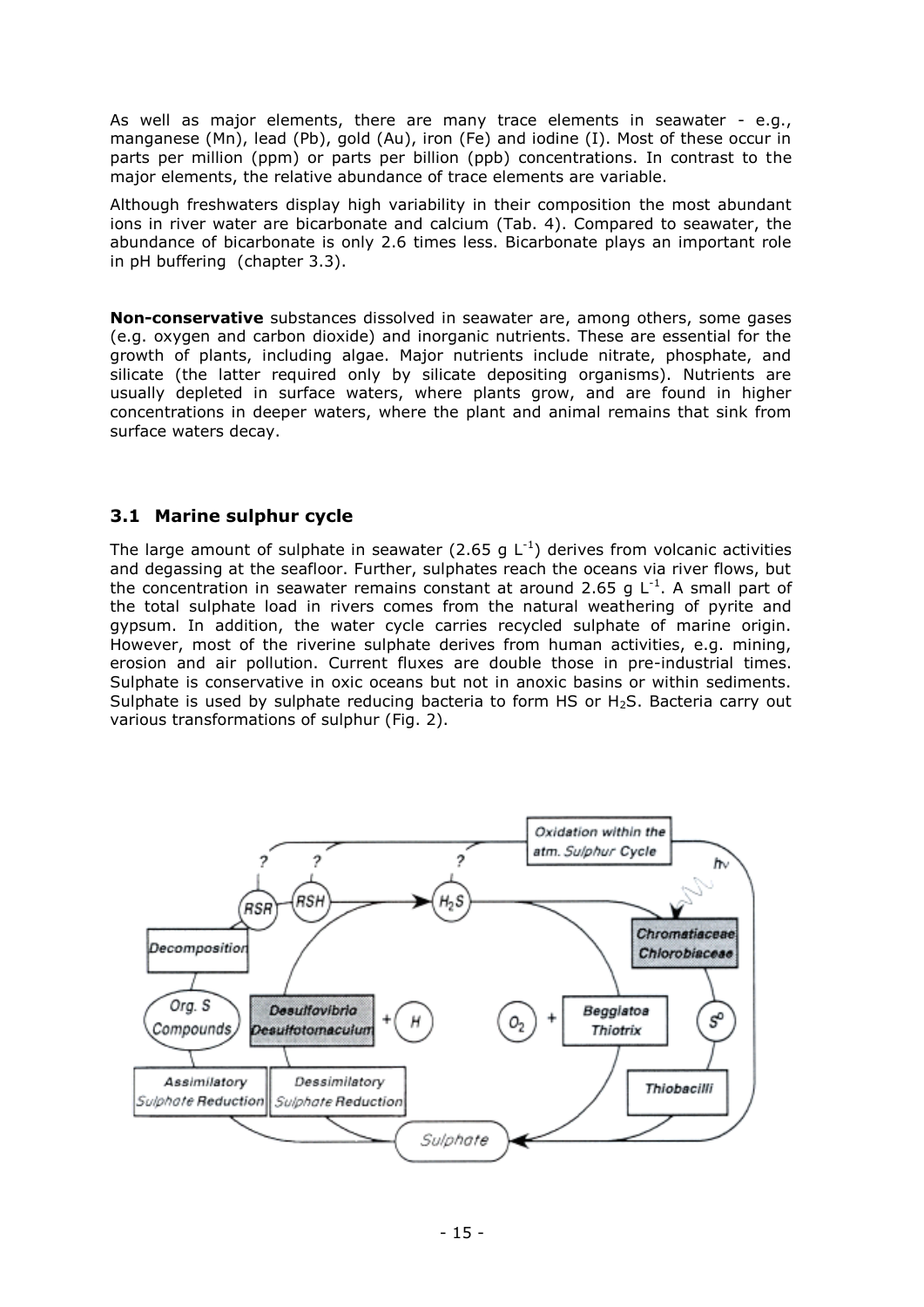<span id="page-18-0"></span>*Fig. 2: Scheme of the microbiological cycle of sulphur and its possible influence on the atmosphere*

*1.Sulphate reduction in anaerobic environments (CH2O represents organic matter as carbohydrates)*

2 CH<sub>2</sub>O + 2 H<sup>+</sup> + SO<sub>4</sub><sup>2-</sup>  $\rightarrow$  H<sub>2</sub>S + 2 CO<sub>2</sub> + 2 H<sub>2</sub>O

This reaction is analogous to aerobic respiration but with  $SO_4^2$  rather than oxygen acting as the terminal electron acceptor in the oxidation reaction. The  $H_2S$  produced may precipitate as authigenic minerals such as greigite, mackinawite and pyrite or may be used in one of the following reactions:

#### *2.Sulphur-based (anaerobic) photosynthesis*

2 H<sub>2</sub>S + CO<sub>2</sub>  $\rightarrow$  CH<sub>2</sub>O + 2 S + 2H<sub>2</sub>O

This reaction is probably the earliest form of photosynthesis using  $H_2S$  rather than  $H_2O$ as the hydrogen donor in the reduction of  $CO<sub>2</sub>$ . Today it is employed by green and purple sulphur-bacteria .

*3.Chemoautotrophy under oxic conditions:*

 $4 H_2S + CO_2 + O_2 \rightarrow CH_2O + 4 S + 3 H_2O$ 

This reaction is performed by species of Thiobacilli in environments with free elemental sulphur or with  $H_2S$ , for example near deep-sea hydrothermal vents.

#### **3.2 Marine nitrogen cycle**

In contrast to sulphate, nitrate is strongly linked to primary production in the sea. The general seasonal development of nutrient concentrations in seawater is characterised by a decrease during springtime [\(Fig. 3\)](#page-19-0). During phytoplankton blooms, inorganic nitrate is transformed into organic nitrogen compounds such as proteins or nucleic acids. In summer, the nutrients reach a minimum leading sometimes to limitation of certain nutrients. Remineralisation processes in the sediment may support a second phytoplankton bloom in late summer. In autumn, nutrients increase because of low primary production to maximum concentrations in winter.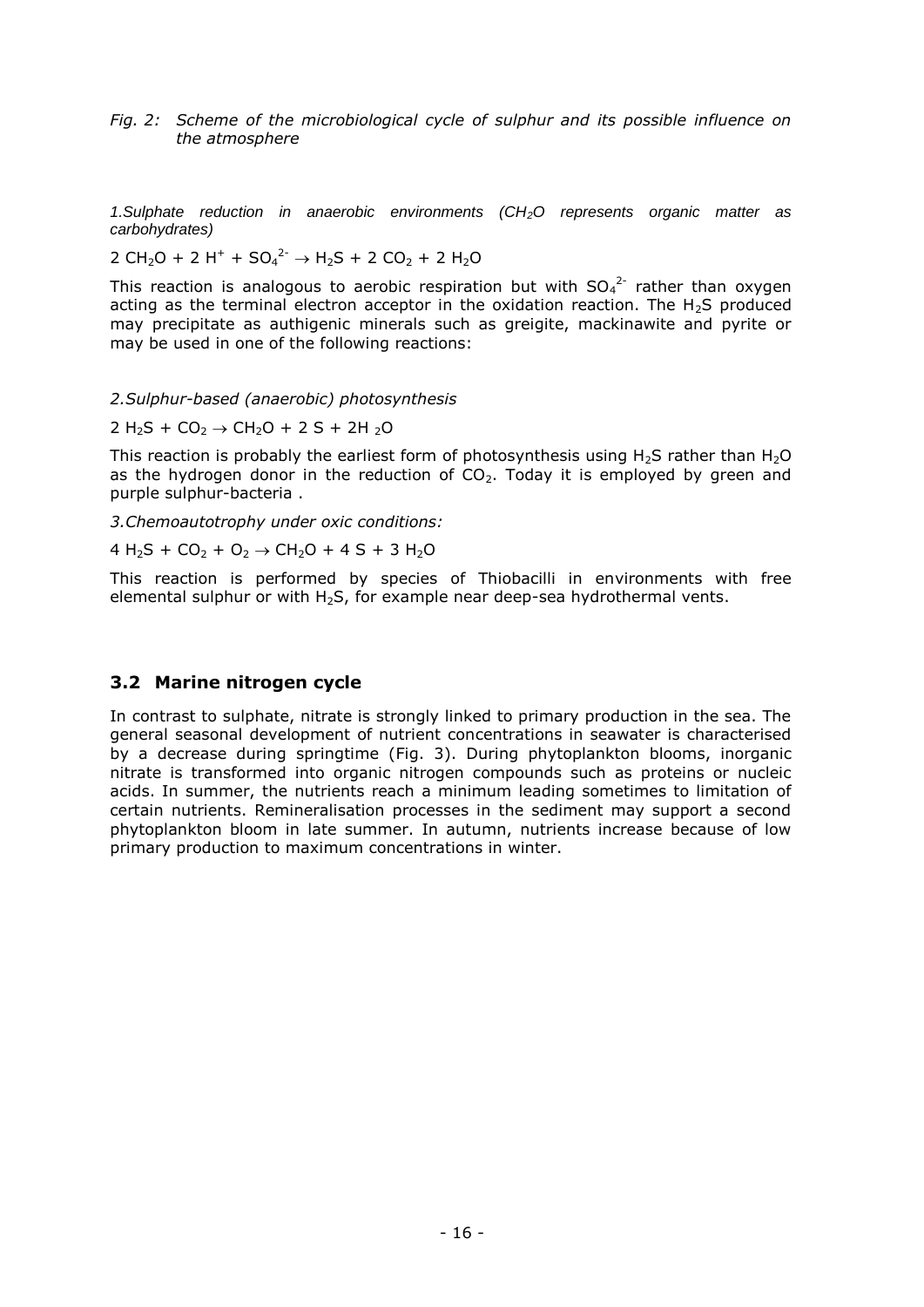

<span id="page-19-0"></span>*Fig. 3: Schematic seasonal variation of nutrients and phytoplankton biomass in temperate areas.*

Deposition of organic material (plankton and detritus) into surface sediments supports benthic mineralisation. Mineralisation of organic nitrogen compounds occurs in several enzymatic steps (proteins - peptides - amino acids). Finally ammonia is liberated from amino acids by deamination. Degradation of organic material by heterotrophs leads to dissolved inorganic nitrogen (DIN) again (Schlegel, 1981). Ammonia production is highest under anoxic conditions (Fig. 4). The concentration of ammonia in the porewater is governed by production, adsorption to particles, diffusion and reaction processes.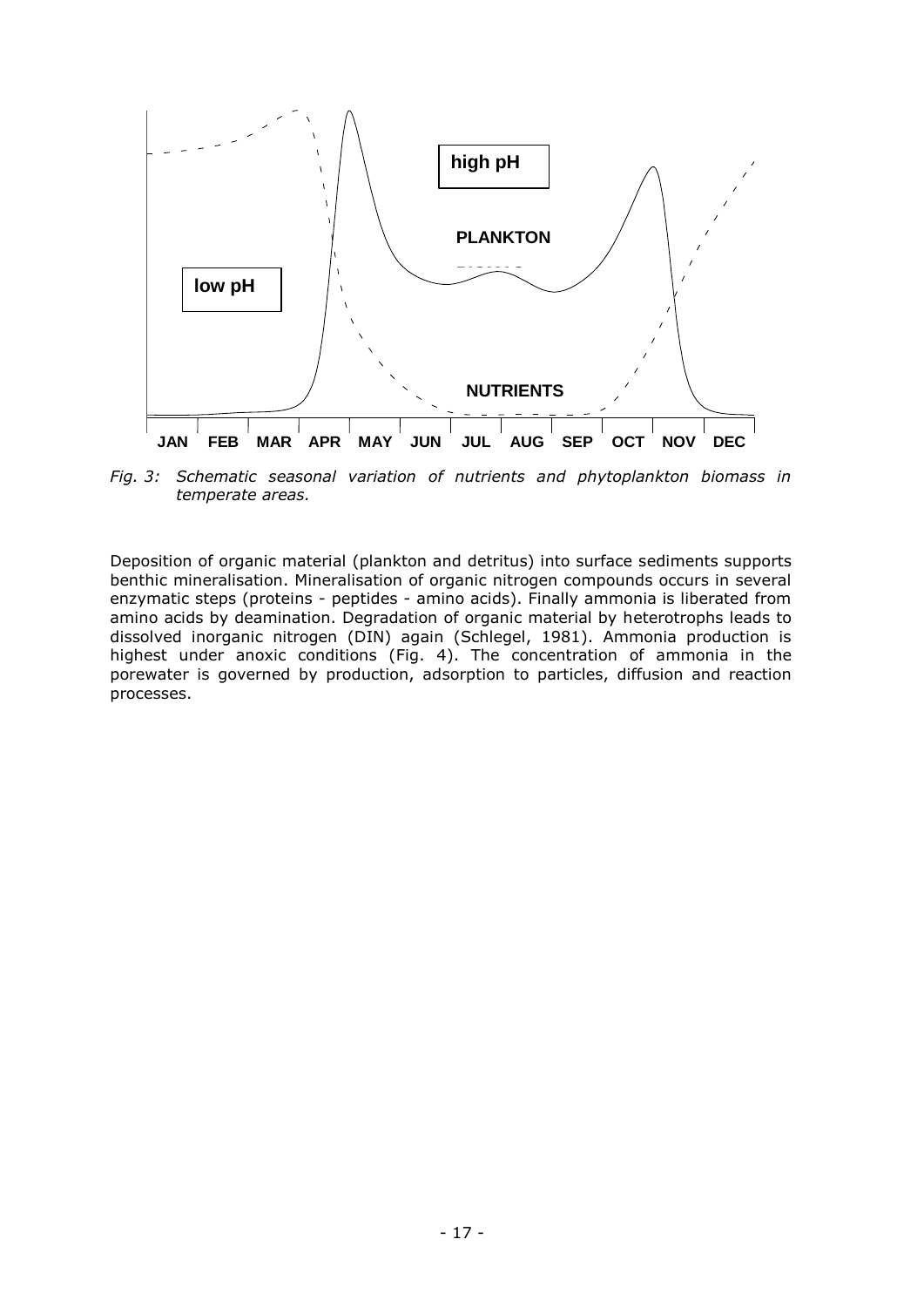

*Fig. 4: Major reactions and pathways in the marine nitrogen cycle (Lohse, 1996). DIN = dissolved inorganic nitrogen (NH4+, NO2-, NO3-), DON = dissolved organic nitrogen, PON = particulate organic nitrogen.* 

In the presence of oxygen, ammonia is oxidised in two steps via nitrite to nitrate. This process is called nitrification and is performed by the bacteria species *Nitrosomonas* spp. and *Nitrobacter* spp. These are restricted to the upper oxic part of the sediment column. Nitrate is the end product of nitrification and can diffuse into the overlying water column or deeper into the sediment where it undergoes further reactions. During denitrification nitrogen and dinitrogen oxide are released to the atmosphere, the latter contributing to the greenhouse gases. During summer months when input of organic material is high and hence high remineralisation rates prevail oxygen deficiency can impede nitrification. Under these conditions ammonification becomes the dominant process.

All these processes are seasonal dependent and are in exchange with the atmosphere. Quantification is difficult. The marine system also receives anthropogenic nitrogen via the rivers and the atmosphere.

## <span id="page-20-0"></span>**3.3 The pH of seawater: the carbonate system**

The pH of surface seawater usually ranges from 8.1 to 8.9 and is thus slightly alkaline This is largely due to the presence of carbonate (and other weak acid) species in natural waters. These are needed to balance the excess positive charge of the major cations. There is a balance between carbonate and dissolved and atmospheric carbon dioxide. When carbon dioxide dissolves in water, carbonic acid is formed and thus the pH becomes lower due to increased acidity. Dissolved inorganic carbon (CO<sub>2</sub><sup>\*</sup>, HCO<sub>3</sub><sup>-</sup> +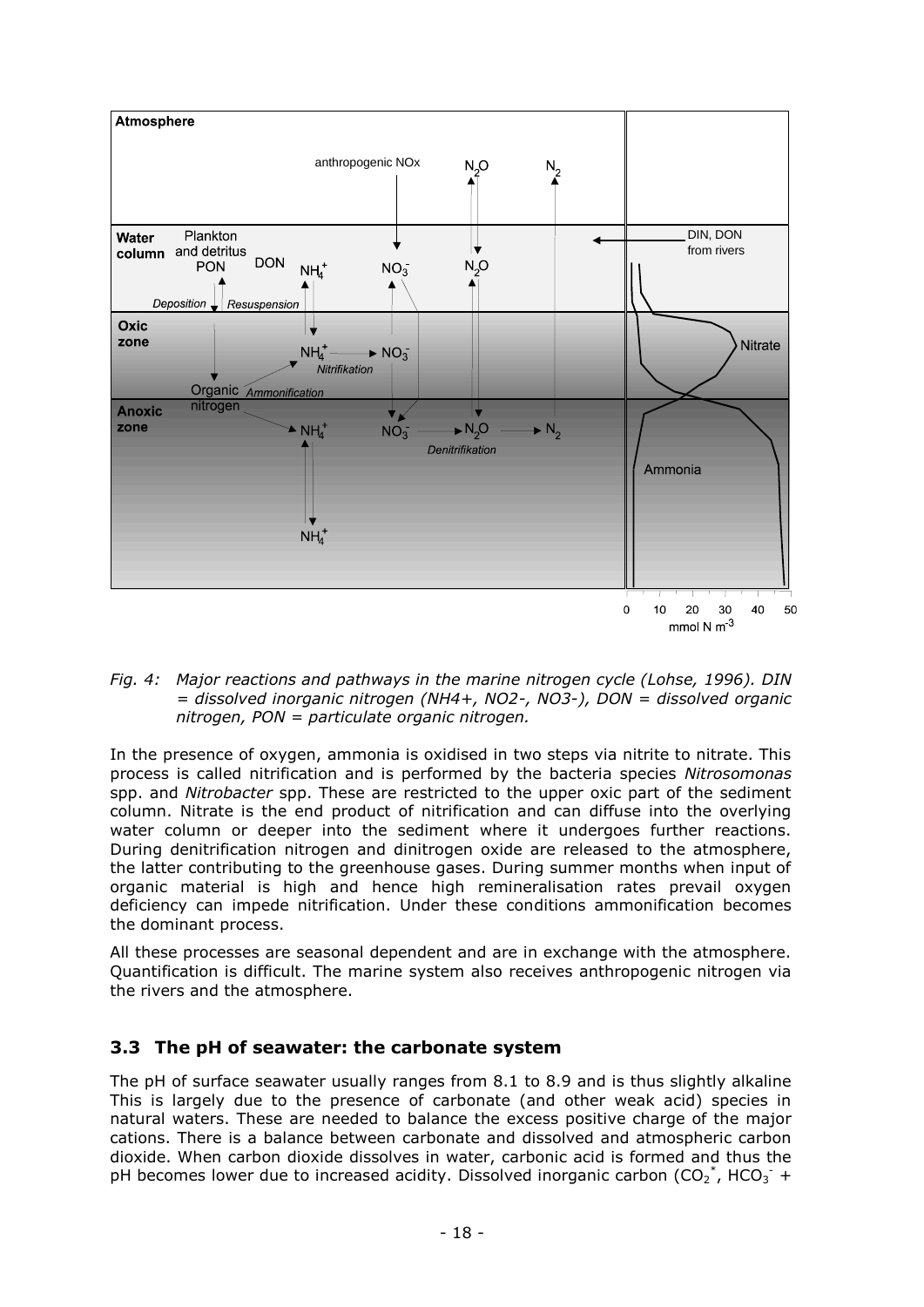$CO_3^{2}$  ) varies by  $\sim$ 20 % due to vertical transport in the water column and remineralisation of both  $CaCO<sub>3</sub>$  and organic matter.

Natural changes of seawater pH are related to primary production, which converts inorganic to organic carbon, and degradation of the produced material [\(Fig. 3\)](#page-19-0). Photosynthetic activity increases the pH while the opposite, organic matter remineralisation, leads to a decrease in pH values.

The ability to neutralise acids and bases to a certain extent is termed the buffer capacity or alkalinity of seawater. Total alkalinity is measured by measuring the amount of acid (e.g. sulphuric acid) needed to bring a sample of seawater to a pH of 4.2. At this pH, all the alkaline compounds in the sample are "used up." The result is reported as milligrams per litre of calcium carbonate (mg  $L^{-1}$  CaCO<sub>3</sub>).

The amount of bicarbonate and other weak bases in seawater buffers the system, thus keeping the pH within a narrow range. Dissolved  $CO<sub>2</sub>$  and carbonates belong to the buffer system and are all related by the following four equations:

| -1. | $CO2 + H20$ <------> $(CO2)aa$ |                                                            |
|-----|--------------------------------|------------------------------------------------------------|
| 2.  |                                | $(CO_2)_{aa} + H_2O \le$ ------> $H_2CO_3$ (carbonic acid) |
| 3.  |                                | $H_2CO_3$ <-----> $H^+ + HCO_3^-$ (bicarbonate)            |
| 4.  |                                | $HCO_3^-$ <------> $H^+ + CO_3^{2-}$ (carbonate)           |

 $(CO_2)_{aq}$  and H<sub>2</sub>CO<sub>3</sub> are difficult to measure and are usually given as  $CO_2^*$ . The solubility of CO<sub>2</sub> in water is 1,7 g L<sup>-1</sup> (0,04 mol L<sup>-1</sup>) and is governed by Henrys Law, assuming ideal gas behaviour:

 $S_{CO2} = [CO_2] = K_H * p_{CO2}$ 

I.e. the solubility (S) of a gas is proportional to its partial pressure  $(p_A)$ .

Henry's law is derived from

$$
K_D = [CO_{2(aq)}]/[CO_{2(gas)}]
$$

 $[CO<sub>2</sub>(gas)] = p<sub>CO2</sub>/RT$  {Dalton's law of partial pressure}

 $[CO_2(gas)] = (K_D/RT) p_{CO2} = K_H * p_{CO2} \{K_H \text{ [mol L}^{-1} atm^{-1}]\}$ 

As the carbonate system encompasses polyprotic acids, it is able to buffer against changes in pH caused by addition of either acid and base:

$$
H^{+} + HCO_{3}^{-} < \cdots > H_{2}CO_{3}
$$

 $H^+ + CO_3^2$  <------>  $HCO_3^-$ 

 $OH^- + HCO_3^- \leftarrow \rightarrow H_2O + CO_3^{2-}$ 

 $OH^- + H_2CO_3 \le$ ------>  $H_2O + HCO_3$ 

As calcium carbonate (solid) reacts with water in presence of free hydrogen ions, the solid calcium carbonate dissolves forming free  $Ca^{+2}$  ions and free bicarbonate ions, hence consuming free hydrogen ions, decreasing hydrogen ion activity, and by definition increasing pH (becoming more basic). i.e. calcium carbonate acts to neutralise or buffer the solution by consuming hydrogen ions.

Both, carbonic acid and bicarbonate are weak acids with pK values of  $pK_1 = 6.5$ ,  $pK_2 =$ 10.4. When pure water is equilibrated with  $CO<sub>2</sub>$  the system is defined by two independent variables (in addition to total pressure), e.g. temperature and  $p_{CO2}$ . From this the equilibrium concentrations, all components can be calculated using Henry's law, the acidity constants and the proton condition or charge balance, if besides temperature one other variable such as  $pCO_2$ ,  $[CO_2^*]$  of  $[H^+]$  is known.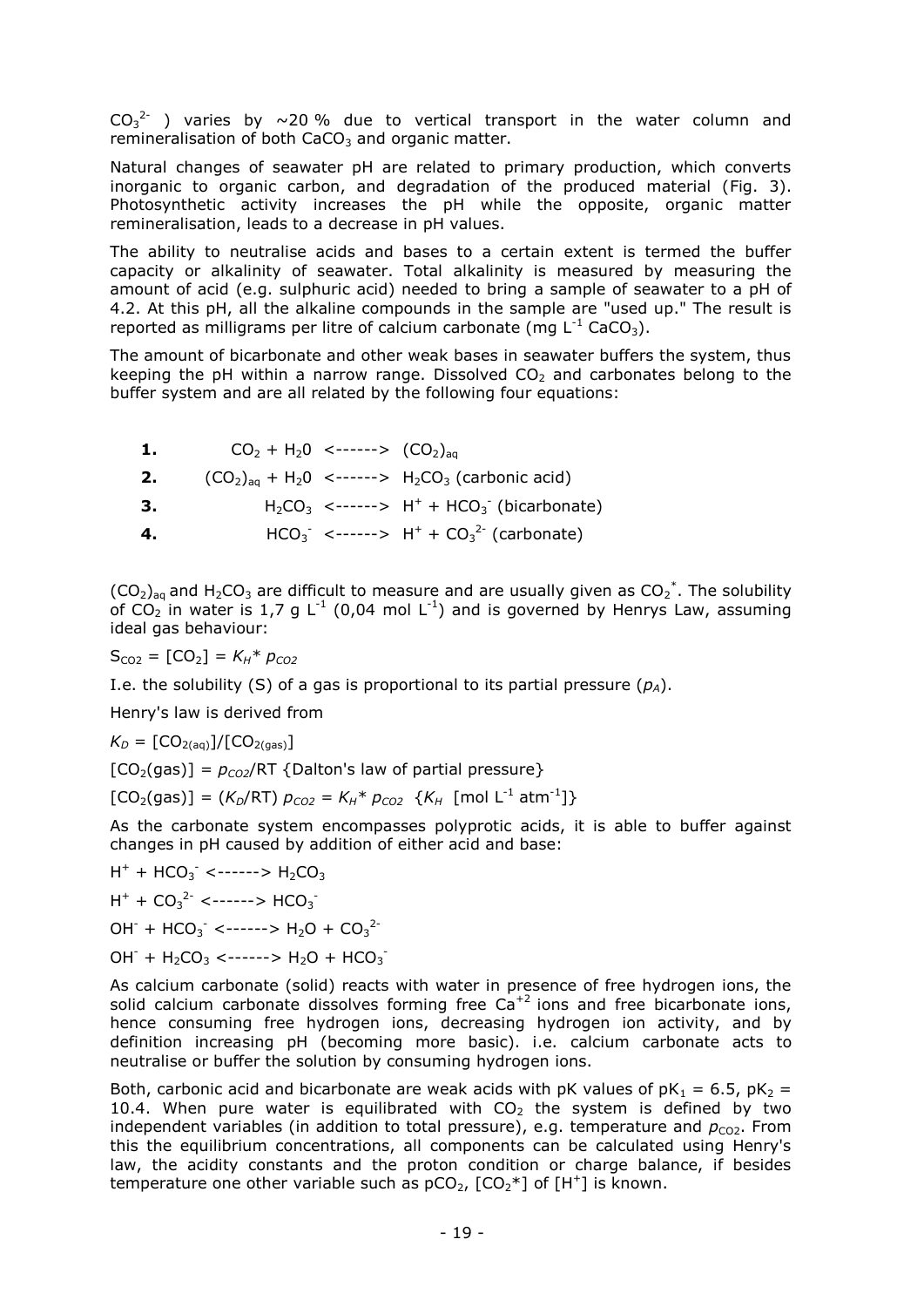The pH of a pure aqueous  $CO<sub>2</sub>$  solution is defined by the charge balance

$$
[H^+] = [HCO3]+ + 2 [CO32]+ + [OH-]
$$

If the system is kept in equilibrium with constant  $p_{CO2}$ , the pH can be varied only by addition of a base  $C_B$  or an acid  $C_A$ . Electroneutrality must be observed for such an addition.

As B is equivalent to the concentration of a monovalent cation (e.g.  $[Na^+]$  from NaOH) and A is equivalent to the concentration of a monovalent anion (e.g. [Cl<sup>-</sup>] from HCl).

$$
C_B + [H^+] = [HCO_3^-] + 2 [CO_3^2^-] + [OH^-] + C_A
$$

$$
C_B - C_A = C_T (\beta_1 - 2\beta_2) + [OH-] - [H+]
$$

with  $C_T$  = total CO<sub>2</sub> concentration,

$$
\beta_x = \text{Bunsen coefficient } (\beta_x = K_H * 22,414 \text{ [atm}^{-1}]
$$

 $C_B$  -  $C_A$  is the acid neutralising capacity of the solution with respect to the pure solution of  $CO<sub>2</sub>$ . This difference is defined as the alkalinity.

$$
K_H \ p_{CO2}
$$
  
[Alk] = C<sub>B</sub> - C<sub>A</sub> = 33.64  

$$
\beta_0
$$
  
[OH<sup>-</sup>] - [H<sup>+</sup>]  
[ $\beta_1$  - 2 $\beta_2$ ] + [OH<sup>-</sup>] - [H<sup>+</sup>]

This model has three independent variables in addition to total pressure. It is therefore sufficient to give T,  $p_{CO2}$ , and alkalinity to define the system. The pH is given by  $[Alk]$  and  $p_{CO2}$ .

There are other bases than those present in the carbonate system are present in seawater, which contribute to total alkalinity. These are B(OH)<sub>4</sub>, HPO<sub>4</sub><sup>2-</sup> and PO<sub>4</sub><sup>3-</sup> and, under specific environmental conditions, hydrogen sulphide HS<sup>-</sup>.

If this is included then

$$
C_B + [H^+] = [HCO_3^-] + 2 [CO_3^{2-}] + [B(OH)_4^-] + [OH^-] + C_A
$$
  
\n
$$
C_B - C_A = C_T (\beta_1 - 2\beta_2) + B_T\beta_B^- + [OH^-] - [H^+]
$$

with  $B_T = [H_3BO_3] + [B(OH)_4]$  and  $\beta_B = [B(OH)_4]$ 

and

$$
K_H \, p_{CO2}
$$
  
[Alk] = C<sub>B</sub> - C<sub>A</sub> = 333–333–344  

$$
\beta_0
$$
  
[Alk] = C<sub>B</sub> - C<sub>A</sub> = 333–344  

$$
\beta_0
$$

In the system containing only carbonate species alkalinity is commonly referred to as titration or carbonate alkalinity (CA). Incorporating other bases alkalinity is then referred as total alkalinity (TA). CA and TA differ by about 100 µequivalents  $\mathsf{L}^{\text{-1}}$  only.

TA of seawater averages 116 mg L<sup>-1</sup> and is greater than fresh water, which vary significantly, depending on the drainage area. TA can have a total alkalinity of 30 to 90 mg  $L^{-1}$ . Brackish waters like in estuaries, where river water is mixed with seawater, have TA varying between these values.

The pH values after addition of acid or base can be calculated using the above equation(s) taking into account ionic strength effects on the constants. Corrected values are tabulated.

The neutralisation of sulphuric acid in seawater occurs in two steps:

1.  $H_2SO_4 + H_2O \rightarrow HSO_4^- + H_3O^+$  pK<sub>S</sub> ( $H_2SO_4$ ) = -3 2.  $HSO_4$ <sup>-</sup> +  $H_2O \rightarrow SO_4$ <sup>2-</sup> +  $H_3O$ <sup>+</sup>  $pK_S$  (HSO<sub>4</sub><sup>-</sup>) =1.92

Both, sulphuric acid and hydrogen sulphate have low pKs values (-3 and 1.92, respectively), and are hence strong acids dissociating completely. Therefore all protons of the sulphuric acid contribute to the pH-shift. The carbonate system will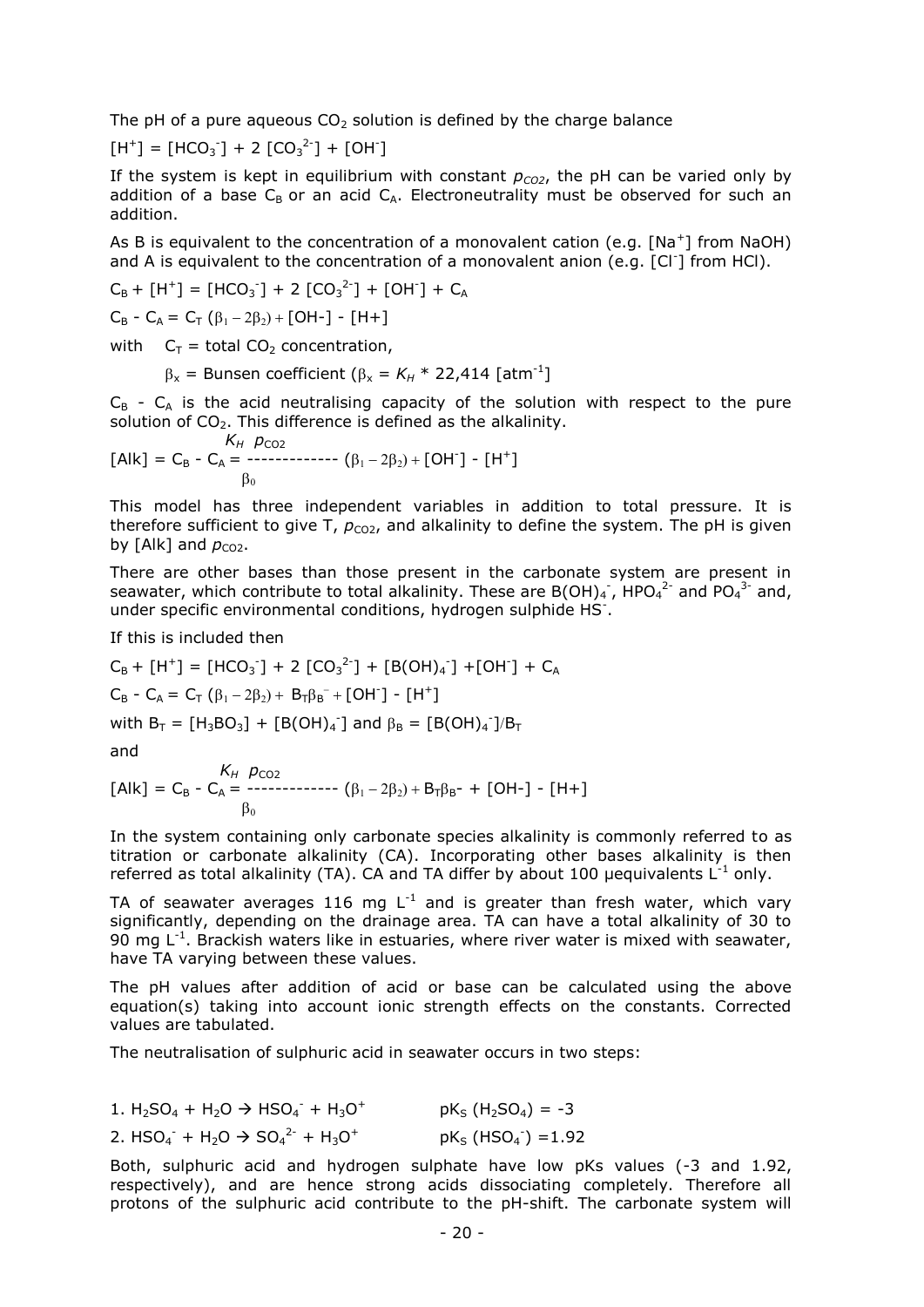buffer the additional protons by the release of  $CO<sub>2</sub>$  to keep the pH constant. One molecule sulphuric acid will therefore produce 2 molecules  $CO<sub>2</sub>$ . The equations 1-3 of the carbonate system (see above) will shift from the right to the left sides, finally releasing the dissolved  $CO<sub>2</sub>$  to the atmosphere.

#### **3.4 Laboratory measurements**

A model of Abdulsattar et al. (1977) allows the prediction of the pH of effluent from seawater scrubbers, but leads to an overestimation of acidity (Baalina, et al., 1997). The reason is that the oxidation of  $SO_2$  to  $SO_4^2$  is not taken into account. Further, the temperature of the seawater has an impact on pH (Hunter, 1998). The calculations in the previous chapter are based on an ideal seawater composition and do not take other seawater constituents into account (e.g. organic acids like amino or humic acids). As the above described equations are simplified and some data are difficult to obtain or absent, laboratory measurements were carried out at Terramare to quantify the ability of seawater to buffer sulphuric acid solutions.

#### **3.4.1 Impact of diluted sulphuric acid (pH 4) on seawater**

To mimic the conditions of the seawater scrubber effluent, concentrated sulphuric acid (98 %) was diluted with seawater to a pH of 4 (assumed worst case for scrubber effluent, Ref 1.4.1). The amount of sulphuric acid in 1 L was 1.25 g H<sub>2</sub>SO<sub>4</sub>. Assuming that this effluent would be discharged directly to the sea, this solution was added in small portions to natural seawater (salinity = 29 PSU), taken at the Nassau Bridge in Wilhelmshaven, Germany in October 2002. The concentration of the sulphuric was recalculated, because of the changing end-volume. The pH shift, caused by the addition of sulphuric acid was measured directly [\(Fig. 5\)](#page-23-0).



<span id="page-23-0"></span>*Fig. 5: Impact of sulphuric acid (pH 4) on the pH of seawater (S = 29 PSU) corresponds to regression line.*

The addition of 54 ml seawater adjusted to pH 4 (68 mg sulphuric acid) to 500 mL seawater results in a total volume of 554 mL, which caused a pH-shift of pH 0.1 units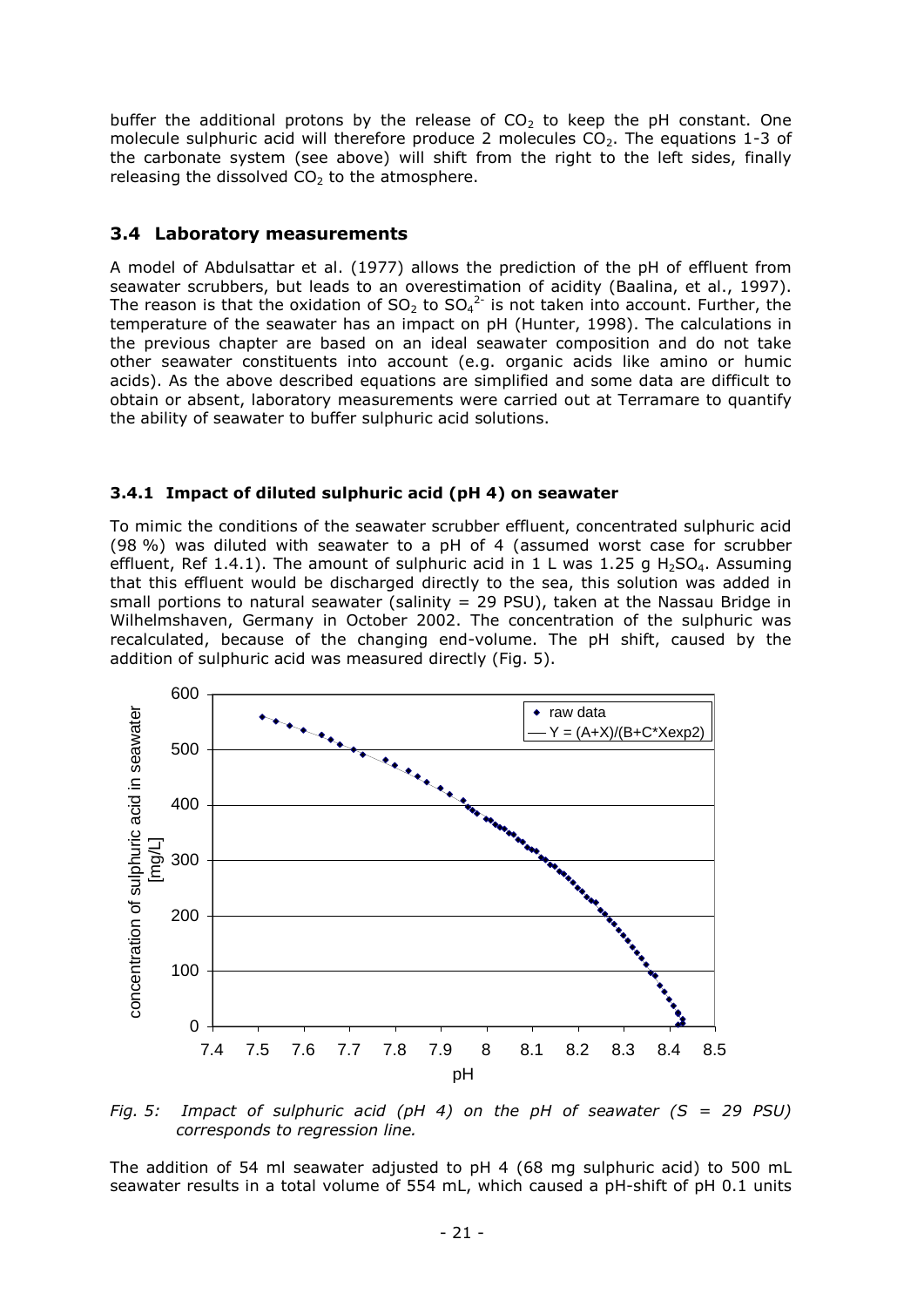only. The end-concentration is therefore 68 mg in 554 mL, or 1.2476 mmol sulphuric acid  $L^{-1}$  (2.49 mmol H<sup>+</sup>). This corresponds with a mixture of 1:10 (v:v, sulphuric acid in seawater pH 4 : natural seawater). Even a mixture of 1:5 (2.54 mmol sulphuric acid  $L^{-1}$ , or 5.08 mmol  $H^+ L^{-1}$ ) only caused a pH-shift of 0.23.

The scrubber effluent is diluted with natural seawater ten times. Thus, the requirements of US-EPA (1976) that changes in pH shall not exceed 0.2 units for marine waters are fulfilled.

The regression line in [Fig. 5](#page-23-0) was calculated using the Lab-Fitting software.

The equation for the regression line is:

 $Y = (A+X)/(B+C*X^2); R^2 = 0.999$ 

- $A = -8.43463908$
- $B = -0.00536647$
- $C = 0.00006588$

#### **3.4.2 Impact of diluted sulphuric acid (pH 4) on brackish waters**

In a second experiment, the same test was carried out with brackish water (Ems-Jade Kanal, Wilhelmshaven, Salinity = 14 PSU). Different ratios of the original and the acidified brackish water (pH 4) were mixed. The pH was measured directly after mixing, and after stirring the solutions for 1 hour again. Within this time, the carbonate system was able to buffer the pH by release of  $CO<sub>2</sub>$  to the atmosphere, while the pH increased again [\(Tab. 5,](#page-24-0) [Fig. 6\)](#page-25-0).

| Percent sulphuric acid<br>in brackish water (pH<br>4)<br>[%] | Percent natural<br>brackish water<br>[%] | pH<br>measured<br>immediately | pH<br>measured<br>after 1 hour | $\Delta$ pH between<br>$t = 0$ and<br>$t = 1 h$ |
|--------------------------------------------------------------|------------------------------------------|-------------------------------|--------------------------------|-------------------------------------------------|
| 0                                                            | 100                                      | 7.60                          | 7.63                           |                                                 |
| 10                                                           | 90                                       | 6.63                          | 7.50                           | 0.87                                            |
| 20                                                           | 80                                       | 6.52                          | 7.35                           | 0.83                                            |
| 30                                                           | 70                                       | 6.45                          | 7.02                           | 0.57                                            |
| 40                                                           | 60                                       | 6.31                          | 7.01                           | 0.70                                            |
| 50                                                           | 50                                       | 6.08                          | 6.88                           | 0.80                                            |
| 60                                                           | 40                                       | 5.85                          | 6.47                           | 0.62                                            |
| 70                                                           | 30                                       | 5.63                          | 6.15                           | 0.52                                            |
| 80                                                           | 20                                       | 5.38                          | 5.65                           | 0.27                                            |
| 90                                                           | 10                                       | 4.54                          | 4.95                           | 0.41                                            |
| 100                                                          | 0                                        | 4.03                          | 4.07                           |                                                 |

<span id="page-24-0"></span>*Tab. 5: Percentage of sulphuric acid (pH 4) in brackish water with resulting pH (t = 0 and t = 1 h)*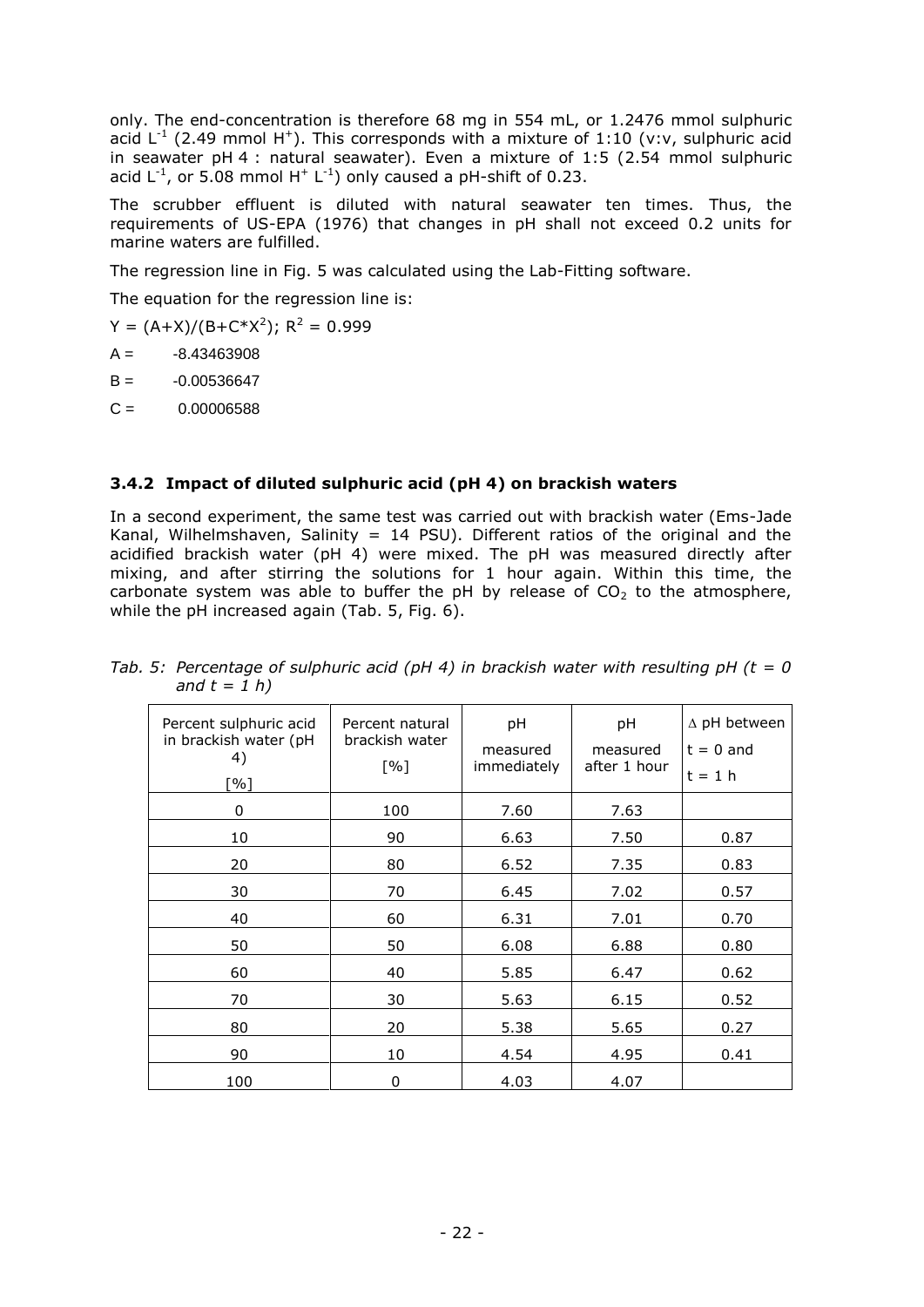

<span id="page-25-0"></span>*Fig. 6: Percentage of sulphuric acid (pH 4) in brackish water with resulting pH (t = 0 and t = 1 h).*

The test with the brackish water (S = 14 PSU) showed that the same dilution factor of 1:10 caused an immediate shift of about 1 pH-unit. After one hour the pH returned to almost its original value ( $\Delta$ pH = 0.1). These preliminary experiments show that the addition of sulphuric acid in seawater to pure seawater is not only dependent on the amount of sulphuric acid, but also on time. The carbonate system reacts in two steps: first the production of dissolved  $(CO_{2 \text{aq}})$ , second the release of gaseous carbon dioxide (CO<sub>2 (g)</sub>) from the system, to keep the pH almost constant.

#### **3.5 Summary of laboratory experiments**

The experiments with the hypothetical effluent of the SWS (pH 4) showed that even with a dilution factor of only 10, the discharge would not change the pH of the receiving sea water more than 0.2 standard units. Brackish water reacted with a spontaneous pH shift around 1, but returned within one hour almost to the original pH (pH shift 0.1).

These measurements were carried out in closed systems, where only gas-exchange was allowed. To transform these results to realistic conditions, like in this case the impact of a sulphuric acid discharge from a (moving) ship into the sea, more factors have to be taken into account. The mixing of the effluent with seawater is dependent on the current speed of the water. This parameter varies geographically. Additionally, tidal currents vary hourly. In estuaries, the exchange rate with the open sea and the inflow of freshwater are important factors.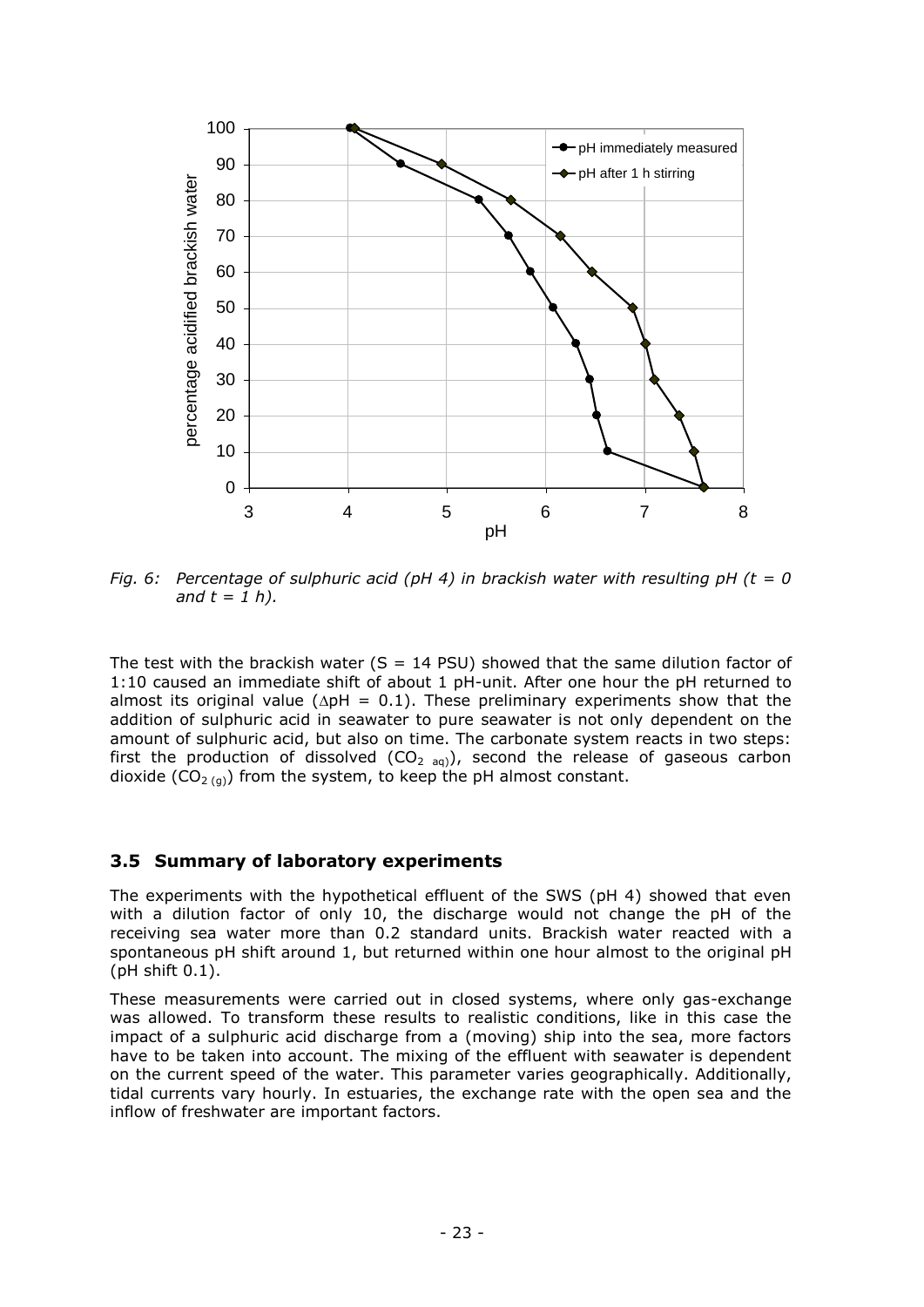#### **3.6 Impact of the acidic effluent of the EcoSilencer on the pH of the receiving water**

In chapter [1.4.1](#page-9-0) the theoretical composition of the effluent is described. The lowest pH would be 4.8. The experiments were carried out with acidified seawater pH 4, representing an assumed worst case. Next to sulphuric acid, nitric acid contributes to the acidity of the effluent, but to a lesser extent.

1. NO<sub>x</sub> reduction is around 20 %, compared to 95 %  $SO_2$  reduction

2. Nitric acid delivers only one hydrogen ion per mol, whereas sulphuric acid delivers two hydrogen ions.

Based on data delivered by DME for different scenarios (ship in service and ship in harbour) and sulphur contents of the fuel, the composition of the resulting effluent was calculated [\(Tab. 6\)](#page-27-0). Noticeable is the changing amount of cooling water, which is finally discharged. This variable has a significant impact on the concentrations.

The maximum relative contribution of nitrate to the acidity is calculated to be 9.66 %, but this is of minor importance regarding the pH of the discharged effluent and its impact on the environment. The proportion of nitric acid is relevant, as it delivers nitrate to the marine system.

The calculations are base on data obtained from DME about the EcoSilencer. The  $SO<sub>2</sub>$ adsorbing recirculation water is diluted with cooling water (seawater) and discharged at a pH level between 4.5 and 5.5. The laboratory experiments showed that a dilution of the effluent with seawater of 1:10 causes a pH-shift less than 0.2 pH units.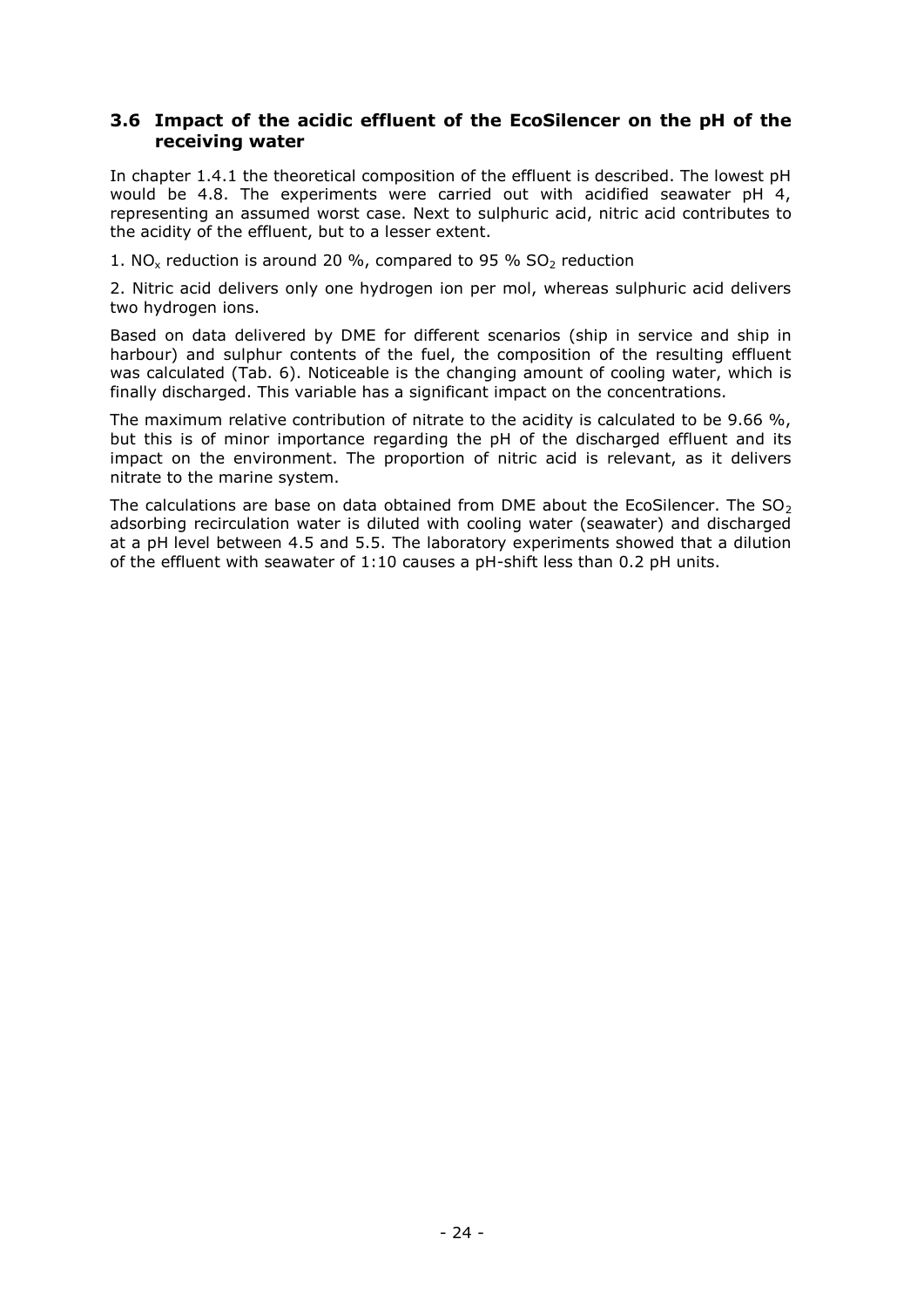|                                                                 |               | at sea $^1$ |       |       | in harbour $2$ |       |       |
|-----------------------------------------------------------------|---------------|-------------|-------|-------|----------------|-------|-------|
| Sulphur content in fuel                                         | $\%$          | 3.50        | 1.50  | 0.50  | 3.50           | 1.50  | 0.50  |
| Specific NO <sub>x</sub> emissions <sup>3</sup>                 | g/kWh         | 20          | 20    | 20    | 20             | 20    | 20    |
| $SO2$ removed                                                   | $\%$          | 30          | 95    | 95    | 95             | 95    | 95    |
| NOx removed                                                     | $\%$          | 20          | 20    | 20    | 20             | 20    | 20    |
| discharged cooling water                                        | t/h           | 30          | 30    | 50    | 70             | 70    | 70    |
| $SO2$ in cooling water                                          | mg/L          | 412         | 177   | 59    | 47             | 20    | 6.7   |
| H <sub>2</sub> SO <sub>4</sub>                                  | mg/L          | 631         | 270   | 90    | 72             | 31    | 10    |
|                                                                 | mmol/L        | 6.44        | 2.76  | 0.92  | 0.74           | 0.32  | 0.11  |
| hydrogen<br>delivered<br>ions<br>H <sub>2</sub> SO <sub>4</sub> | by mmol/L     | 12.88       | 5.52  | 1.84  | 1.47           | 0.63  | 0.21  |
| NO in cooling water <sup>4</sup>                                | mg/L          | 20.4        | 20.4  | 8.14  | 2.3            | 2.3   | 0.9   |
|                                                                 | mmol/L        | 77.1        | 77.1  | 77.1  | 10.5           | 10.5  | 10.5  |
| $NO2$ in cooling water <sup>4</sup>                             | mg/L          | 33.04       | 33.04 | 33.04 | 4.48           | 4.48  | 4.48  |
|                                                                 | mmol/L        | 0.72        | 0.72  | 0.72  | 0.10           | 0.10  | 0.10  |
| HNO <sub>3</sub><br>hydrogen mmol/L<br>to<br>equivalent<br>ions |               | 3.29        | 3.29  | 3.29  | 0.45           | 0.45  | 0.45  |
| sum of hydrogen ions                                            | mmol/L        | 16.16       | 8.80  | 5.13  | 1.92           | 1.08  | 0.66  |
| contribution of NO <sub>2</sub> to acidity                      | $\frac{0}{0}$ | 20.34       | 37.34 | 64.13 | 23.27          | 41.44 | 67.98 |

<span id="page-27-0"></span>*Tab. 6: Contribution of nitric acid to the acidity of the effluent*

 $1<sup>1</sup>$  four main engines and two generators running 85 % MCR

) 2 two Generators running 95 % MCR

)<sup>3</sup> Marpol Annex VI limits emissions of NOx to between  $10 - 17$  g N/kWh, (worst case assumed as 20 g N/kWh)

 $1<sup>4</sup>$  based on the assumption that 70 % of N is converted to NO and 30 % is converted to NO<sub>2</sub>.

# **3.7 Estuaries**

## **Salinity and pH in the estuarine ecosystem**

In estuaries a salinity gradient is caused by the permanent freshwater input by the rivers into marine waters. The most important estuarine characteristic is that nowhere is variation in salinity more pronounced. As seawater mixes with river water, the conservative seawater components will co-vary directly in concentration with salinity. Any component that is added during mixing will increase in concentration versus a conservative mixing line. A component that is lost during mixing (e.g. precipitation of some metals as hydroxides with decreasing pH) will decrease in concentration versus a conservative mixing line. Such non-conservative behaviour will only be evident when the addition or loss processes are relatively rapid versus water mixing in the estuary.

Other factors causing horizontal, vertical and seasonal variability of salinity in estuaries are:

- amount of freshwater input,
- $-$  evaporation,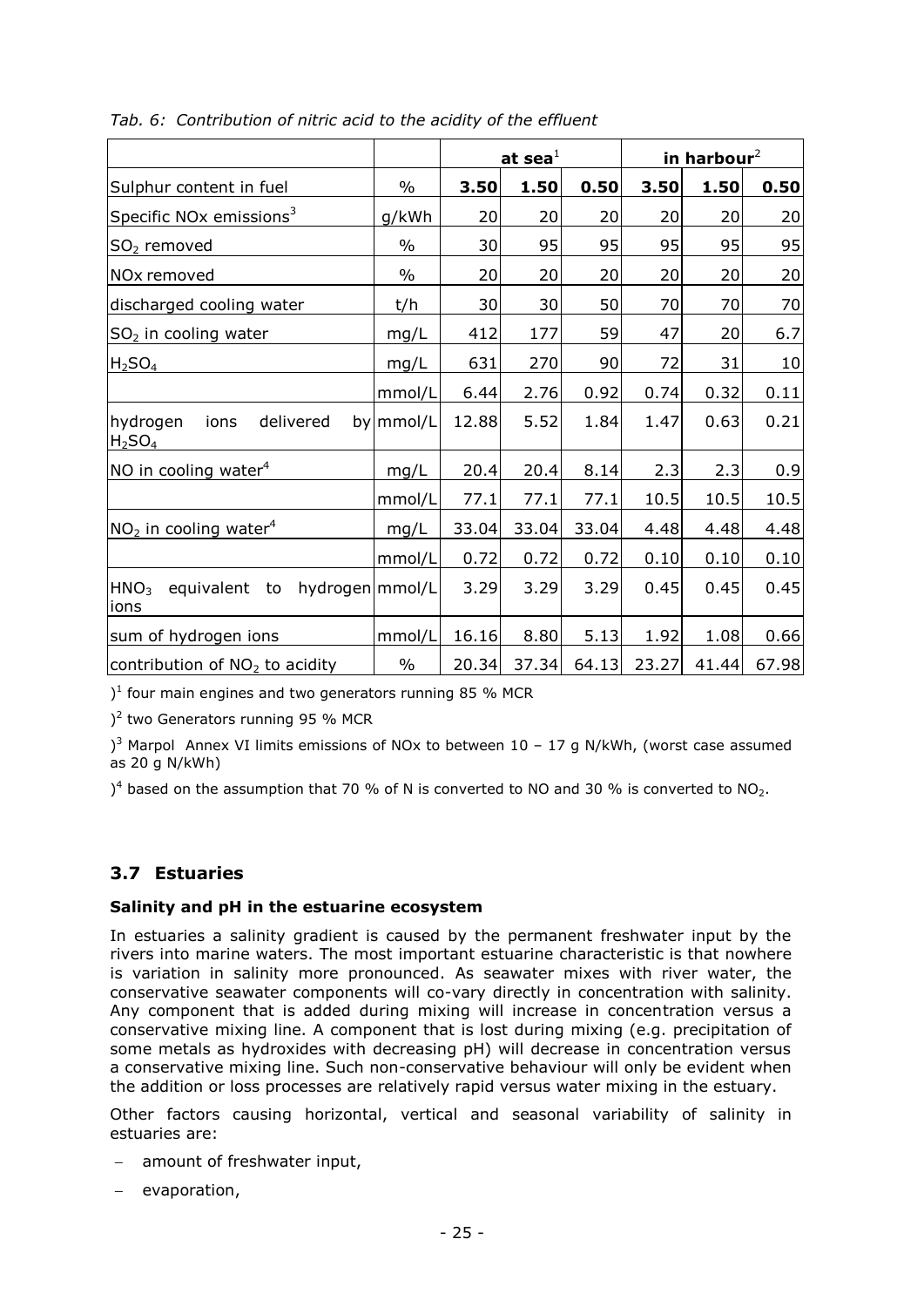- water density (vertical variability),
- tides and
- the Coriolis effect

Human activities that cause significant, short-term fluctuations in pH or long-term acidification of a water body are exceedingly harmful. For instance, algal blooms that are often initiated by an overload of nutrients in the rivers can cause pH to fluctuate dramatically over a few hours' period. Changes of the pH can greatly stress local organisms.

The pH of an estuary can vary from 7.0 to 7.5 in the fresher, low salinity sections to between 8.0 and 8.6 in the more marine parts. The slightly alkaline pH of seawater is due to the natural buffering from carbonate and bicarbonate dissolved in the water (chapter [3.3\)](#page-20-0). The pH of water is critical to the survival of most aquatic plants and animals. Many species have trouble surviving if pH levels drop below 5.0 or rise above 9.0 [\(Fig. 7\)](#page-28-0).



<span id="page-28-0"></span>*Fig. 7: pH ranges that support aquatic life (source: see Internet-sites)*

pH ranges that support aquatic life.

Changes in pH can alter other aspects of the water's chemistry, usually to the detriment of native species. Even small shifts in the water's pH can affect the solubility of some metals such as iron and copper. Such changes can influence aquatic life indirectly. If the pH levels are lowered, toxic metals in the estuary's sediment can be re-dissolved in the water column. This can have impacts on many aquatic species.

#### **3.7.1 Harbour areas like the Port of Rotterdam**

The port of Rotterdam is a very complex area, with vital inflow from the North Sea and several rivers and canals. The complex geometry and hydrography of the port of Rotterdam was approached in the Mam-Pec model (in CEPE report, 1999) with two different scenarios. In the first scenario the geometry of the Rotterdam port area was conceptualised as a rectangular area  $(2 \times 20 \text{ km})$ ; 4000 ha; depth 20 m), with a 5 km wide open front to the river in order to mimic a harbour segment with an average water exchange of 32 % per tidal period. A second scenario, with a 10 km wide open front to the river was chosen to represent harbour segments with a water exchange of 65 % per tidal period. The hydrodynamic exchange in the Mam-Pec model is derived from the following parameters: density differences (between marine and freshwater), tidal period and height, river flux and the dimensions of the rectangular port area.

#### **Shipping:**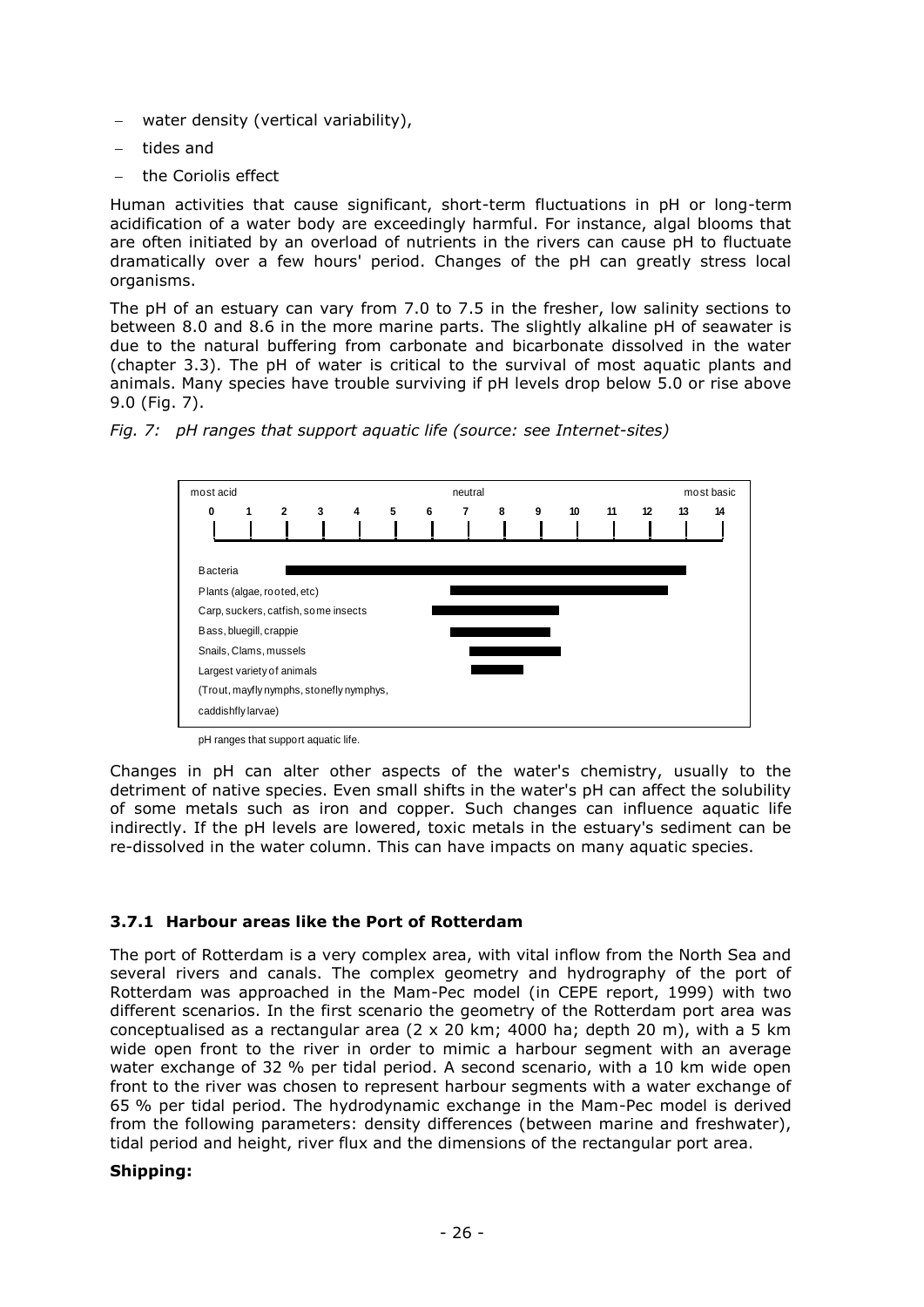The Port Statistics 2001 of the Port Rotterdam show that the number of ship arrivals of seagoing vessels is around 30 000/a in the recent years and 133 000 arrivals of inland vessels per year. Movements of seagoing vessels are on average 82 000/a.

Within the EU the port of Rotterdam has the maximum  $NO<sub>x</sub>$ , SO<sub>2</sub> and CO<sub>2</sub> emissions.

| Tab. 7: Ports in the EU ranked by estimated annual emissions of $NOx$ in 2000 reported |
|----------------------------------------------------------------------------------------|
| by Entec, 2002.                                                                        |

| Rank | <b>Port Name</b> | Country    | $NO_x$ [kT] | <b>SO<sub>2</sub></b> [kT] | CO <sub>2</sub> [kT] |
|------|------------------|------------|-------------|----------------------------|----------------------|
|      | Rotterdam        | <b>NLD</b> | 3.8         | 3.7                        | 219.9                |
|      | Antwerp          | <b>BEL</b> | 2.2         | 2.2                        | 134.0                |
| 3    | Milford Haven    | <b>GBR</b> | 2.0         | 2.2                        | 130.4                |
| 4    | Hamburg          | <b>DEU</b> | 2.0         | 1.9                        | 115.5                |
| 5    | Augusta          | <b>ITA</b> | 1.8         | 2.0                        | 121.4                |
| 6    | Agioi Theodoroi  | <b>GRC</b> | 1.7         | 1.8                        | 107.0                |
|      | Piraeus          | <b>GRC</b> | 1.6         | 1.6                        | 93.9                 |
| 8    | <b>Eleusis</b>   | <b>GRC</b> | 1.5         | 1.6                        | 95.1                 |
| 9    | Gothenburg       | <b>SWE</b> | 1.5         | 1.5                        | 91.1                 |
| 10   | Immingham        | <b>GBR</b> | 1.3         | 1.4                        | 82.0                 |

A rough calculation using data from Tab. 7 indicates that on an annual basis total  $SO<sub>2</sub>$ discharge into Rotterdam port waters will contribute about 2 x  $10^{-4}$  mol H<sup>+</sup>/L assuming that all  $SO<sub>2</sub>$  will be transferred to the aqueous phase. Using data from Table 6 and assuming the presence of 100 vessels in the port area, the  $H^+$  concentrations will increase by 5.7, 9.4 and to 16.7 x 10<sup>-6</sup> mol H<sup>+</sup>/L h for 0.5 %, 1.5 % and 3.5 % sulphur fuel. This corresponds to  $0.5 - 2$  pH units. This calculation does not take into account the buffer capacity of seawater, the exchange of  $CO<sub>2</sub>$  with the atmosphere, nor the tidal exchange with the open sea. Preliminary experimental data presented above (chapter 3.4) suggest that the re-equilibrium is rapid although effects of continuous addition of acid need to be investigated in detail.

## **3.8 The Baltic Sea**

The Baltic Sea is a relatively shallow inland sea surrounded by the countries of Northeastern Europe and Scandinavia. Its total area is about 377,400 km<sup>2</sup>, and its volume about 21,000 km<sup>3</sup>. The catchment area extends over an area about four times as large as the sea itself. The mean depth is 55 m, while the maximum depth is 459 m in the Landsort Deep. The Baltic also receives surface water drainage from five other countries: Belarus, Czech Republic, Slovak Republic, Norway, and Ukraine.

The Baltic Sea is connected to the North Sea through narrow and shallow sounds between Denmark and Sweden. The outlet consists of a series of basins separated by shallow sills, which obstruct efficient water exchange. Consequently, it takes 25 - 35 years for all the water from the Baltic Sea to be replenished by water from the North Sea and beyond.

Salinity in the Baltic varies from fully marine at the Skagerrak/Kattegatt boundary to almost fresh water conditions in the Bothnian Gulf. Due to the high riverine input of fresh water a pronounced year-round stratification of the water column, especially in the Baltic Proper, can be observed. This results in a reduced mixing of surface with bottom waters. Ice coverage occurs regularly in the northern parts.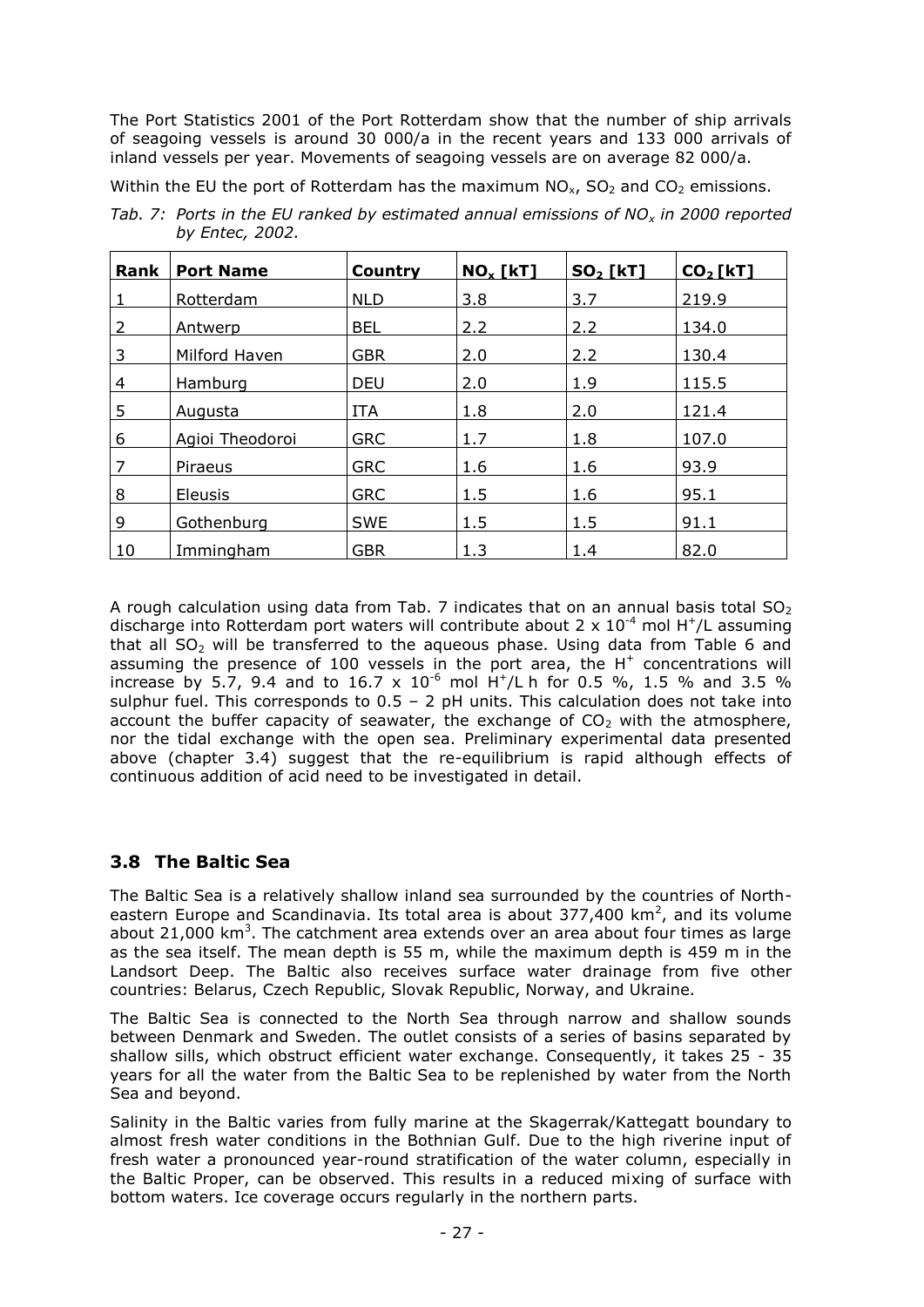More than 500 million tonnes of cargo are transported across the Baltic Sea each year, along many busy shipping lanes. More than 50 passenger ferries also ply routes between Baltic ports.

#### **3.8.1 Vital inflow from the North Sea**

The inflow of water from the North Sea is the main source of oxygen for the deep waters of the Baltic Proper, and is very significant for nutrient cycles throughout the Baltic Sea. A stagnation period of more than sixteen years ended in January 1993 when masses of high-salinity water entered the Baltic, and for the first time since 1977, the Baltic Sea was free of hydrogen sulphide. Unfortunately, the effects of this water exchange did not last, and within a couple of years the depths of the Eastern Gotland Basin were again becoming anoxic. In 1996 hydrogen sulphide was once more recorded in the depths of the Bornholm and Eastern Gotland Basins. Contaminants and nutrients enter the Baltic Sea in rivers, in runoff from coastal areas, through exchange of water with the North Sea, through atmospheric deposition, and due to human activities at sea. A complete water renewal takes about 25-30 years, so persistent pollutants can remain in the Baltic for a long time.

## **3.9 Acidification of surface waters**

The deposition of atmospheric acids is not a recent phenomenon, but the extent of the consequences are still unclear. Acidification of soils and surface waters is to some extent a natural process but has accelerated in the last decades. The main causes of acidification are acid rain and the use of certain fertilisers in agriculture, which reach the oceans by surface water runoff and rivers. A drop of the pH to 5.5 in soil for example causes a decline in agricultural harvests as certain micronutrients become less available and microbial turnover of nitrogen and carbon are impaired.

The acidity of a water body is dependent on the amount of acid deposited, the amount of acid already present in the water body, and the ability of the water body to absorb and neutralise acid (buffer capacity). Seawater has a tremendous ability to neutralise acids, so significant acidification does not occur in coastal waters and most estuaries. Some freshwater bodies, however, may be very sensitive to atmospheric inputs of acidic compounds (US EPA, 1976).

The overall effects of seawater acidification on marine ecosystems are not clear yet. For example the potentially harmful effects of changing environmental  $CO<sub>2</sub>$ concentrations on energy metabolism and growth of marine invertebrates fishes still have to be studied in detail.

Acidification affects ecosystems in many ways. Aquatic organisms in acidified waters often suffer from calcium deficiencies which can weaken bones and exoskeletons and can cause eggs to be weak or brittle. It also affects the permeability of fish membranes and, particularly, the ability of gills to take up oxygen from the ambient water. Additionally, increasing amounts of acid in a water body change the mobility of certain trace metals like aluminium, cadmium, manganese, iron, arsenic, and mercury. Species that are sensitive to these metals, particularly fish, can suffer as a result. The effects of acidification on aluminium mobility has received the most attention because this metal is toxic to fish. The effects of increasing levels of cadmium and mercury, which are atmospheric pollutants of concern for water quality, are also becoming known.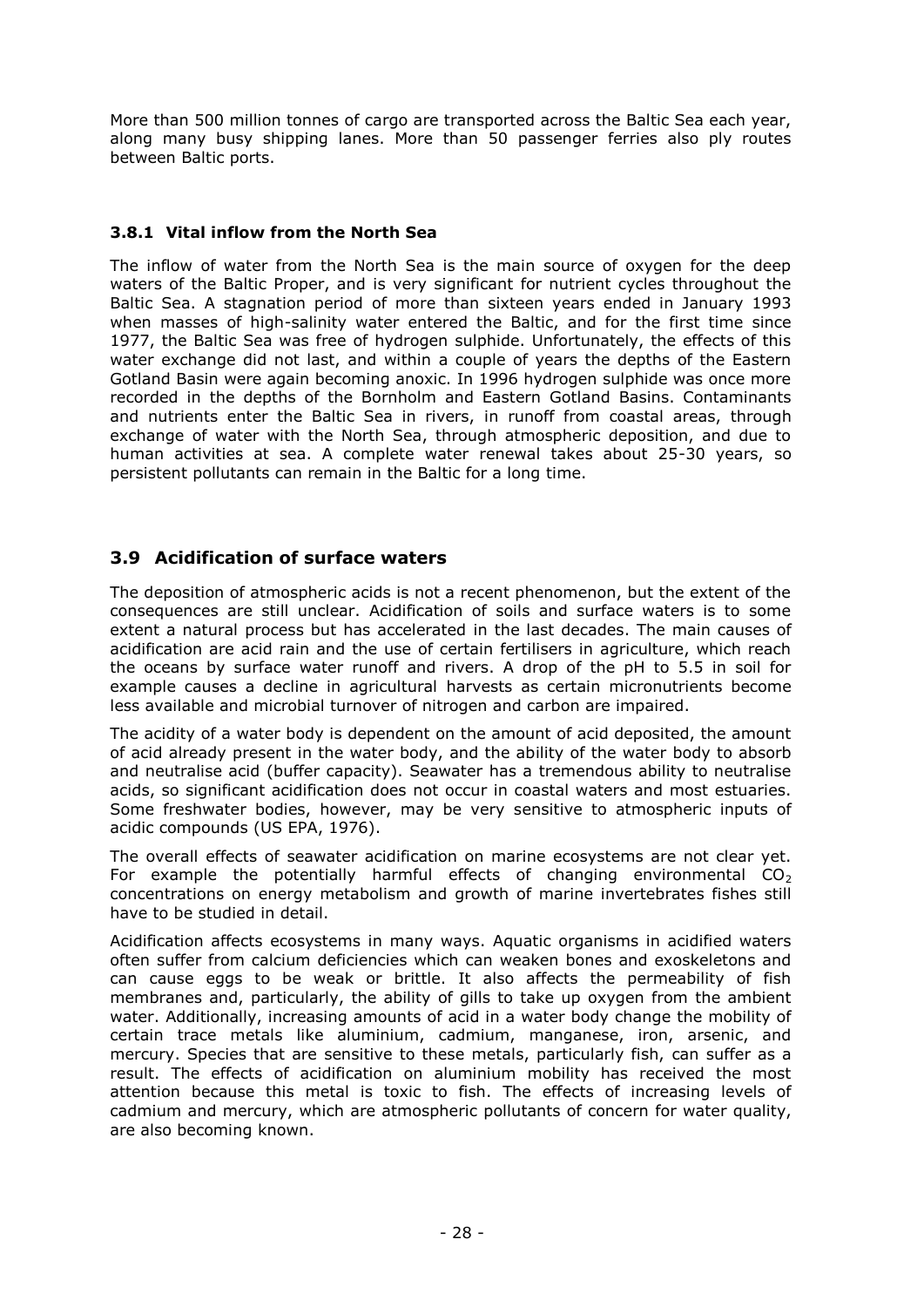## **3.10 Experiences with acid disposals at sea.**

The waste of titanium dioxide production contains heavy metals and sulphuric acid (around 12 %; Rat von Sachverständigen, 1981; Carlson, 1986). Beginning in 1969 this waste was dumped into the sea about 12 nautical miles north of Heligoland in the central German Bight with increasing amounts. This disposal was stopped in 1989, because the heavy metal content of the acid caused dramatic changes in the ecosystem. At that time 750 000 t of sulphuric acid (12 %) were dumped into the sea per year. The pH of the water in the disposal area changed only slightly, due to the buffer capacity of the receiving seawater (Dethlefsen, 1990).

Data provided by Weichart (1975) indicate that pH changes resulting from titanium dioxide waste dumping were within the range of naturally occurring pH values. Even in the core of the screw water of the dumping vessel in 5 - 10 m water depth the pH after one hour was 7.77, increasing to 8.04 after 4.7 h and 8.15 after 4.7 h. With the exception of fresh screw waters no indications of long term pH changes were found.

## **3.11 Eutrophication effects**

Any inorganic nitrogen and phosphorus compound added to natural waters will promote primary productivity. Enhanced production of biomass can lead to eutrophication effects under certain circumstances.

In marine systems phytoplankton biomass is usually produced in -within limits- fixed relations of carbon : nitrogen: phosphorus, the so-called Redfield ratio of 106 : 16 :1. Thus, any mole P added will result in the fixation of 106 moles carbon and 16 moles nitrogen.

In cases where only nitrogen is added as in scrubber effluents the extent to which additional biomass is produced will depend not only on the actual amount added but also on the phosphorus available for primary production. In open ocean situations P is generally regarded as the limiting nutrient. Here, additional N will not have any effects on planktonic biomass production.

In near-shore or harbour situations, where P is available from e.g. riverine inputs, runoff from agriculture or direct input of domestic sewage, addition of inorganic nitrogen may lead to enhanced primary production.

On the other hand, addition of nitrogen may also have beneficial effects as it counteracts the development of cyanobacteria blooms which may occur in the absence of inorganic nitrogen when there is still sufficient phosphorus in the euphotic zone. Certain cyanobacteria are able to use molecular nitrogen instead of nitrate or ammonia. This is often the case in the Baltic Sea where such blooms occur regularly. Here, phosphate is still present in measurable quantities even after the phytoplankton spring bloom has reduced nitrate levels to below the detection limit (Wasmund et al. 2001).

Based on the assumption that there will be ample phosphate then an input of 3.29 or 0.45 mmoles  $NO<sub>3</sub> / L$ , respectively, (Tab. 4) will result in an additional biomass production of 43.6 or 6 mg/L assuming that carbon accounts for 50 % of the produced biomass. This figure, however, does not include further dilution of the scrubber input by turbulent mixing along the ship's path.

Primary production, at least in temperate and polar regions, is strongly connected to the seasonality of insolation. This results in high productivity in spring when there are sufficient inorganic nutrients available and lower ones in summer and early autumn when nutrients are production limiting. Thus, relative contributions of additional nitrogen-containing nutrients will be low in spring but higher in summer. Furthermore,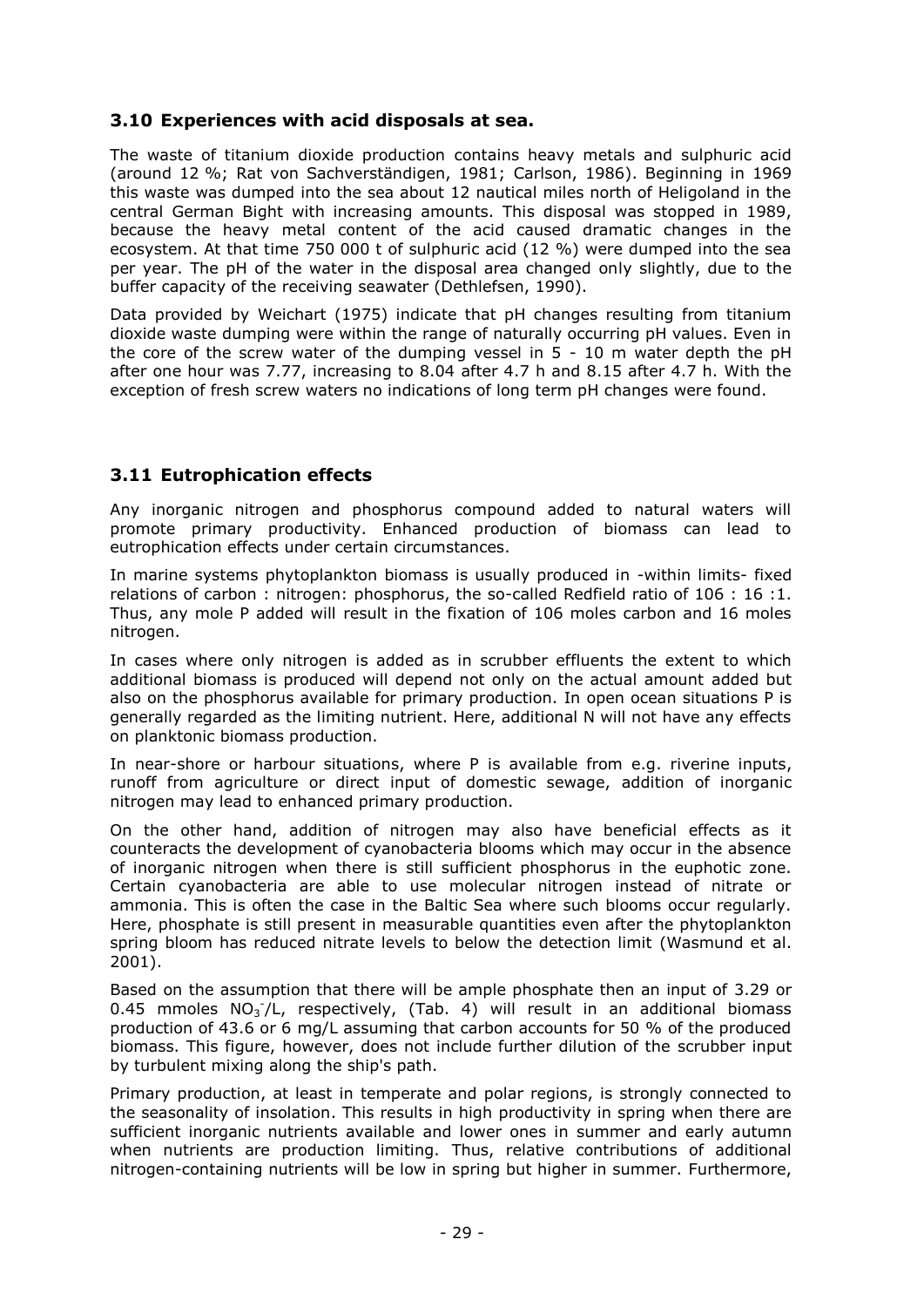inter-annual variability will also have an effect on the relative contribution of any additional nitrogen added.

In coastal areas and harbours neither P and N are usually production limiting factors. Here, it is rather the avilability of light which prevents usage of inorganic nutrients by primary producers (e.g. Colijn and Cadée 2003).

## **4 Environmental impact of scrubbing waters - Synthesis**

During removal of sulphur in refineries catalysts are used in the production of low S fuels. These contain transition metals (molybdenum, cobalt, nickel, zinc, copper) which need to be replaced at more or less regular intervals. Only part of these metals can be recycled, the remainder, especially fine material released into the gas stream, has to be safely deposited. In addition the amine used to remove the hydrogen sulphide produced during Hydrotreating also can be recycled or needs to be safely deposited.

The costs and environmental impacts incurred from either recycling or deposition cannot be specified on a global scale. Van Oudenhoven et al. (1993) report that in 1993 a total of 6,368 tons of spent desulphurisation catalyst was produced by 89 refineries in Europe.

Thus, processes that are cheaper or more environmentally benign are attractive alternatives. One of these is removal of combustion gases. Of the processes listed above Flue Gas Desulphurisation with Seawater Scrubbing (FGD-SWS) appears to be attractive for operation of seagoing vessels.

Both laboratory experiments and field evidence indicate that acidic waste streams from FGD-SWS introduced in full strength seawater leads to observable effects on ambient pH only for extremely short periods of time. From the dumping of much higher concentrated sulphuric acid in the North Sea it is known that the area affected is restricted to a few hundred meters behind the dumping vessel.

Preliminary laboratory experiments with seawater indicate that at a 1:10 dilution the observable pH change did not exceed 0.1 pH units. For brackish waters a time lag of about one hour was observed. These values coincide with EPA requirements.

Considering that in this case a 12 % acid  $(=2.634 \text{ mol H}^+/\text{L})$  was dumped then it can be expected that the maximum of about 6 mmol  $H^+/L$  produced during waste discharge from FGD-SWS will affect neither the pH values nor the sulphate contents of the receiving waters to a noticeable degree. This is not only due to the low concentrations of sulphate in the waste stream. Ship movements and screw rotation causing turbulent mixing will provide further dilution. In addition, natural mixing processes also will contribute to this.

It should, however, be noted that the conclusion given above holds for fully marine salinities only. In waters such as the Baltic with generally lower salt contents and slightly different ionic composition, especially in the northern parts, the 1:10 dilution may not be sufficient. Also, during harbour times when there will be no ship movements and only limited water movement this dilution factor may also be too low. Under these conditions, additional sulphate precipitation with limestone or the use of low sulphur fuels might become necessary. Detailed analysis of this case remains to be done. The other factors worth considering are the total mass of sulphur emitted in harbour versus at sea. Vessels in port do not burn the amount of fuel as at sea due to the lower demand for propulsion. A typical ferry may have 27 MW of installed power available at sea, while only 3 MW of this would be available in harbour. The amount of sulphur discharge is proportional to this power use, thus even in brackish harbours, the sulphur dilution ratio may be sufficient.

In the case of nitrate open sea discharge from FGD-SWS is, again due to the high dilution rate, not likely to cause any eutrophying effects. In ports, however, the high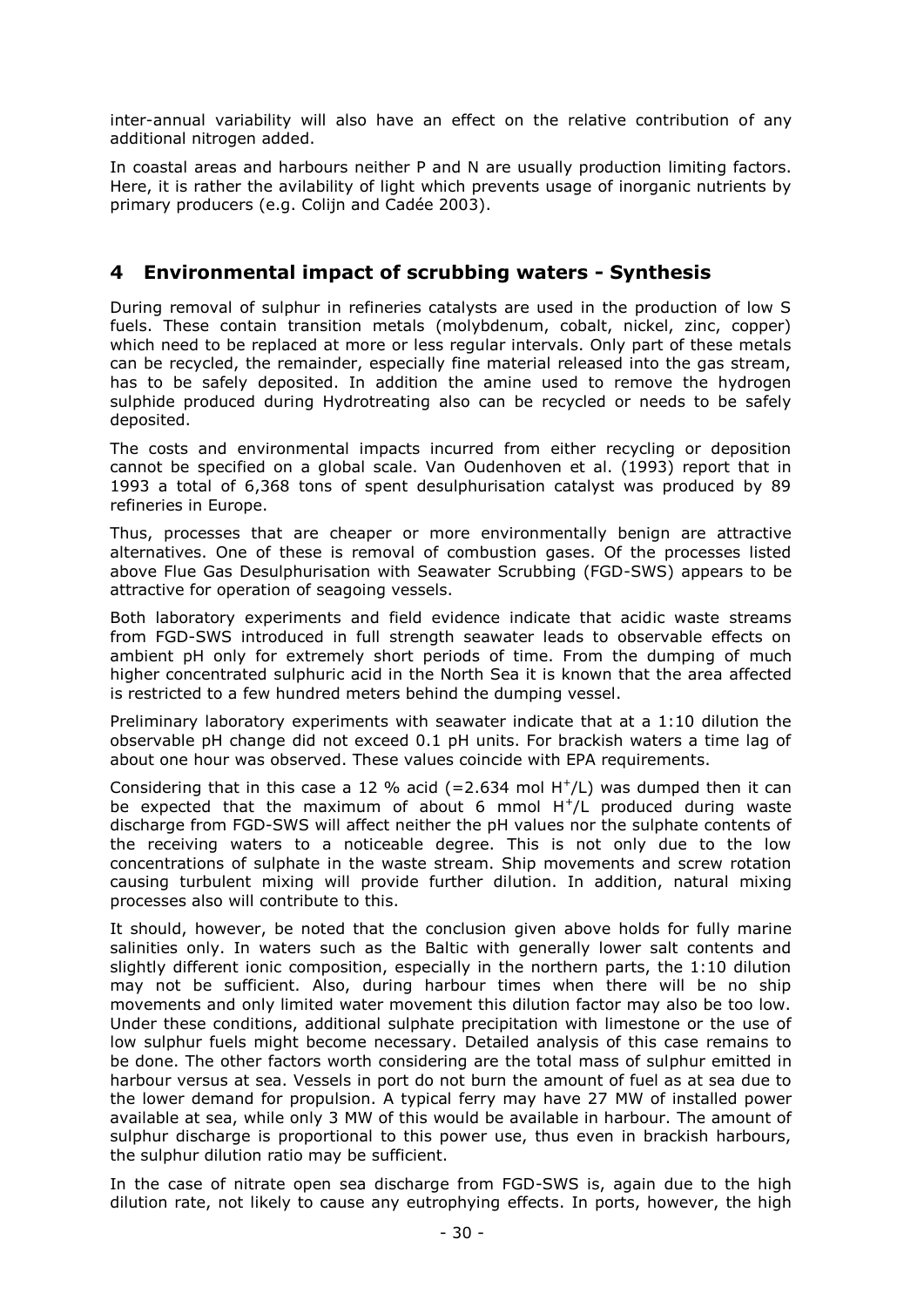concentrations in the discharge stream together with restricted water exchange may lead to nitrate values high enough to cause unwanted effects such as exceptional phytoplankton blooms. Just as sulphur emission is linked to engine total output, so is the nitrogen emission rates. Vessels that are moving slowly, or anchored in harbour with only generators running will be producing much lower levels of nitrates than under full speed at sea. The effect of 2-4 MW of engine power per ship in harbour may be insignificant in terms of nitrate amounts. Even when main engines are started, it is difficult to conceive of how massive amounts of fuel can be burned for propulsive motors in a small harbour. The use of propulsion engines is to get out of harbour and manoeuvre, so these sources are not continuous.

Nevertheless, as experimental evidence is lacking, it appears necessary to conduct a series of laboratory and field experiments to elucidate the actual changes in pH and sulphate as well as nitrate concentrations under a variety of conditions. Similarly, it might be useful to adopt models developed for port sediment and water exchange to include pH and sulphate also.

Comparing these results with the harmful effects of the  $SO<sub>2</sub>$  and NO<sub>x</sub> emissions of ships, the use of the SWS seems to be a shortcut: most of the produced sulphate and nitrate will reach the oceans by surface run-off via the rivers. At land however the acidification of soils, lakes and rivers causes considerably higher damage. The change of atmospheric aerosol composition by NOx emissions, which has been observed in the German Bight for example should also be taken into account.

Other positive side-effects of the SWS are 80 % removal of the particulates and noise reduction.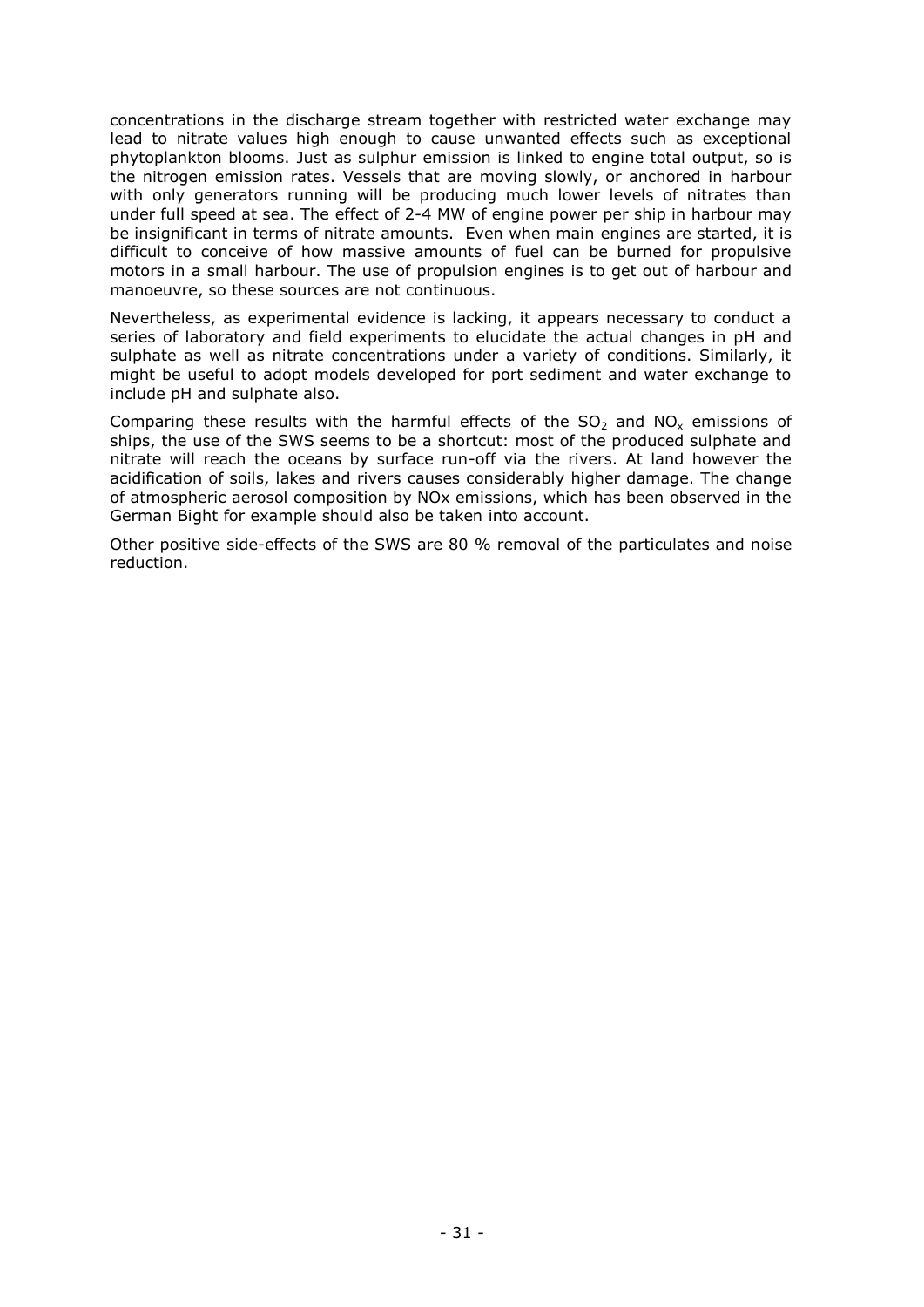#### **References**

- Andreae, M. O. and Raemdonck, H. (1983). Dimethylsulfide in the surface ocean and the marine atmosphere: a global view. Science, 221,744-7.
- Andreae, M.O. and Jaeschke, W.A., 1992 Exchange of Sulphur between Biosphere and Atmosphere over Temperate and Tropical Regions. In: Sulphur Cycling on the Continents - Wetlands, Terrestrial Ecosystems, and Associated Water Bodies. (Howarth, R.W., Stewart, J.W.B. & Ivanov, M.V. Chapter 3, Scope 48.
- Bates, T. S., Cline, J. D., Gammon, R. H. and Kelly-Hansen, S. R., 1987. Regional and seasonal variations in the flux of oceanic dimethylsulfide to the atmosphere. J. Geophys. Res., 92, 2930-2938.
- Capaldo, K., Corbett, J.J., Kasibhatla, Fischbek, P. and Pandis, S.N. 1999. Effects of ship emissions on sulphur cycling and radiative climate forcing over the ocean. Nature 400: 743-746.
- Carlson, H. 1986. Quality Status of the North Sea. Dt. hydrogr. Z. Erg.-H. B 16: 1-424.
- CEPE (European Council of Paint, Printing Ink and Artists' Colours Industry), 1999. Utilisation of more 'environmentally friendly' antifouling products, EC project No. 96/559/3040/DEB/E2, Phase 1 – Final report.
- Charlson, R.J., Lovelock, J.E., Andrea, M.O. and Warren, S.G. 1987. Oceanic phytoplankton, atmospheric aulphur, cloud albedo and climate. Nature 326: 655- 661.
- CIEC The Essential Chemical Industry, 1999. Chemical Industry Information Centre, University of York, 4th ed.
- Colijn, F. and G.C. Cadée 2003. Is phytoplankton growth in the Wadden Sea light or nitrogen limited? J. Sea Res. 49: 83-93.
- Corbett, J.J. and Fischbek, P.S. 1997. Emissions from ships. Science 278: 823-824.
- Corbett. J.J., Fischbeck P.S., and Pandis S.N. 1999. Global nitrogen and sulfur emissions inventories for oceangoing ships. J. Geoph. Res. 104: 3457 –3470.
- Det Norske Veritas 1999. Reference values for ship pollution. Technical report No. 99-2034, 59p.
- Dethlefsen, V., 1990. Ende der Verklappung von Abfällen aus der Titandioxidproduktion in der Nordsee. SDN
- EFMA European Fertilizer Manufactures Association, 2000. Best Available Techniques for Pollution Prevention and Control in the European Sulphuric Acid and Fertilizer Industries. Booklet No. 3. Brussels, Belgium. 68 p.
- Entec, 2002. Quantification of emissions from ships associated with ship movements between ports in the European Community. Final Report, July 2002.
- Glenna, K. and Tokerud, A., 1991. Unique FGD process uses sea water as absorbent. Desulphurization of flue gases without chemicals in a Norwegian oil refinery. ABB review 4: 9-12.
- Hameed, S. and Dignon, J. (1988). Changes in the geographical distributions of global emissions of NOx and SOx from fossil-fuel combustion between 1966 and 1980. Atmospheric Environment, 22, 441-449.
- Holland, H.D. 1978. The Chemistry of the Atmosphere and Oceans. John Wiley & Sons, New York, pp. 351.
- Hollemann, A.F. and Wiberg E., 1985. Lehrbuch der Anorganischen Chemie. 91.-100. ed., Walter de Gruyter, Berlin.
- Hunter, K.A,. 1998. The temperature dependence of pH in surface seawater. Deep Sea Res. Pt. I 45: 1919-1930.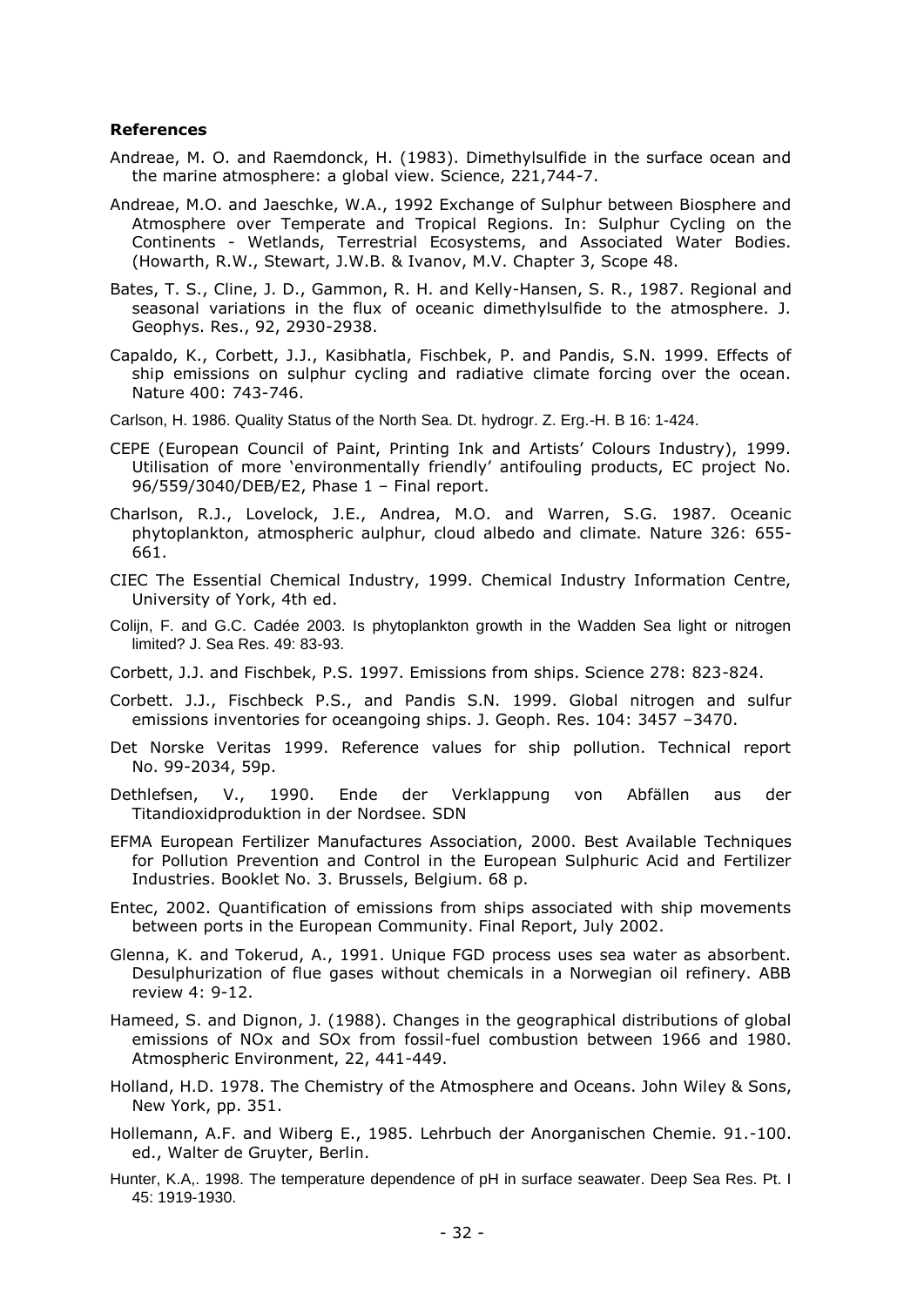- IMO –International maritime organization, 2000. Study of Greenhouse Gas Emissions from Ships. Final report. Issue no. 2 - 31 March 2000
- Isensee, J. (1997): Energieverbrauch und Luftverschmutzung ein Vergleich zwischen Schiffen und anderen Transportfahrzeugen. Institute of Ship Construction, University Hamburg
- Isensee, J. 2001. Reduction of  $CO<sub>2</sub>$  and other gaseous emissions from shipping by switching from residual fuel to sulphur free diesel. Proposal to the German members of MEPC.
- Leendert R. and Kwint J. 1997. The origin of DMS(P)cies. Proefschrift Rijksuniversiteit Groningen.
- Lohse, L. 1996. Sediment-water exchange of nitrogen compounds and oxygen in the North Sea. Dissertation, Rijksuniversiteit Groningen, pp. 86.
- Lovelock, J. E., Maggs, R. J. and Rasmussen, R. A., 1972. Atmospheric dimethylsulphide and the natural sulphur cycle. Nature, 237, 452-3.
- Moller, D. (1984). Estimation of the global man-made sulphur emission. Atmos. Environ., 18, 19-27.
- Nguyen, B. C., Bergeret, C. and Lambert, G., 1984. Exchange rates of dimethyl sulfide between ocean and atmosphere. In: Brunsaert, W. and Jirka, G. H. (Eds). Gas Transfer at Water Surfaces. Reidel, Dordrecht, pp. 539-45.
- Nyman, G.B.G. and Tokerud, A., 1991. Seawater scrubbing removes  $SO<sub>2</sub>$  from refinery flue gases. Oil & Gas Journal, July 1, 1991.
- Rat von Sachverständigen für Umweltfragen 1981. Umweltprobleme der Nordsee. Deutscher Bundestag Drucksache 9/692 1-503.
- Schlesinger, W.H. 1997. Biogeochemistry: an analysis of global change. Chapter 13.m Academic Press, California.
- Schulz, M., van Beusekom, J., Bigalke, K., Brockmann, U., Dannecker, W., Gerwig, H., Grassl, H., Lenz, C.-J., Michaelsen, K., Niemeier, U., Nitz, T., Plate, E., Pohlmann, T., Raabe, T., Rebers, A., Reinhardt, V., Schatzmann, M., Schlünzen, K.H., Schmidt-Nia, R., Stahlschmidt, T., Stienhoff, G. & von Salzen, K. 1998. The atmospheric impact on fluxes of matter and energy in the German Bight. KUSTOS/TRANSWATT Abschlußbericht 1: 97-130.
- Sciare, J., Mihalopoulos, N. and Dentener, F.J., 2000. Interannual variability of atmospheric dimethylsulfide in the southern Indian Ocean. Journal of Geophysical Research 105: 26,369-26,377.
- Sinninghe-Damsté, J.S., Kohnen, M.E.L. and Horsfield, B., 1998. Origin of lowmolecular-weight alkylthiophenes in pyrolysates of sulphur-rich kerogens as revealed by micro-scale sealed vessel pyrolysis. Organic Geochemistry 29: 1891- 1903.
- Smith, S. J., H. Pitcher and T. M. L. Wigley 2001. Global and regional anthropogenic sulphur dioxide emissions. *Global Planet. Change 29*: 99-119.
- Smolyakov, B.S., Belevantsev, V.I., Zhigula, M.V., and Ryzhikh A. P., 2000. Effect of transformation of the copper and lead species on their behaviour in real fresh water ecosystems. Environ. Sci. & Poll. Res. Abstracts of 17<sup>th</sup> FECS Conference 2000.
- Tokerud, A. 1989. Seawater used as SO2 removal agent. Modern Power System, June 1989, 9 (6): 21-25.
- United Nations Framework Convention on Climate Change (UNFCCC), Special issues in carbon/energy taxation: Marine bunker charges, Working paper 11, 1997. (http://www.oecd.org/env/docs/cc/gd9777.pdf)